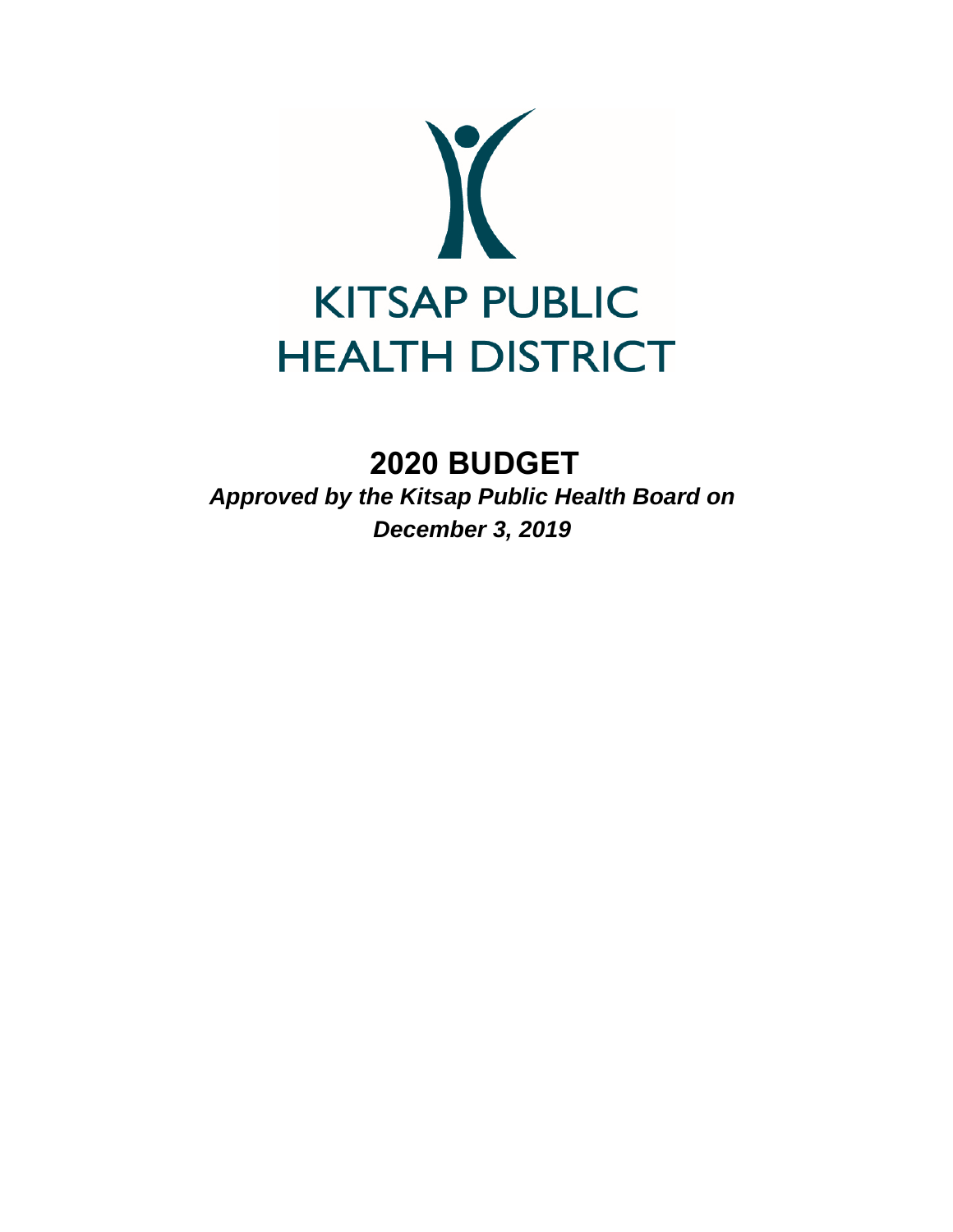## **Kitsap Public Health District**

### **2020 BUDGET**

|                                                                                                                  | <b>PAGE</b>    |
|------------------------------------------------------------------------------------------------------------------|----------------|
| Agencywide Revenues and Other Sources of Funds                                                                   | 3              |
| Agencywide Expenditures and Other Uses of Funds                                                                  | 4              |
|                                                                                                                  |                |
| <b>ADMINISTRATIVE SERVICES DIVISION</b>                                                                          |                |
| <b>Administrative Services Division Summary</b>                                                                  | 5              |
| Administrative Services Programs (Health Officer, Administrator, Accounting, IT,<br>PIO, Clerical, & Facilities) | 6              |
| Public Health Emergency Preparedness and Response                                                                | $\overline{7}$ |
| Kitsap Connect Program                                                                                           | 8              |
|                                                                                                                  |                |
| <b>COMMUNITY HEALTH DIVISION</b>                                                                                 |                |
| <b>Community Health Division Summary</b>                                                                         | 9              |
| <b>Community Health Division Administration</b>                                                                  | 10             |
| Assessment and Epidemiology                                                                                      | 11             |
| <b>Healthy Communities Roll-Up</b>                                                                               | 12             |
| <b>Chronic Disease Prevention</b>                                                                                | 13             |
| <b>Nurse Family Partnership</b>                                                                                  | 14             |
| <b>Parent Child Health</b>                                                                                       | 15             |
| <b>Clinical Services Roll-Up</b>                                                                                 | 16             |
| <b>Communicable Disease</b>                                                                                      | 17             |
| Syringe Exchange                                                                                                 | 18             |
| <b>Tuberculosis</b>                                                                                              | 19             |
| <b>HIV/AIDS</b>                                                                                                  | 20             |
| <b>ENVIRONMENTAL HEALTH DIVISION</b>                                                                             |                |
| <b>Environmental Health Division Summary</b>                                                                     | 21             |
| Environmental Health Division Administration                                                                     | 22             |
| Solid and Hazardous Waste                                                                                        | 23             |
| Drinking Water and Onsite Sewage                                                                                 | 24             |
| Food and Living Environment                                                                                      | 25             |
| Pollution Identification and Correction                                                                          | 26             |
|                                                                                                                  |                |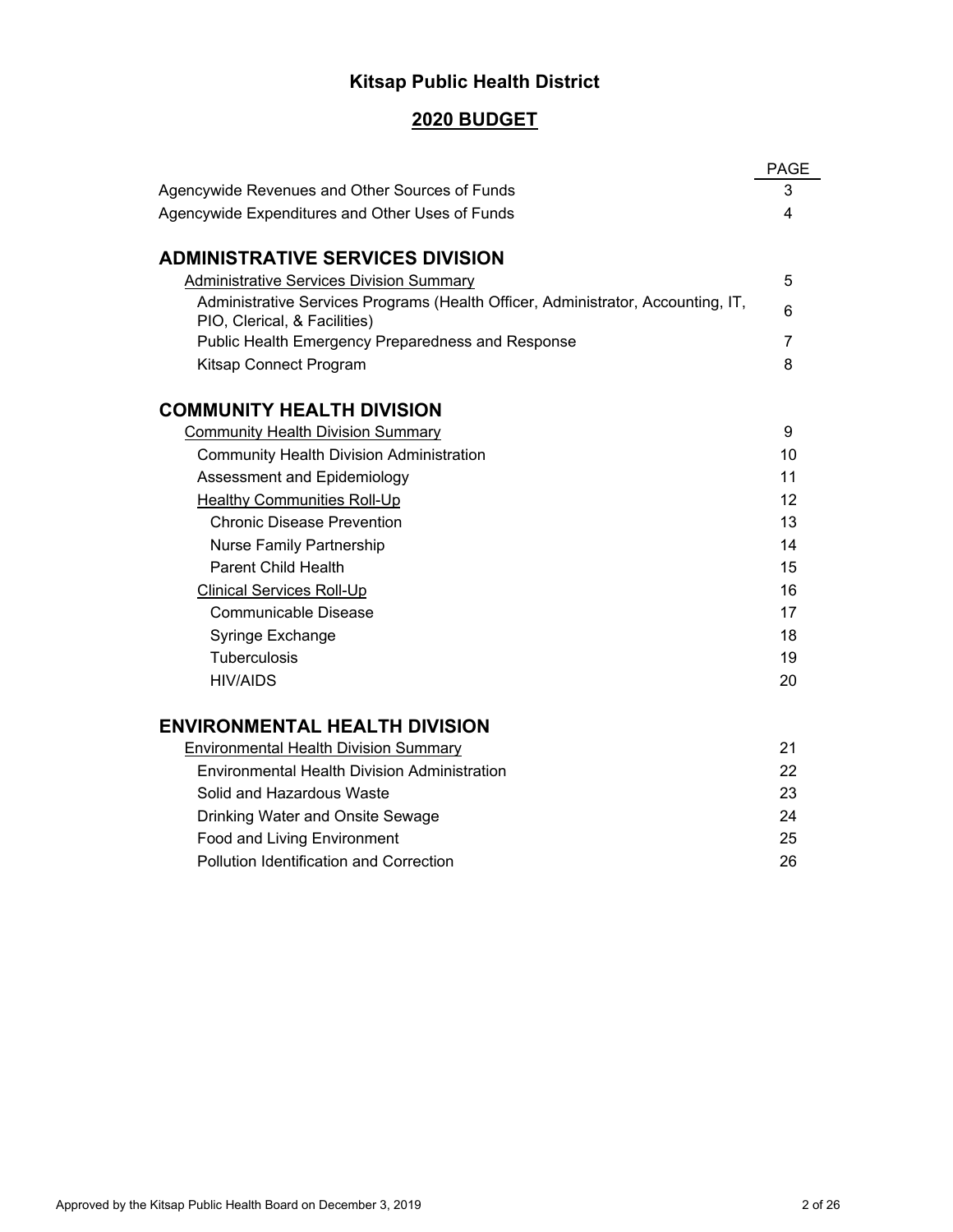### **Kitsap Public Health District 2020 BUDGET AGENCYWIDE REVENUES & OTHER SOURCES OF FUNDS**

| <b>REVENUES</b>                                            | <b>ACTUAL</b>         |      | <b>BUDGET</b>  |      | <b>YTD ACTUAL</b> |            | <b>BUDGET</b>            | <b>DIFFERENCE</b> | <b>DIFFERENCE</b>            |
|------------------------------------------------------------|-----------------------|------|----------------|------|-------------------|------------|--------------------------|-------------------|------------------------------|
|                                                            | 2018                  |      | 2019           |      | 9/30/2019         |            | 2020                     |                   | FROM 2019 (\$) FROM 2019 (%) |
| <b>CONTRACTS &amp; GRANTS</b>                              |                       |      |                |      |                   |            |                          |                   |                              |
| Admin Services: Kitsap Connect                             | \$<br>403,402 \$      |      | 427,427 \$     |      | 287,373 \$        |            | 410,000 \$               | (17, 427)         | $-4.08%$                     |
| Admin Services: PHEPR & Assessment/Epidemiology            | 423,424               |      | 295,345        |      | 196,544           |            | 295,345                  |                   | N/A                          |
| <b>Community Health</b>                                    | 2,263,778             |      | 1,808,975      |      | 1,451,709         |            | 2,101,228                | 292,253           | 16.16%                       |
| <b>Environmental Health</b>                                | 585,749               |      | 503,588        |      | 363,320           |            | 458,925                  | (44, 663)         | $-8.87%$                     |
| <b>Total Contracts &amp; Grants</b>                        | \$<br>3,676,353 \$    |      | 3,035,335      | - \$ | 2,298,946         | \$         | 3,265,498 \$             | 230,163           | 7.58%                        |
| <b>FEES</b>                                                |                       |      |                |      |                   |            |                          |                   |                              |
| Admin Services: General Services & Vital Statistics        | \$<br>155,044 \$      |      | 148,000 \$     |      | 116,680 \$        |            | 149,000 \$               | 1,000             | 0.68%                        |
| Admin Services: PHEPR & Assessment/Epidemiology            | 286,029               |      | 316,158        |      | 205,588           |            | 323,056                  | 6,898             | 2.18%                        |
| <b>Community Health</b>                                    | 415,808               |      | 473,622        |      | 244,909           |            | 253,050                  | (220, 572)        | -46.57%                      |
| <b>Environmental Health</b>                                | 5,303,124             |      | 6,171,993      |      | 4,597,369         |            | 6,299,950                | 127,957           | 2.07%                        |
| <b>Total Fees</b>                                          | \$<br>$6,160,005$ \$  |      | 7,109,773 \$   |      | 5,164,546         | $\sqrt{3}$ | 7,025,056 \$             | (84, 717)         | $-1.19%$                     |
| <b>GOVERNMENT FLEXIBLE FUNDING - GENERAL PUBLIC HEALTH</b> |                       |      |                |      |                   |            |                          |                   |                              |
| Bainbridge Island                                          | \$<br>45,932 \$       |      | 45,932 \$      |      | 72,960            | \$         | 72,960 \$                | 27,028            | 58.84%                       |
| Bremerton                                                  | 44,245                |      | 44,245         |      | 46,476            |            | 46,476                   | 2,231             | 5.04%                        |
| <b>Kitsap County</b>                                       | 1,299,655             |      | 1,299,655      |      | 1,003,983         |            | 1,338,644                | 38,989            | 3.00%                        |
| Kitsap County - Allocated to Tuberculosis Control          | 99,868                |      | 99,868         |      | 75,000            |            | 99,868                   |                   | N/A                          |
| Port Orchard                                               | 9,825                 |      | 9,825          |      | 10,155            |            | 43,170                   | 33,345            | 339.39%                      |
| Poulsbo                                                    | 10,585                |      | 10,585         |      | 32,550            |            | 32,550                   | 21,965            | 207.51%                      |
| State Public Health Assistance Funds                       | 997,476               |      | 997,476        |      | 997,476           |            | 997,476                  |                   | N/A                          |
| <b>Total Local Government Flexible Funding</b>             | \$<br>2,507,586       | - \$ | 2,507,586      | -\$  | 2,238,600         | \$         | 2,631,144 \$             | 123,558           | 4.93%                        |
| <b>GOVERNMENT CONTRIBUTIONS - NDGC MORTGAGE</b>            |                       |      |                |      |                   |            |                          |                   |                              |
| Bainbridge Island                                          | \$<br>$5,543$ \$      |      | 5,487 \$       |      | 5,487             | \$         | $5,533$ \$               | 46                | 0.84%                        |
| <b>Bremerton</b>                                           | 9,448                 |      | 9,364          |      | 9,364             |            | 9,496                    | 132               | 1.41%                        |
| Kitsap County                                              | 40,665                |      | 39,776         |      | 29,832            |            | 40,151                   | 375               | 0.94%                        |
| Port Orchard                                               | 3,222                 |      | 3,195          |      | 3,195             |            | 3,247                    | 52                | 1.63%                        |
| Poulsbo                                                    | 2,382                 |      | 2,448          |      | 2,448             |            | 2,523                    | 75                | 3.06%                        |
| <b>Total Local Government NDGC Mortgage</b>                | \$<br>61,260 \$       |      | 60,270 \$      |      | 50,326 \$         |            | 60,950 \$                | 680               | 1.13%                        |
| <b>MISCELLANEOUS INCOME</b>                                |                       |      |                |      |                   |            |                          |                   |                              |
| Interest Income                                            | \$<br>56,751 \$       |      | 40,000 \$      |      | 60,762 \$         |            | 75,000 \$                | 35,000            | 87.50%                       |
| Other Income                                               | 5,569                 |      | 245,500        |      | 10,989            |            | 244,970                  | (530)             | $-0.22%$                     |
| <b>Total Miscellaneous Income</b>                          | \$<br>62,320 \$       |      | 285,500 \$     |      | 71,751            | \$         | 319,970 \$               | 34,470            | 12.07%                       |
| <b>TOTAL REVENUES</b>                                      | \$<br>12,467,524      | - \$ | 12,998,464 \$  |      | $9,824,169$ \$    |            | 13,302,618 \$            | 304,154           | 2.34%                        |
| <b>FUND BALANCE</b>                                        |                       |      |                |      |                   |            |                          |                   |                              |
| Use or (Designate): Drinking Water                         | \$<br>$(13,587)$ \$   |      | 83,539 \$      |      | 10,485            | \$         |                          | \$<br>(83, 539)   | -100.00%                     |
| Use or (Designate): Foundational Public Health Services    |                       |      |                |      |                   |            |                          |                   | N/A                          |
| Use or (Designate): HIV/AIDS                               |                       |      | $\blacksquare$ |      |                   |            | $\overline{\phantom{a}}$ |                   | N/A                          |
| Use or (Designate): On-Site Sewage                         | (109, 772)            |      | (145, 345)     |      | (441, 846)        |            | 18,546                   | 163,891           | $-112.76%$                   |
| Use or (Designate): Solid & Hazardous Waste                | (179, 444)            |      | (114, 639)     |      | (226, 205)        |            | (104, 175)               | 10,464            | $-9.13%$                     |
| Use or (Designate): Tuberculosis                           | (15, 913)             |      | (29, 131)      |      | (24, 291)         |            | 36,370                   | 65,501            | -224.85%                     |
| Use or (Source) of Unrestricted/Undesignated Funds         | (287,949)             |      | 381,272        |      | (338, 306)        |            | 132,559                  | (248, 713)        | -65.23%                      |
| <b>Total Change in Fund Balance</b>                        | \$<br>$(606, 665)$ \$ |      | 175,696 \$     |      | $(1,020,163)$ \$  |            | 83,300 \$                | (92, 396)         | -52.59%                      |
|                                                            |                       |      |                |      |                   |            |                          |                   |                              |
| TOTAL REVENUES & OTHER SOURCES OF FUNDS                    | \$<br>11,860,859      | - \$ | 13,174,160 \$  |      | 8,804,006         | \$         | 13,385,918 \$            | 211,758           | 1.61%                        |
| TOTAL REVENUES OVER (SHORT) OF EXPENDITURES                | \$                    | \$   |                | \$   | $\blacksquare$    | \$         |                          |                   |                              |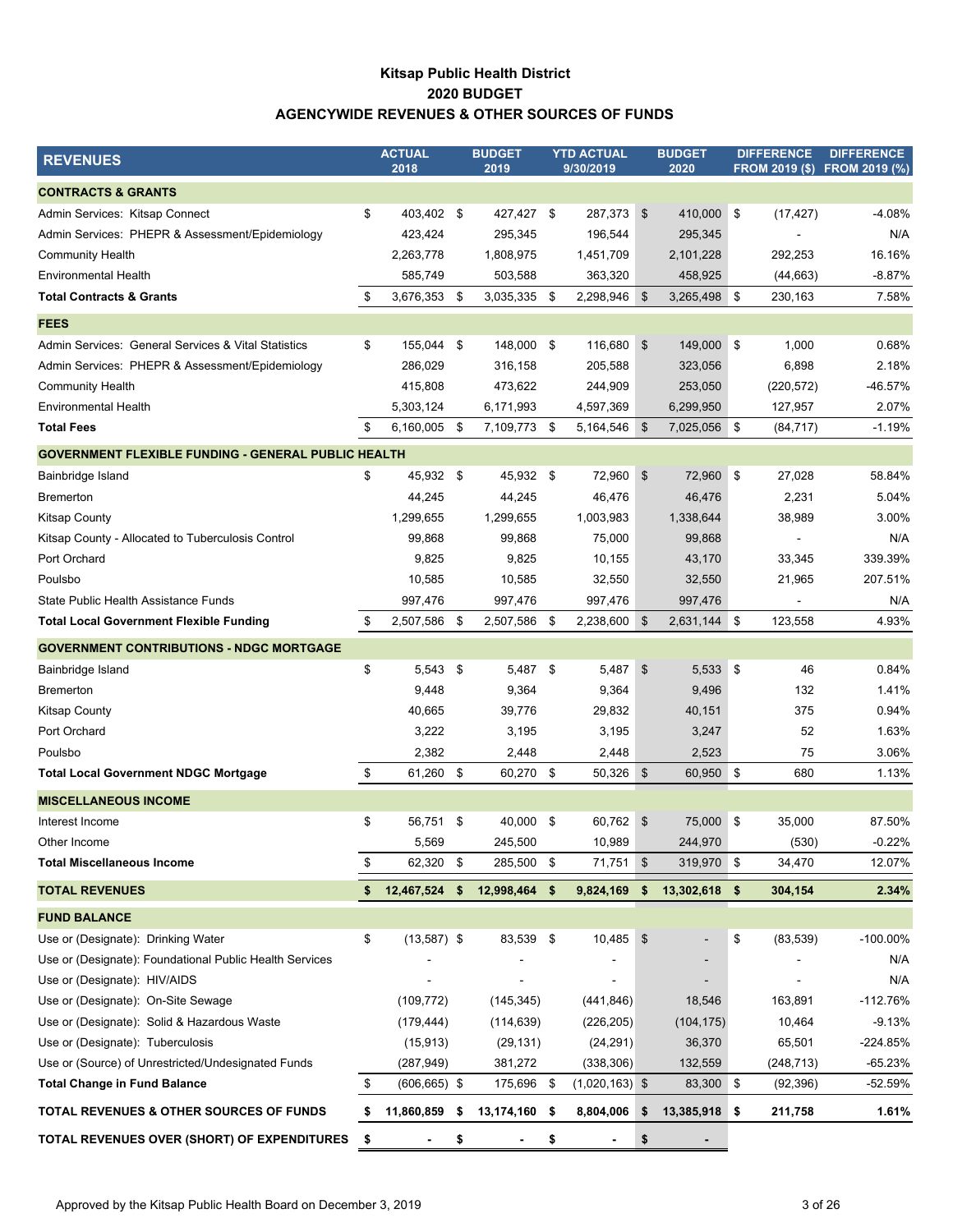### **Kitsap Public Health District AGENCYWIDE EXPENDITURES & OTHER USES OF FUNDS 2020 BUDGET**

| <b>EXPENDITURES</b>                 | <b>ACTUAL</b><br>2018 | <b>BUDGET</b><br>2019 |      | <b>YTD ACTUAL</b><br>9/30/2019 |     | <b>BUDGET</b><br>2020 |     | <b>DIFFERENCE</b><br><b>FROM 2019 (\$)</b> | <b>DIFFERENCE</b><br><b>FROM 2019 (%)</b> |
|-------------------------------------|-----------------------|-----------------------|------|--------------------------------|-----|-----------------------|-----|--------------------------------------------|-------------------------------------------|
| <b>Personnel Costs</b>              |                       |                       |      |                                |     |                       |     |                                            |                                           |
| Salaries & Wages                    | \$<br>6,824,405       | \$<br>7,284,654       | - \$ | 5,096,138                      | \$  | 7,397,162 \$          |     | 112,508                                    | 1.54%                                     |
| Payroll Taxes                       | 506,982               | 588,716               |      | 380,928                        |     | 604,411               |     | 15,695                                     | 2.67%                                     |
| <b>Benefits</b>                     | 1,988,880             | 2,133,211             |      | 1,478,291                      |     | 2,184,325             |     | 51,114                                     | 2.40%                                     |
| Unemployment                        |                       | 43,419                |      |                                |     | 44,168                |     | 749                                        | 1.73%                                     |
| <b>Subtotal Personnel Costs</b>     | \$<br>9,320,267       | \$<br>10,050,000 \$   |      | 6,955,357                      | \$  | 10,230,066            | \$  | 180,066                                    | 1.79%                                     |
| <b>Non-Personnel Costs</b>          |                       |                       |      |                                |     |                       |     |                                            |                                           |
| Supplies                            | \$<br>194,623         | \$<br>216,812 \$      |      | 149,231                        | \$  | 232,546               | -\$ | 15,734                                     | 7.26%                                     |
| Office Equipment <\$5,000           | 2,016                 | 8,700                 |      | 2,354                          |     | 1,700                 |     | (7,000)                                    | -80.46%                                   |
| Computer Software <\$5,000          | 9,388                 | 17,896                |      | 12,293                         |     | 21,232                |     | 3,336                                      | 18.64%                                    |
| Computer Hardware <\$5,000          | 109,269               | 86,539                |      | 30,140                         |     | 30,965                |     | (55, 574)                                  | $-64.22%$                                 |
| <b>Professional Services</b>        | 784,426               | 741,663               |      | 481,730                        |     | 746,822               |     | 5,159                                      | 0.70%                                     |
| Legal Services                      | 41,665                | 41,300                |      | 27,428                         |     | 42,311                |     | 1,011                                      | 2.45%                                     |
| Communications                      | 106,763               | 137,153               |      | 78,223                         |     | 147,550               |     | 10,397                                     | 7.58%                                     |
| Travel & Mileage                    | 84,081                | 103,268               |      | 66,212                         |     | 101,257               |     | (2,011)                                    | $-1.95%$                                  |
| Parking & Commute Trip Reduction    | 31,044                | 27,588                |      | 20,154                         |     | 27,264                |     | (324)                                      | $-1.17%$                                  |
| Advertising                         | 7,171                 | 7,000                 |      | 4,651                          |     | 5,500                 |     | (1,500)                                    | $-21.43%$                                 |
| <b>Rentals &amp; Leases</b>         | 57,753                | 67,860                |      | 62,649                         |     | 91,010                |     | 23,150                                     | 34.11%                                    |
| Insurance                           | 143,002               | 157,676               |      | 164,258                        |     | 191,676               |     | 34,000                                     | 21.56%                                    |
| <b>Utilities</b>                    | 2.789                 | 3,000                 |      | 1,326                          |     | 2,000                 |     | (1,000)                                    | -33.33%                                   |
| Repairs & Maintenance               | 122,611               | 133,232               |      | 86,547                         |     | 145,114               |     | 11,882                                     | 8.92%                                     |
| Operations & Maintenance: NDGC      | 334,355               | 341,399               |      | 255,831                        |     | 367,261               |     | 25,862                                     | 7.58%                                     |
| Training                            |                       | 116,110               |      | 38,515                         |     | 73,044                |     | (43,066)                                   | -37.09%                                   |
| Miscellaneous                       | 195,504               | 316,614               |      | 114,011                        |     | 351,350               |     | 34,736                                     | 10.97%                                    |
| Equipment >\$5,000                  | 7,406                 | 30,000                |      | 27,079                         |     |                       |     | (30,000)                                   | $-100.00\%$                               |
| Computer Software > \$5,000         |                       | 16,000                |      |                                |     | 16,000                |     |                                            | 0.00%                                     |
| Computer Hardware > \$5,000         |                       | 13,000                |      |                                |     | 16,500                |     | 3,500                                      | 26.92%                                    |
| Government Center Debt Principal    | 165,000               | 165,000               |      | 123,750                        |     | 175,000               |     | 10,000                                     | 6.06%                                     |
| Government Center Debt Interest     | 141,300               | 136,350               |      | 102,267                        |     | 129,750               |     | (6,600)                                    | $-4.84%$                                  |
| Non-Expenditures                    | 426                   | 240,000               |      |                                |     | 240,000               |     |                                            | 0.00%                                     |
| <b>Subtotal Non-Personnel Costs</b> | \$<br>2,540,592       | \$<br>3,124,160       | \$   | 1,848,649                      | -\$ | 3,155,852             | \$  | 31,692                                     | 1.01%                                     |
| <b>TOTAL EXPENDITURES</b>           | \$<br>11,860,859      | \$<br>13,174,160      | \$   | 8,804,006                      | \$  | 13,385,918            | -\$ | 211,758                                    | 1.61%                                     |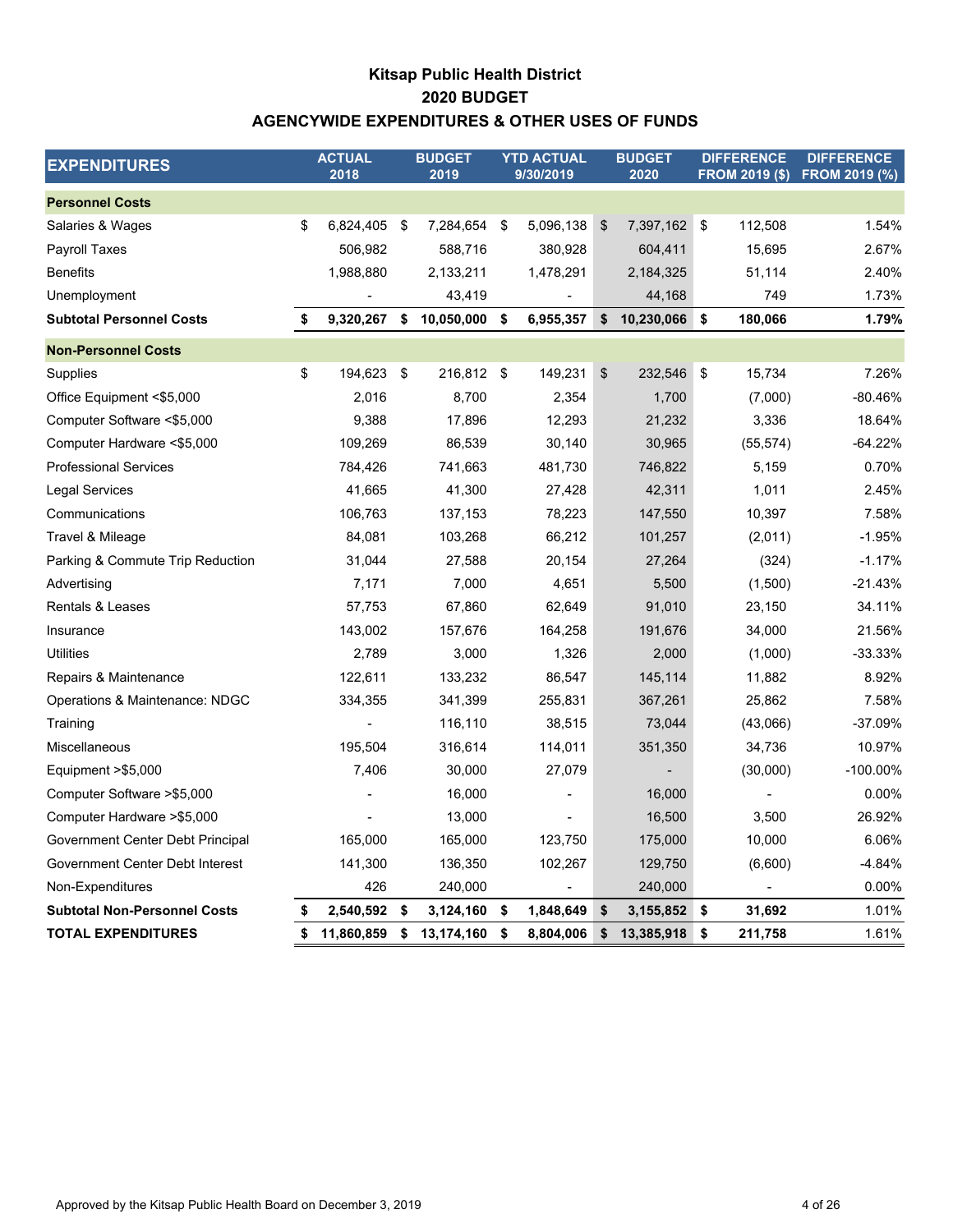### **Kitsap Public Health District 2020 BUDGET ADMINSTRATIVE SERVICES DIVISION - SUMMARY**

|                                     | <b>ACTUAL</b>        | <b>BUDGET</b> |              | <b>YTD ACTUAL</b> |             |    | <b>BUDGET</b> | <b>DIFFERENCE</b>          |            | <b>DIFFERENCE</b>            |
|-------------------------------------|----------------------|---------------|--------------|-------------------|-------------|----|---------------|----------------------------|------------|------------------------------|
|                                     | 2018                 |               | 2019         |                   | 9/30/2019   |    | 2020          |                            |            | FROM 2019 (\$) FROM 2019 (%) |
| <b>REVENUES</b>                     |                      |               |              |                   |             |    |               |                            |            |                              |
| <b>DIRECT PROGRAM REVENUES</b>      | \$<br>1,000,167      | -\$           | 1,105,273    | \$                | 640,889     | \$ | 1,148,321     | \$                         | 43,048     | 3.89%                        |
| <b>Government Contributions</b>     | 423,081              |               | 757,258      |                   | 570,958     |    | 135,412       |                            | (621, 846) | $-82.12%$                    |
| <b>TOTAL REVENUES</b>               | \$<br>1,423,248      | -\$           | 1,862,531    | \$                | 1,211,847   | \$ | 1,283,733     |                            | (578, 798) | $-31.08%$                    |
| <b>EXPENDITURES</b>                 |                      |               |              |                   |             |    |               |                            |            |                              |
| <b>Personnel Costs</b>              |                      |               |              |                   |             |    |               |                            |            |                              |
| Salaries & Wages                    | \$<br>2,311,007 \$   |               | 2,483,647 \$ |                   | 1,728,485   | \$ | 2,226,287     | \$                         | (257, 360) | $-10.36%$                    |
| Payroll Taxes                       | 170,426              |               | 201,385      |                   | 129,034     |    | 183,446       |                            | (17, 939)  | $-8.91%$                     |
| <b>Benefits</b>                     | 666,339              |               | 696,092      |                   | 512,311     |    | 648,593       |                            | (47, 499)  | $-6.82%$                     |
| Unemployment                        |                      |               | 14,847       |                   |             |    | 13,306        |                            | (1, 541)   | $-10.38%$                    |
| <b>Subtotal Personnel Costs</b>     | \$<br>3, 147, 772 \$ |               | 3,395,971    | \$                | 2,369,830   | \$ | 3,071,632 \$  |                            | (324, 339) | $-9.55%$                     |
| <b>Non-Personnel Costs</b>          |                      |               |              |                   |             |    |               |                            |            |                              |
| Supplies                            | \$<br>74,820         | - \$          | 82,630       | \$                | 45,580      | \$ | 76,960        | $\boldsymbol{\mathsf{\$}}$ | (5,670)    | $-6.86%$                     |
| Office Equipment <\$5,000           | 359                  |               | 3,000        |                   | 2,354       |    |               |                            | (3,000)    | $-100.00\%$                  |
| Computer Software <\$5,000          | 8,721                |               | 17,896       |                   | 6,801       |    | 18,232        |                            | 336        | 1.88%                        |
| Computer Hardware <\$5,000          | 23,560               |               | 31,775       |                   | 14,317      |    | 17,785        |                            | (13,990)   | -44.03%                      |
| <b>Professional Services</b>        | 155,205              |               | 228,959      |                   | 124,630     |    | 312,188       |                            | 83,229     | 36.35%                       |
| Legal Services                      | 31,281               |               | 21,500       |                   | 15,509      |    | 22,500        |                            | 1,000      | 4.65%                        |
| Communications                      | 51,667               |               | 83,364       |                   | 34,638      |    | 89,247        |                            | 5,883      | 7.06%                        |
| Travel & Mileage                    | 11,392               |               | 12,029       |                   | 6,140       |    | 9,263         |                            | (2,766)    | $-22.99%$                    |
| Parking & Commute Trip Reduction    | 17,228               |               | 11,652       |                   | 8,949       |    | 6,408         |                            | (5,244)    | -45.01%                      |
| Advertising                         | 703                  |               | 1,500        |                   | 1,370       |    | 500           |                            | (1,000)    | $-66.67%$                    |
| <b>Rentals &amp; Leases</b>         | 36,140               |               | 34,600       |                   | 25,805      |    | 29,500        |                            | (5, 100)   | $-14.74%$                    |
| Insurance                           | 143,002              |               | 156,000      |                   | 164,258     |    | 190,000       |                            | 34,000     | 21.79%                       |
| <b>Utilities</b>                    | 2,674                |               | 3,000        |                   | 1,326       |    | 2,000         |                            | (1,000)    | $-33.33%$                    |
| Repairs & Maintenance               | 86,145               |               | 84,494       |                   | 59,881      |    | 93,656        |                            | 9,162      | 10.84%                       |
| Operations & Maintenance: NDGC      | 30,798               |               | 29,073       |                   | 23,351      |    | 11,318        |                            | (17, 755)  | $-61.07%$                    |
| Training                            |                      |               | 35,400       |                   | 11,587      |    | 24,384        |                            | (11, 016)  | $-31.12%$                    |
| Miscellaneous                       | 74,380               |               | 48,900       |                   | 48,112      |    | 68,725        |                            | 19,825     | 40.54%                       |
| Equipment > \$5,000                 |                      |               |              |                   |             |    |               |                            |            | N/A                          |
| Computer Software > \$5,000         |                      |               | 16,000       |                   |             |    | 16,000        |                            |            | N/A                          |
| Computer Hardware > \$5,000         |                      |               | 13,000       |                   | -           |    | 16,500        |                            | 3,500      | 26.92%                       |
| Government Center Debt Principal    | 165,000              |               | 165,000      |                   | 123,750     |    | 175,000       |                            | 10,000     | 6.06%                        |
| Government Center Debt Interest     | 141,300              |               | 136,350      |                   | 102,267     |    | 129,750       |                            | (6,600)    | $-4.84%$                     |
| Non-Expenditures                    | 426                  |               | 240,000      |                   |             |    | 240,000       |                            |            | N/A                          |
| <b>Subtotal Non-Personnel Costs</b> | 1,054,801 \$         |               | 1,456,122 \$ |                   | 820,625     | \$ | 1,549,916     | \$                         | 93,794     | 6.44%                        |
| <b>PROGRAM EXPENDITURES</b>         | \$<br>4,202,573 \$   |               | 4,852,093 \$ |                   | 3,190,455   | \$ | 4,621,548     | \$                         | (230, 545) | -4.75%                       |
| Administrative Services Overhead    | (2,779,325)          |               | (2,989,562)  |                   | (1,978,608) |    | (3,337,815)   |                            | (348, 253) | 11.65%                       |
| <b>TOTAL EXPENDITURES</b>           | \$<br>1,423,248 \$   |               | 1,862,531 \$ |                   | 1,211,847   | \$ | 1,283,733 \$  |                            | (578, 798) | -31.08%                      |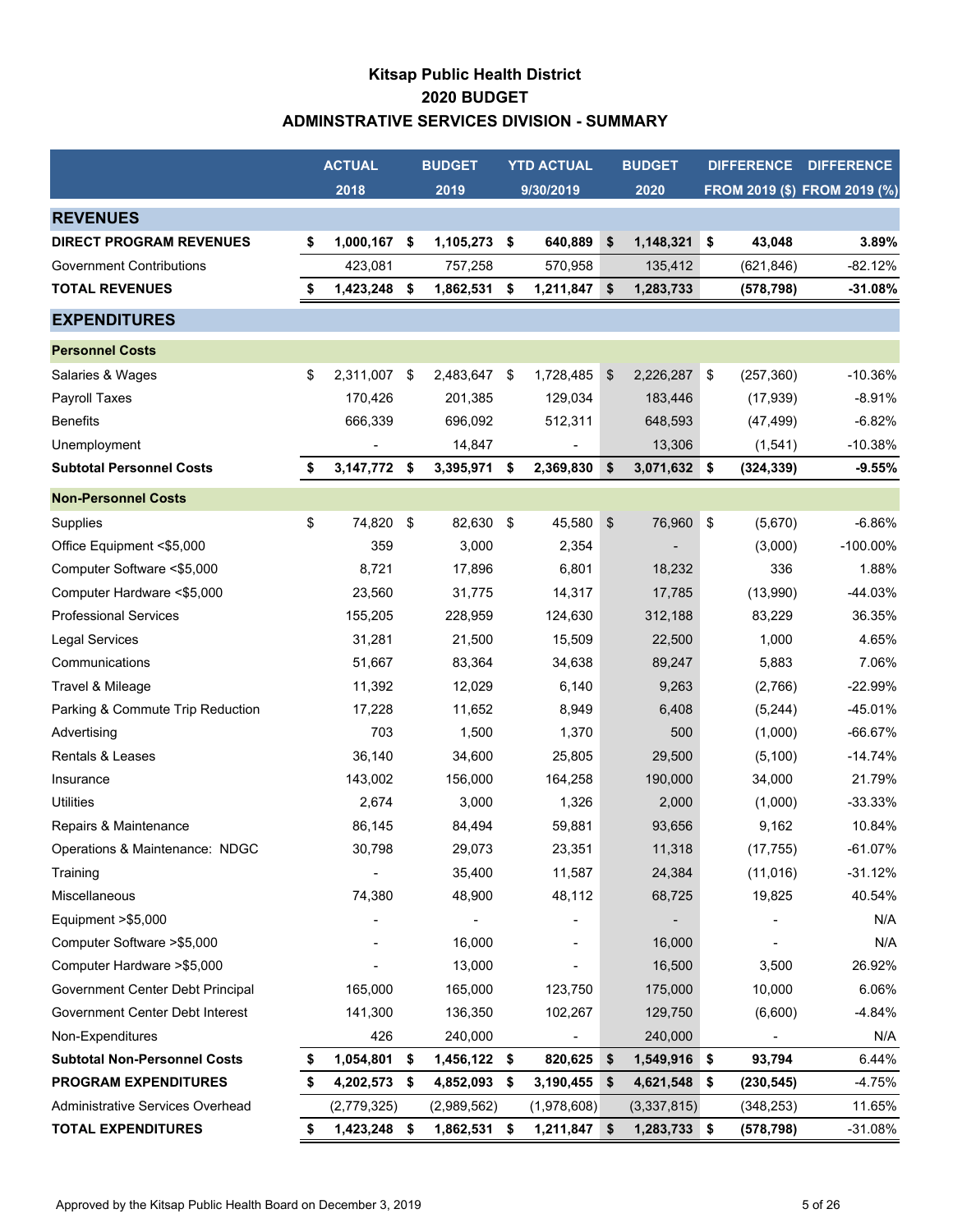#### **Kitsap Public Health District 2020 BUDGET**

**ADMINISTRATIVE SERVICES PROGRAMS (Health Officer, Administrator, Acctg, HR, IT, PIO, Clerical, & Facilities)**

|                                     | <b>ACTUAL</b><br>2018 |      | <b>BUDGET</b><br>2019 | <b>YTD ACTUAL</b><br>9/30/2019 |               | <b>BUDGET</b><br>2020    |            | <b>DIFFERENCE</b> | <b>DIFFERENCE</b><br>FROM 2019 (\$) FROM 2019 (%) |
|-------------------------------------|-----------------------|------|-----------------------|--------------------------------|---------------|--------------------------|------------|-------------------|---------------------------------------------------|
| <b>REVENUES</b>                     |                       |      |                       |                                |               |                          |            |                   |                                                   |
| <b>Contracts &amp; Grants</b>       |                       |      |                       |                                |               |                          |            |                   |                                                   |
| <b>OCH Admin Support</b>            | \$<br>12,090 \$       |      |                       | \$<br>Ĭ.                       | $\mathsf{\$}$ |                          | \$         |                   | N/A                                               |
| <b>KCHP Process Funding</b>         |                       |      |                       | ٠                              |               |                          |            |                   | N/A                                               |
| <b>Subtotal</b>                     | \$<br>12,090          | \$   | $\overline{a}$        | \$<br>$\overline{a}$           | \$            | ÷                        | \$         | $\blacksquare$    | N/A                                               |
| Fees                                |                       |      |                       |                                |               |                          |            |                   |                                                   |
| <b>Birth Certificates</b>           | \$<br>87,346          | - \$ | 85,000                | \$<br>70,978                   | \$            | 85,000                   | \$         |                   | N/A                                               |
| <b>Death Certificates</b>           | 54,428                |      | 50,000                | 34,490                         |               | 50,000                   |            |                   | N/A                                               |
| Vital Statistics Postage & Handling | 13,270                |      | 13,000                | 11,212                         |               | 14,000                   |            | 1,000             | 7.69%                                             |
| <b>Subtotal Vital Statistics</b>    | \$<br>155,044         | \$   | 148,000               | \$<br>116,680                  | \$            | 149,000 \$               |            | 1,000             | 0.68%                                             |
| <b>Other Revenues</b>               |                       |      |                       |                                |               |                          |            |                   |                                                   |
| Bainbridge - NDGC                   | \$<br>5,543 \$        |      | 5,487 \$              | 5,487                          | $\mathsf{\$}$ | 5,533                    | 5          | 46                | 0.84%                                             |
| Bremerton - NDGC                    | 9,448                 |      | 9,364                 | 9,364                          |               | 9,496                    |            | 132               | 1.41%                                             |
| Kitsap County - NDGC                | 40,665                |      | 39,776                | 29,832                         |               | 40,151                   |            | 375               | 0.94%                                             |
| Port Orchard - NDGC                 | 3,222                 |      | 3,195                 | 3,195                          |               | 3,247                    |            | 52                | 1.63%                                             |
| Poulsbo - NDGC                      | 2,382                 |      | 2,448                 | 2,448                          |               | 2,523                    |            | 75                | 3.06%                                             |
| <b>Flex Court Restitution</b>       | 1,390                 |      | 1,650                 | 880                            |               | 1,320                    |            | (330)             | $-20.00%$                                         |
| Admin - Other                       | 870                   |      | 1,200                 | 2,449                          |               | 1,000                    |            | (200)             | $-16.67%$                                         |
| Sale of Surplus Property            | 330                   |      |                       | 5,450                          |               | ÷,                       |            |                   | N/A                                               |
| Donations                           | 34                    |      | ٠                     | 185                            |               | $\overline{\phantom{0}}$ |            |                   | N/A                                               |
| <b>Expenditure Reimbursements</b>   | 531                   |      |                       | 755                            |               | ÷                        |            |                   | N/A                                               |
| Cashiers' Over/Short                | 20                    |      |                       | (100)                          |               | ٠                        |            |                   | N/A                                               |
| Cash Adjustments                    |                       |      |                       | (210)                          |               |                          |            |                   | N/A                                               |
| Interest                            | 56,751                |      | 40,000                | 60,762                         |               | 75,000                   |            | 35,000            | 87.50%                                            |
| Non-Revenue                         | 1,394                 |      | 242,650               | 1,580                          |               | 242,650                  |            |                   | N/A                                               |
| Non-Revenue - KCHP Passthrough      | 1,000                 |      |                       |                                |               |                          |            |                   | N/A                                               |
| <b>Subtotal Other Revenues</b>      | \$<br>123,580         | \$   | 345,770               | \$<br>122,077                  | \$            | 380,920                  | \$         | 35,150            | 10.17%                                            |
| <b>TOTAL REVENUES</b>               | \$<br>290,714         | \$   | 493,770               | \$<br>238,757                  | \$            | 529,920                  | s          | 36,150            | 7.32%                                             |
| <b>EXPENDITURES</b>                 |                       |      |                       |                                |               |                          |            |                   |                                                   |
| <b>Personnel Costs</b>              |                       |      |                       |                                |               |                          |            |                   |                                                   |
| Salaries & Wages                    | \$<br>1,879,300       | - \$ | 1,825,207 \$          | 1,251,543                      | $\mathcal{S}$ | 1,940,220                | $\sqrt{3}$ | 115,013           | 6.30%                                             |
| Payroll Taxes                       | 138,230               |      | 148,670               | 93,240                         |               | 160,238                  |            | 11,568            | 7.78%                                             |

| Payroll Taxes                       | 138,230         |    | 148,670       | 93,240        |               | 160,238      |          | 11,568     | 7.78%       |
|-------------------------------------|-----------------|----|---------------|---------------|---------------|--------------|----------|------------|-------------|
| <b>Benefits</b>                     | 538,759         |    | 523,259       | 371,637       |               | 565,007      |          | 41,748     | 7.98%       |
| Unemployment                        |                 |    | 10,900        |               |               | 11,591       |          | 691        | 6.34%       |
| <b>Subtotal Personnel Costs</b>     | \$<br>2,556,289 | s  | 2,508,036 \$  | 1,716,420     | \$            | 2,677,056 \$ |          | 169,020    | 6.74%       |
| <b>Non-Personnel Costs</b>          |                 |    |               |               |               |              |          |            |             |
| Supplies                            | \$<br>73,277 \$ |    | 71,490 \$     | 43,592        | $\mathsf{\$}$ | 72,080 \$    |          | 590        | 0.83%       |
| Office Equipment <\$5,000           | 359             |    | 3,000         | 2,354         |               |              |          | (3,000)    | $-100.00\%$ |
| Computer Software <\$5,000          | 6,981           |    | 17,596        | 5,956         |               | 17,992       |          | 396        | 2.25%       |
| Computer Hardware <\$5,000          | 22,270          |    | 26,575        | 9.738         |               | 14,585       |          | (11,990)   | $-45.12%$   |
| <b>Professional Services</b>        | 155,205         |    | 87,285        | 39,982        |               | 87,960       |          | 675        | 0.77%       |
| <b>Legal Services</b>               | 29,926          |    | 20,000        | 14,753        |               | 21,000       |          | 1,000      | 5.00%       |
| Communications                      | 45,982          |    | 74,056        | 28,203        |               | 83,160       |          | 9,104      | 12.29%      |
| Travel & Mileage                    | 6,406           |    | 4,810         | 1,651         |               | 4,810        |          |            | N/A         |
| Parking & Commute Trip Reduction    | 12,048          |    | 6,144         | 4,090         |               | 6,408        |          | 264        | 4.30%       |
| Advertising                         | 703             |    | 1,500         | 1,050         |               | 500          |          | (1,000)    | $-66.67%$   |
| Rentals & Leases                    | 35,990          |    | 29,800        | 22,427        |               | 29,500       |          | (300)      | $-1.01%$    |
| Insurance                           | 143,002         |    | 156,000       | 164,258       |               | 190,000      |          | 34,000     | 21.79%      |
| <b>Utilities</b>                    | 2,674           |    | 3,000         | 1,326         |               | 2,000        |          | (1,000)    | $-33.33%$   |
| Repairs & Maintenance               | 79,987          |    | 82,394        | 58,860        |               | 91,856       |          | 9,462      | 11.48%      |
| Operations & Maintenance: NDGC      | 52              |    |               |               |               |              |          |            | N/A         |
| Training                            |                 |    | 20,800        | 6,103         |               | 19,500       |          | (1,300)    | $-6.25%$    |
| Miscellaneous                       | 65,504          |    | 48,550        | 47,101        |               | 68,725       |          | 20,175     | 41.56%      |
| Equipment >\$5,000                  |                 |    |               |               |               |              |          |            | N/A         |
| Computer Software >\$5,000          |                 |    | 16,000        |               |               | 16,000       |          |            | 0.00%       |
| Computer Hardware >\$5,000          |                 |    | 13,000        | ä,            |               | 16,500       |          | 3,500      | 26.92%      |
| Government Center Debt Principal    | 165,000         |    | 165,000       | 123,750       |               | 175,000      |          | 10,000     | 6.06%       |
| Government Center Debt Interest     | 141,300         |    | 136,350       | 102,267       |               | 129,750      |          | (6,600)    | $-4.84%$    |
| Non-Expenditures                    | 426             |    | 240,000       | ä,            |               | 240,000      |          |            | N/A         |
| <b>Subtotal Non-Personnel Costs</b> | \$<br>987,092   | \$ | 1,223,350 \$  | 677,461       | \$            | 1,287,326    | \$       | 63,976     | 5.23%       |
| <b>PROGRAM EXPENDITURES</b>         | \$<br>3,543,381 | s  | 3,731,386 \$  | 2,393,881     | \$            | 3,964,382    | <b>S</b> | 232,996    | 6.24%       |
| Administrative Services Overhead    | (2,891,943)     |    | (3, 199, 114) | (2, 155, 124) |               | (3,437,112)  |          | (237, 998) | 7.44%       |
| <b>TOTAL EXPENDITURES</b>           | \$<br>651.438   | \$ | 532,272 \$    | 238,757       | \$            | 527,270 \$   |          | (5,002)    | $-0.94%$    |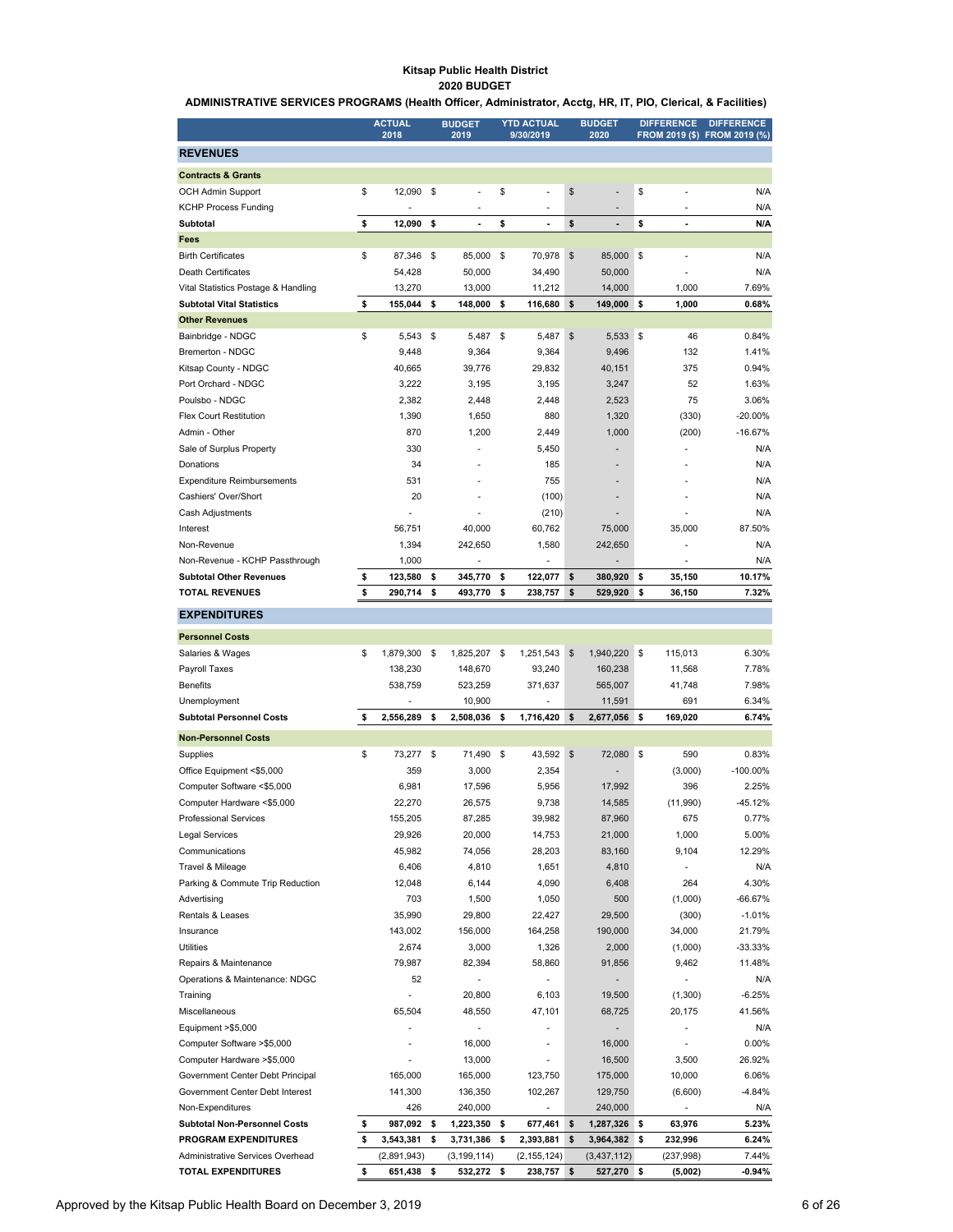### **Kitsap Public Health District 2020 BUDGET PUBLIC HEALTH EMERGENCY PREPAREDNESS AND RESPONSE PROGRAM**

|                                      | <b>ACTUAL</b>            | <b>BUDGET</b>                | <b>YTD ACTUAL</b>            |                | <b>BUDGET</b>            | <b>DIFFERENCE</b> | <b>DIFFERENCE</b>            |
|--------------------------------------|--------------------------|------------------------------|------------------------------|----------------|--------------------------|-------------------|------------------------------|
|                                      | 2018                     | 2019                         | 9/30/2019                    |                | 2020                     |                   | FROM 2019 (\$) FROM 2019 (%) |
| <b>REVENUES</b>                      |                          |                              |                              |                |                          |                   |                              |
| DOH Con Con PHEPR LHJ Funding        | \$<br>396,227 \$         | 295,345 \$                   | 196,544                      | $\sqrt{3}$     | 295,345 \$               |                   | 0.00%                        |
| CC PHEPR HC Systems Prep (Coalition) | 27,197                   |                              |                              |                |                          |                   | N/A                          |
| Clean Water Kitsap                   | 19,320                   |                              |                              |                |                          |                   | N/A                          |
| Other - PHEPR                        |                          |                              | $\overline{\phantom{a}}$     |                |                          |                   | N/A                          |
| <b>DIRECT PROGRAM REVENUES</b>       | \$<br>442,744 \$         | 295,345 \$                   | 196,544                      | \$             | 295,345 \$               | $\blacksquare$    | N/A                          |
| <b>Government Contributions</b>      | (58, 047)                | 16,551                       | 105,266                      |                | 52,881                   | 36,330            | 219.50%                      |
| <b>TOTAL REVENUES</b>                | \$<br>384,697            | \$<br>311,896                | \$<br>301,810                | \$             | 348,226 \$               | 36,330            | 11.65%                       |
|                                      |                          |                              |                              |                |                          |                   |                              |
| <b>EXPENDITURES</b>                  |                          |                              |                              |                |                          |                   |                              |
| <b>Personnel Costs</b>               |                          |                              |                              |                |                          |                   |                              |
| Salaries & Wages                     | \$<br>179,881            | \$<br>141,201 \$             | 143,107                      | $\mathfrak{F}$ | 152,233 \$               | 11,032            | 7.81%                        |
| Payroll Taxes                        | 13,277                   | 11,461                       | 10,614                       |                | 12,382                   | 921               | 8.04%                        |
| <b>Benefits</b>                      | 56,310                   | 45,833                       | 43,844                       |                | 55,160                   | 9,327             | 20.35%                       |
| Unemployment                         |                          | 846                          |                              |                | 912                      | 66                | 7.80%                        |
| <b>Subtotal Personnel Costs</b>      | \$<br>249,468 \$         | 199,341 \$                   | 197,565 \$                   |                | 220,687 \$               | 21,346            | 10.71%                       |
| <b>Non-Personnel Costs</b>           |                          |                              |                              |                |                          |                   |                              |
| Supplies                             | \$<br>1,158              | \$<br>1,500                  | \$<br>285                    | \$             | 480 \$                   | (1,020)           | $-68.00\%$                   |
| Office Equipment <\$5,000            | ٠                        |                              | $\blacksquare$               |                | $\overline{\phantom{a}}$ | $\blacksquare$    | N/A                          |
| Computer Software <\$5,000           |                          | 300                          | $\blacksquare$               |                | 240                      | (60)              | $-20.00%$                    |
| Computer Hardware <\$5,000           |                          |                              | 353                          |                |                          |                   | N/A                          |
| <b>Professional Services</b>         |                          |                              |                              |                |                          |                   | N/A                          |
| <b>Legal Services</b>                | 1,355                    | 1,500                        | 188                          |                | 1,500                    |                   | 0.00%                        |
| Communications                       | 2,980                    | 3,596                        | 2,326                        |                | 3,087                    | (509)             | $-14.15%$                    |
| Travel & Mileage                     | 2,453                    | 1,619                        | 1,382                        |                | 2,453                    | 834               | 51.51%                       |
| Parking & Commute Trip Reduction     | ÷,                       |                              | $\blacksquare$               |                |                          |                   | N/A                          |
| Advertising                          |                          |                              | $\blacksquare$               |                |                          |                   | N/A                          |
| Rentals & Leases                     | 150                      |                              | 275                          |                | $\overline{\phantom{a}}$ |                   | N/A                          |
| Insurance                            |                          |                              |                              |                |                          |                   | N/A                          |
| <b>Utilities</b>                     |                          |                              | $\overline{\phantom{a}}$     |                |                          |                   | N/A                          |
| Repairs & Maintenance                | 477                      | $\overline{\phantom{0}}$     | 211                          |                |                          | $\overline{a}$    | N/A                          |
| Operations & Maintenance: NDGC       | 12,108                   | 9,804                        | 9,409                        |                | 11,318                   | 1,514             | 15.44%                       |
| Training                             |                          | 5,800                        | 3,131                        |                | 4,884                    | (916)             | $-15.79%$                    |
| Miscellaneous                        | 1,930                    |                              | 587                          |                |                          |                   | N/A                          |
| Equipment >\$5,000                   |                          |                              |                              |                |                          |                   | N/A                          |
| Computer Software >\$5,000           |                          |                              |                              |                |                          |                   | N/A                          |
| Computer Hardware > \$5,000          | $\overline{\phantom{a}}$ | $\qquad \qquad \blacksquare$ | $\qquad \qquad \blacksquare$ |                |                          |                   | N/A                          |
| <b>Subtotal Non-Personnel Costs</b>  | \$<br>22,611 \$          | 24,119 \$                    | $18,147$ \$                  |                | 23,962 \$                | (157)             | $-0.65%$                     |
| <b>PROGRAM EXPENDITURES</b>          | \$<br>272,079 \$         | 223,460 \$                   | 215,712 \$                   |                | 244,649 \$               | 21,189            | 9.48%                        |
| Administrative Services Overhead     | 112,618                  | 88,436                       | 86,098                       |                | 103,577                  | 15,141            | 17.12%                       |
| <b>TOTAL EXPENDITURES</b>            | \$<br>384,697 \$         | 311,896 \$                   | 301,810 \$                   |                | 348,226 \$               | 36,330            | 11.65%                       |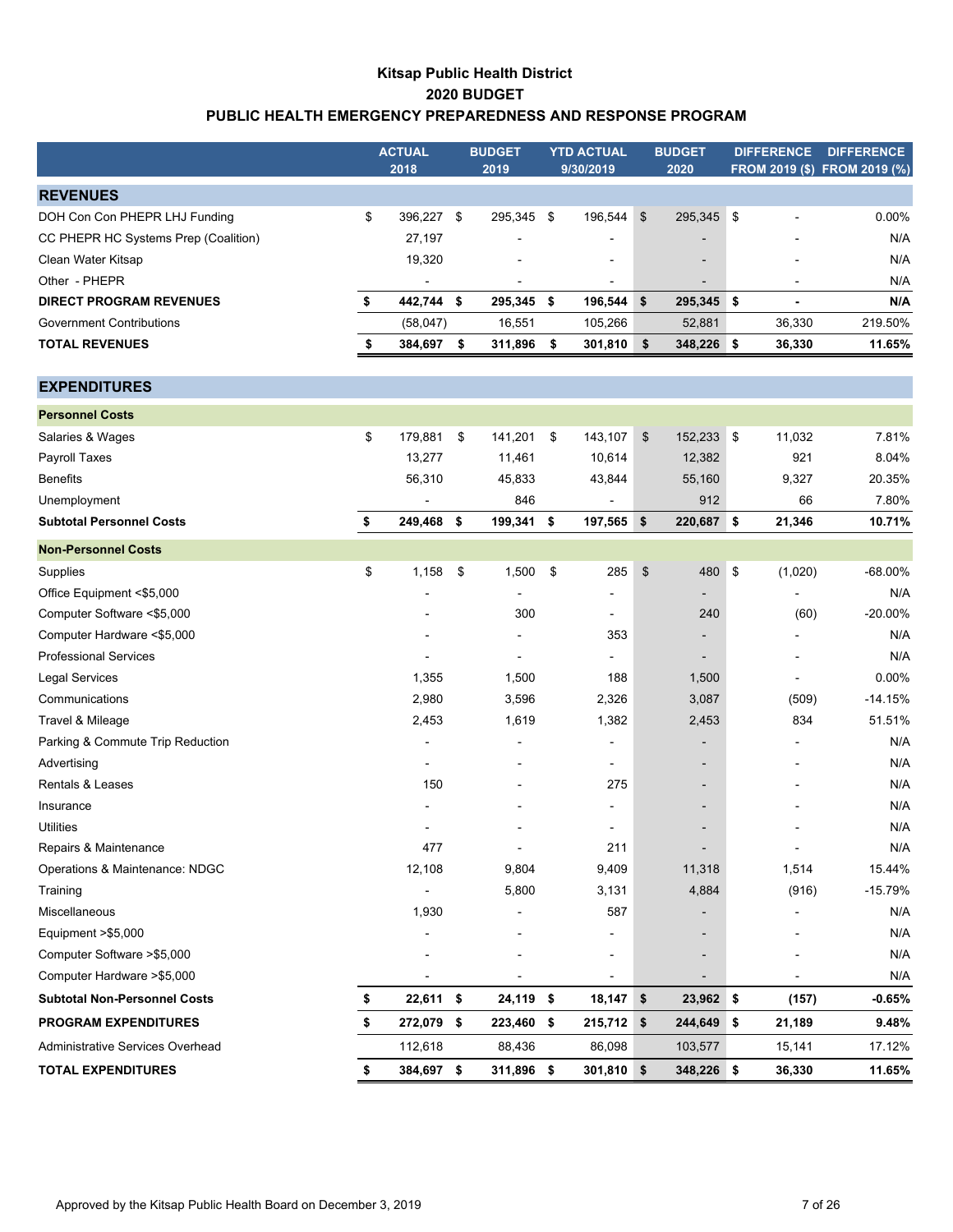### **KITSAP PUBLIC HEALTH DISTRICT 2020 BUDGET KITSAP CONNECT PROGRAM**

|                                             | <b>ACTUAL</b>    |      | <b>BUDGET</b>  | <b>YTD ACTUAL</b> |            | <b>BUDGET</b>            | <b>DIFFERENCE</b> | <b>DIFFERENCE</b>            |
|---------------------------------------------|------------------|------|----------------|-------------------|------------|--------------------------|-------------------|------------------------------|
|                                             | 2018             |      | 2019           | 9/30/2019         |            | 2020                     |                   | FROM 2019 (\$) FROM 2019 (%) |
| <b>REVENUES</b>                             |                  |      |                |                   |            |                          |                   |                              |
| Kitsap Connects - 1/10th of 1%              | \$<br>335,051 \$ |      | 380,105 \$     | 229,322 \$        |            | 380,000 \$               | (105)             | $-0.03%$                     |
| DSHS Medicaid Match - Kitsap Connect        | 26,837           |      | 17,322         | 7,614             |            |                          | (17, 322)         | $-100.00\%$                  |
| <b>KCF Heal Initiative</b>                  | 1,500            |      |                | 1,500             |            | $\overline{\phantom{a}}$ |                   | N/A                          |
| <b>Bremerton Salvation Army Services</b>    | 27,924           |      | 30,000         | 16,406            |            | 30,000                   |                   | 0.00%                        |
| <b>KCHP Process Funding</b>                 |                  |      |                | 31,000            |            |                          |                   | N/A                          |
| <b>KCF Distribution</b>                     |                  |      |                | 1,077             |            |                          |                   | N/A                          |
| Reimburse Expenditures                      |                  |      | $\blacksquare$ | 454               |            | $\overline{\phantom{a}}$ |                   | N/A                          |
| <b>DIRECT PROGRAM REVENUES</b>              | \$<br>391,312 \$ |      | 427,427        | \$<br>287,373 \$  |            | 410,000 \$               | (17, 427)         | $-4.08%$                     |
| <b>Government Contributions</b>             | (5,608)          |      | 154,753        | 93,611            |            | 78,248                   | (76, 505)         | -49.44%                      |
| <b>TOTAL REVENUES</b>                       | \$<br>385,704 \$ |      | 582,180        | \$<br>380,984     | \$         | 488,248                  | \$<br>(93, 932)   | $-16.13%$                    |
| <b>EXPENDITURES</b>                         |                  |      |                |                   |            |                          |                   |                              |
| <b>Personnel Costs</b>                      |                  |      |                |                   |            |                          |                   |                              |
| Salaries & Wages                            | \$<br>184,147    | - \$ | 225,294        | \$<br>145,572     | \$         | 133,834 \$               | (91, 460)         | -40.60%                      |
| Payroll Taxes                               | 13,682           |      | 17,530         | 10,947            |            | 10,826                   | (6,704)           | -38.24%                      |
| <b>Benefits</b>                             | 46,825           |      | 52,635         | 42,021            |            | 28,426                   | (24, 209)         | -45.99%                      |
| Unemployment                                |                  |      | 1,351          | $\overline{a}$    |            | 803                      | (548)             | -40.56%                      |
| <b>Subtotal Personnel Costs</b>             | \$<br>244,654 \$ |      | 296,810 \$     | 198,540           | $\sqrt{3}$ | 173,889 \$               | (122, 921)        | -41.41%                      |
| <b>Non-Personnel Costs</b>                  |                  |      |                |                   |            |                          |                   |                              |
| Supplies                                    | \$<br>5,599      | \$   | 9,040          | \$<br>1,108       | \$         | 4,400 \$                 | (4,640)           | $-51.33%$                    |
| Office Equipment                            |                  |      |                | ä,                |            | $\overline{\phantom{a}}$ |                   | N/A                          |
| <b>Computer Software</b>                    |                  |      |                | 196               |            | $\overline{\phantom{a}}$ | $\blacksquare$    | N/A                          |
| <b>Computer Hardware</b>                    |                  |      | 2,000          |                   |            | 3,200                    | 1,200             | 60.00%                       |
| <b>Professional Services</b>                | 86,715           |      | 141,674        | 84,648            |            | 224,228                  | 82,554            | 58.27%                       |
| <b>Legal Services</b>                       | 363              |      |                |                   |            |                          |                   | N/A                          |
| Communications                              | 2,969            |      | 2,940          | 2,162             |            | 3,000                    | 60                | 2.04%                        |
| Travel & Mileage                            | 3,378            |      | 2,000          | 1,107             |            | 2,000                    |                   | 0.00%                        |
| Parking & Commute Trip Reduction            | 1,960            |      |                | 603               |            | $\overline{\phantom{a}}$ |                   | N/A                          |
| Advertising                                 |                  |      |                | 275               |            | $\overline{\phantom{a}}$ |                   | N/A                          |
| Rentals & Leases                            | 6,080            |      | 4,800          | 3,103             |            | $\overline{\phantom{a}}$ | (4,800)           | -100.00%                     |
| Insurance                                   |                  |      |                |                   |            | $\blacksquare$           |                   | N/A                          |
| Utilities                                   |                  |      |                |                   |            |                          |                   | N/A                          |
| Repairs & Maintenance                       | 1,000            |      | 1,000          | 810               |            | 1,800                    | 800               | 80.00%                       |
| Operations & Maintenance: Government Center |                  |      |                |                   |            |                          |                   | N/A                          |
| Training                                    |                  |      | 800            | 1,513             |            |                          | (800)             | $-100.00\%$                  |
| Miscellaneous                               | 4,973            |      |                | 397               |            |                          |                   | N/A                          |
| Equipment                                   |                  |      |                |                   |            |                          |                   | N/A                          |
| Computer Software > \$5,000                 |                  |      |                |                   |            |                          |                   | N/A                          |
| Computer Hardware > \$5,000                 |                  |      |                |                   |            |                          |                   | N/A                          |
| Government Center Dept Principal            |                  |      |                |                   |            |                          |                   | N/A                          |
| Government Center Dept Interest             |                  |      |                |                   |            |                          |                   | N/A                          |
| <b>Subtotal Non-Personnel Costs</b>         | 113,037 \$       |      | 164,254        | \$<br>95,922      | \$         | 238,628 \$               |                   | N/A                          |
| <b>TOTAL EXPENDITURES</b>                   | 357,691 \$       |      | 461,064        | \$<br>294,462     | \$         | 412,517                  | \$                | N/A                          |
| Administrative Services Overhead            | 28,013           |      | 121,116        | ÷                 |            | $\overline{\phantom{a}}$ | 74,374            | 0                            |
| Administrative Services Overhead            |                  |      |                | 86,522            |            | 75,731                   | (48, 547)         | (0)                          |
| TOTAL EXPENDITURES W/OVERHEAD DISTRIBUTED   | \$<br>385,704 \$ |      | 582,180 \$     | 380,984 \$        |            | 488,248 \$               | $(48, 547)$ \$    | (0)                          |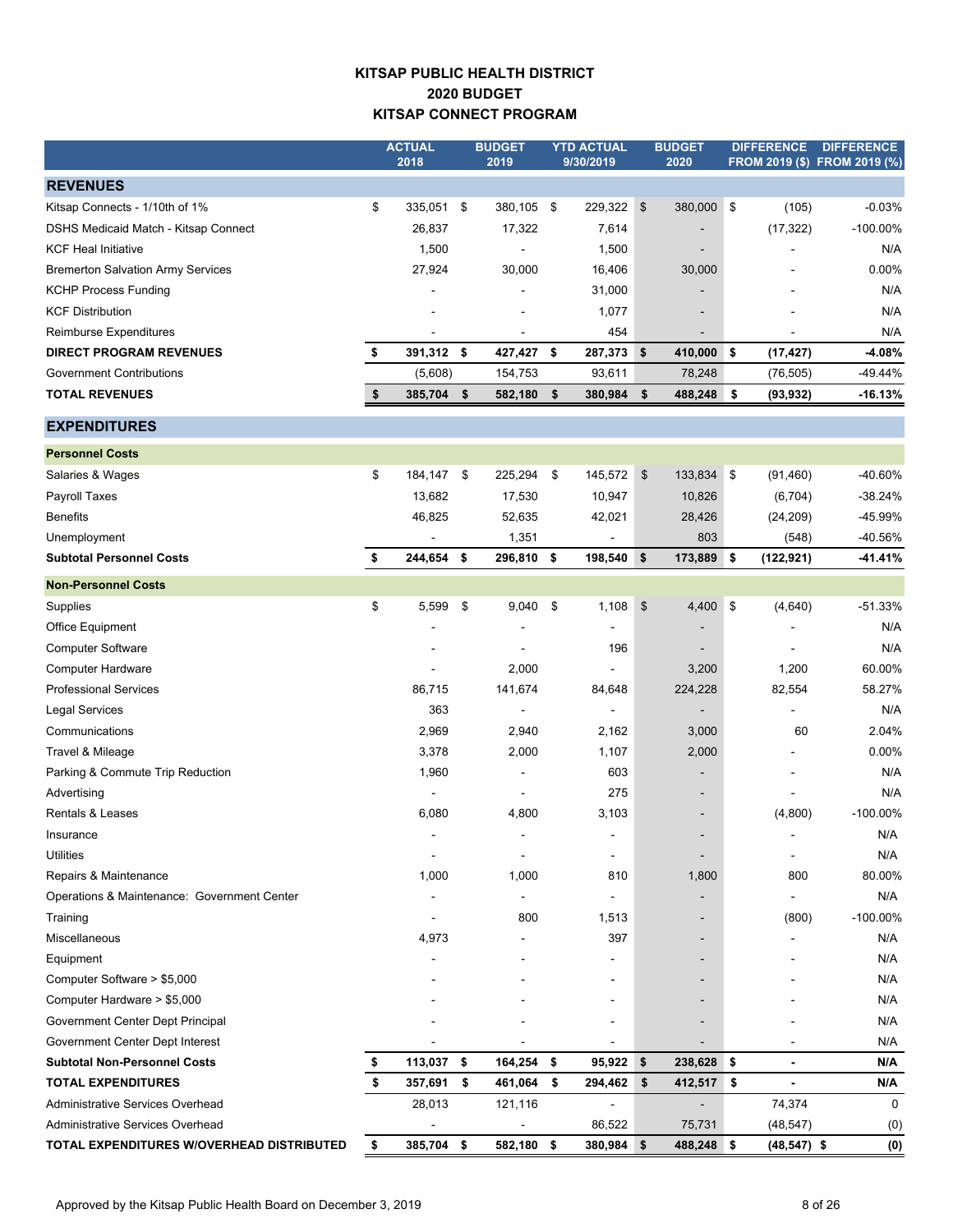### **Kitsap Public Health District 2020 BUDGET COMMUNITY HEALTH DIVISION - SUMMARY**

|                                  |    | <b>ACTUAL</b><br>2018 | <b>BUDGET</b><br>2019 |     | <b>YTD ACTUAL</b><br>9/30/2019 |                           | <b>BUDGET</b><br>2020 | <b>DIFFERENCE</b> | <b>DIFFERENCE</b><br>FROM 2019 (\$) FROM 2019 (%) |
|----------------------------------|----|-----------------------|-----------------------|-----|--------------------------------|---------------------------|-----------------------|-------------------|---------------------------------------------------|
| <b>REVENUES</b>                  |    |                       |                       |     |                                |                           |                       |                   |                                                   |
| <b>DIRECT PROGRAM REVENUES</b>   | \$ | 2,779,454 \$          | 2,382,465             | \$  | 1,771,618                      | \$                        | 2,777,202 \$          | 394,737           | 16.57%                                            |
| <b>Government Contributions</b>  |    | 1,686,058             | 2,275,203             |     | 1,363,146                      |                           | 2,218,848             | (56, 355)         | $-2.48%$                                          |
| Draw from (Increase) Reserves    |    | (15, 913)             | (29, 131)             |     | (24, 291)                      |                           | 36,370                | 65,501            | $-224.85%$                                        |
| <b>TOTAL REVENUES</b>            | S  | 4,449,599 \$          | 4,623,642             | \$  | 3,114,369 \$                   |                           | 5,032,420 \$          | 408,778           | 8.84%                                             |
| <b>EXPENDITURES</b>              |    |                       |                       |     |                                |                           |                       |                   |                                                   |
| <b>Personnel Costs</b>           |    |                       |                       |     |                                |                           |                       |                   |                                                   |
| Salaries & Wages                 | \$ | 1,847,019 \$          | 1,941,879             | -\$ | 1,314,986                      | $\boldsymbol{\mathsf{s}}$ | $2,108,466$ \$        | 166,587           | 8.58%                                             |
| <b>Payroll Taxes</b>             |    | 136,802               | 157,972               |     | 97,872                         |                           | 171,725               | 13,753            | 8.71%                                             |
| <b>Benefits</b>                  |    | 531,171               | 572,746               |     | 370,758                        |                           | 626,671               | 53,925            | 9.42%                                             |
| Unemployment                     |    |                       | 11,556                |     |                                |                           | 12,565                | 1,009             | 8.73%                                             |
| <b>Subtotal Personnel Costs</b>  | \$ | 2,514,992 \$          | 2,684,153             | \$  | 1,783,616 \$                   |                           | 2,919,427             | \$<br>235,274     | 8.77%                                             |
| <b>Non-Personnel Costs</b>       |    |                       |                       |     |                                |                           |                       |                   |                                                   |
| Supplies                         | \$ | 88,046                | \$<br>91,300          | \$  | 79,398                         | \$                        | 120,672 \$            | 29,372            | 32.17%                                            |
| Office Equipment <\$5,000        |    |                       |                       |     |                                |                           |                       |                   | N/A                                               |
| Computer Software <\$5,000       |    | 192                   |                       |     | 166                            |                           |                       |                   | N/A                                               |
| Computer Hardware <\$5,000       |    | 21,379                | 18,061                |     | 9,092                          |                           | 3,200                 | (14, 861)         | $-82.28%$                                         |
| <b>Professional Services</b>     |    | 505,417               | 416,560               |     | 295,870                        |                           | 354,800               | (61, 760)         | $-14.83%$                                         |
| Legal Services                   |    | 387                   | 1,100                 |     | 426                            |                           | 600                   | (500)             | $-45.45%$                                         |
| Communications                   |    | 23,255                | 23,533                |     | 18,464                         |                           | 28,279                | 4,746             | 20.17%                                            |
| Travel & Mileage                 |    | 25,181                | 37,050                |     | 26,614                         |                           | 38,950                | 1,900             | 5.13%                                             |
| Parking & Commute Trip Reduction |    | 5,264                 | 5,784                 |     | 3,779                          |                           | 10,812                | 5,028             | 86.93%                                            |
| Advertising                      |    | 4,783                 |                       |     | 3,281                          |                           |                       |                   | N/A                                               |
| <b>Rentals &amp; Leases</b>      |    | 15,279                | 28,300                |     | 34,287                         |                           | 56,550                | 28,250            | 99.82%                                            |
| Insurance                        |    |                       |                       |     |                                |                           |                       |                   | N/A                                               |
| <b>Utilities</b>                 |    |                       |                       |     |                                |                           |                       |                   | N/A                                               |
| Repairs & Maintenance            |    | 19,471                | 20,320                |     | 17,781                         |                           | 22,000                | 1,680             | 8.27%                                             |
| Operations & Maintenance: NDGC   |    | 118,951               | 123,527               |     | 88,738                         |                           | 141,990               | 18,463            | 14.95%                                            |
| Training                         |    |                       | 56,300                |     | 13,181                         |                           | 23,200                | (33, 100)         | -58.79%                                           |
| Miscellaneous                    |    | 53,731                | 3,860                 |     | 10,413                         |                           | 12,375                | 8,515             | 220.60%                                           |
| Equipment >\$5,000               |    |                       |                       |     |                                |                           |                       |                   | N/A                                               |
| Computer Software > \$5,000      |    |                       |                       |     |                                |                           |                       |                   | N/A                                               |
| Computer Hardware > \$5,000      |    |                       |                       |     |                                |                           |                       |                   | N/A                                               |
| <b>Subtotal NON-LABOR COSTS</b>  | \$ | 881,336               | \$<br>825,695         | \$  | 601,490                        | \$                        | 813,428               | \$<br>(12, 267)   | $-1.49%$                                          |
| <b>PROGRAM EXPENDITURES</b>      | \$ | 3,396,328             | \$<br>3,509,848       | \$  | 2,385,106                      | \$                        | 3,732,855             | \$<br>223,007     | 6.35%                                             |
| Administrative Services Overhead |    | 1,053,271             | 1,113,794             |     | 729,263                        |                           | 1,299,565             | 185,771           | 16.68%                                            |
| <b>Community Health Overhead</b> |    |                       |                       |     |                                |                           |                       |                   | N/A                                               |
| Clinic Overhead                  |    |                       |                       |     |                                |                           |                       |                   | N/A                                               |
| <b>TOTAL EXPENDITURES</b>        | \$ | 4,449,599             | \$<br>4,623,642       | \$  | 3,114,369                      | \$                        | 5,032,420 \$          | 408,778           | 8.84%                                             |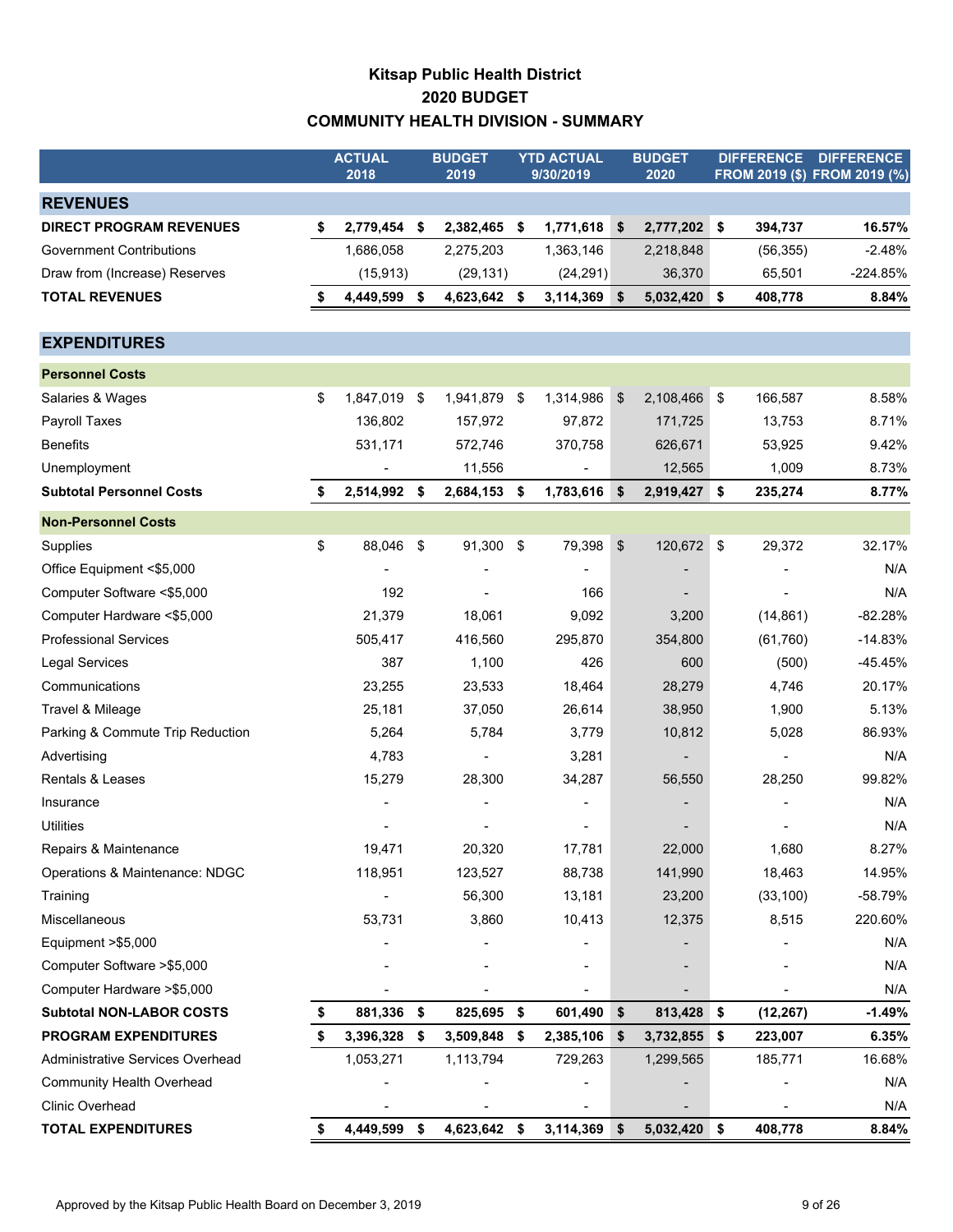### **Kitsap Public Health District 2020 BUDGET COMMUNITY HEALTH DIVISION ADMINISTRATION**

|                                          | <b>ACTUAL</b><br>2018 | <b>BUDGET</b><br>2019 | <b>YTD ACTUAL</b><br>9/30/2019 |               | <b>BUDGET</b><br>2020    |                           | <b>DIFFERENCE</b> | <b>DIFFERENCE</b><br>FROM 2019 (\$) FROM 2019 (%) |
|------------------------------------------|-----------------------|-----------------------|--------------------------------|---------------|--------------------------|---------------------------|-------------------|---------------------------------------------------|
| <b>REVENUES</b>                          |                       |                       |                                |               |                          |                           |                   |                                                   |
| <b>Other Revenues</b>                    |                       |                       |                                |               |                          |                           |                   |                                                   |
| DSHS Medicaid Match - CH Admin           | \$<br>68,593          | \$<br>4,895           | \$<br>11,773                   | $\sqrt[6]{3}$ | 150,000 \$               |                           | 145,105           | 2964.4%                                           |
| <b>OCH CBOSS DSRIP</b>                   |                       |                       | 49,476                         |               | 46,427                   |                           | 46,427            | N/A                                               |
| Mason County Nightingale Notes           | 1,000                 |                       |                                |               |                          |                           |                   | N/A                                               |
| <b>Olympic College Teaching Contract</b> | 2,820                 | 2,493                 | 2,493                          |               | 3,100                    |                           | 607               | 24.35%                                            |
| Non-Revenue                              | ٠                     |                       |                                |               |                          |                           |                   | N/A                                               |
| <b>TOTAL REVENUES</b>                    | \$<br>72,413 \$       | 7,388 \$              | 63,742 \$                      |               | 199,527 \$               |                           | 192,139           | 2600.69%                                          |
| <b>EXPENDITURES</b>                      |                       |                       |                                |               |                          |                           |                   |                                                   |
| <b>Personnel Costs</b>                   |                       |                       |                                |               |                          |                           |                   |                                                   |
| Salaries & Wages                         | \$<br>131,695         | \$<br>67,503          | \$<br>63,630                   | $\frac{1}{2}$ | 109,330 \$               |                           | 41,827            | 61.96%                                            |
| Payroll Taxes                            | 9,741                 | 5,434                 | 4,645                          |               | 8,781                    |                           | 3,347             | 61.59%                                            |
| <b>Benefits</b>                          | 40,383                | 21,093                | 19,560                         |               | 31,962                   |                           | 10,869            | 51.53%                                            |
| Unemployment                             |                       | 404                   |                                |               | 653                      |                           | 249               | 61.63%                                            |
| <b>Subtotal Personnel Costs</b>          | \$<br>181,819         | \$<br>94,434 \$       | 87,835 \$                      |               | 150,726                  | \$                        | 56,292            | 59.61%                                            |
| <b>Non-Personnel Costs</b>               |                       |                       |                                |               |                          |                           |                   |                                                   |
| Supplies                                 | \$<br>451             | \$<br>2,000           | \$<br>973                      | \$            | 500                      | $\boldsymbol{\mathsf{S}}$ | (1,500)           | $-75.00%$                                         |
| Office Equipment <\$5,000                |                       |                       |                                |               |                          |                           |                   | N/A                                               |
| Computer Software <\$5,000               |                       |                       |                                |               |                          |                           |                   | N/A                                               |
| Computer Hardware <\$5,000               | 1,210                 | 1,800                 |                                |               |                          |                           | (1,800)           | $-100.00\%$                                       |
| <b>Professional Services</b>             | 8,369                 |                       | 626                            |               | 12,600                   |                           | 12,600            | N/A                                               |
| <b>Legal Services</b>                    | ä,                    | 600                   |                                |               | 600                      |                           |                   | N/A                                               |
| Communications                           | 2,232                 | 2,212                 | 1,783                          |               | 1,940                    |                           | (272)             | $-12.30%$                                         |
| Travel & Mileage                         | 2,016                 | 6,900                 | 199                            |               | 5,700                    |                           | (1,200)           | $-17.39%$                                         |
| Parking & Commute Trip Reduction         |                       |                       |                                |               | $\overline{\phantom{a}}$ |                           |                   | N/A                                               |
| Advertising                              |                       |                       | 45                             |               |                          |                           |                   | N/A                                               |
| Rentals & Leases                         |                       |                       |                                |               |                          |                           |                   | N/A                                               |
| Insurance                                |                       |                       |                                |               |                          |                           |                   | N/A                                               |
| <b>Utilities</b>                         |                       |                       |                                |               |                          |                           |                   | N/A                                               |
| Repairs & Maintenance                    | 213                   |                       | 33                             |               |                          |                           |                   | N/A                                               |
| Operations & Maintenance: NDGC           |                       |                       |                                |               |                          |                           |                   | N/A                                               |
| Training                                 |                       | 4,700                 | 720                            |               | 2,000                    |                           | (2,700)           | $-57.45%$                                         |
| Miscellaneous                            | 3,238                 | 660                   | 759                            |               | 325                      |                           | (335)             | -50.76%                                           |
| Equipment >\$5,000                       |                       |                       |                                |               |                          |                           |                   | N/A                                               |
| Computer Software > \$5,000              |                       |                       |                                |               |                          |                           |                   | N/A                                               |
| Computer Hardware >\$5,000               |                       |                       |                                |               |                          |                           |                   | N/A                                               |
| <b>Subtotal Non-Personnel Costs</b>      | \$<br>17,729          | \$<br>18,872 \$       | $5,138$ \$                     |               | 23,665 \$                |                           | 4,793             | 25.40%                                            |
| <b>PROGRAM EXPENDITURES</b>              | \$<br>199,548         | \$<br>113,306 \$      | 92,973                         | $\sqrt[6]{3}$ | 174,391 \$               |                           | 61,085            | 53.91%                                            |
| Administrative Services Overhead         |                       |                       | ٠                              |               |                          |                           |                   | N/A                                               |
| <b>Community Health Overhead</b>         | (127, 135)            | (110, 813)            | (29, 231)                      |               | 25,136                   |                           | 135,949           | -122.68%                                          |
| <b>TOTAL EXPENDITURES</b>                | \$<br>72,413 \$       | $2,493$ \$            | 63,742 \$                      |               | 199,527 \$               |                           | 197,034           | 7903.49%                                          |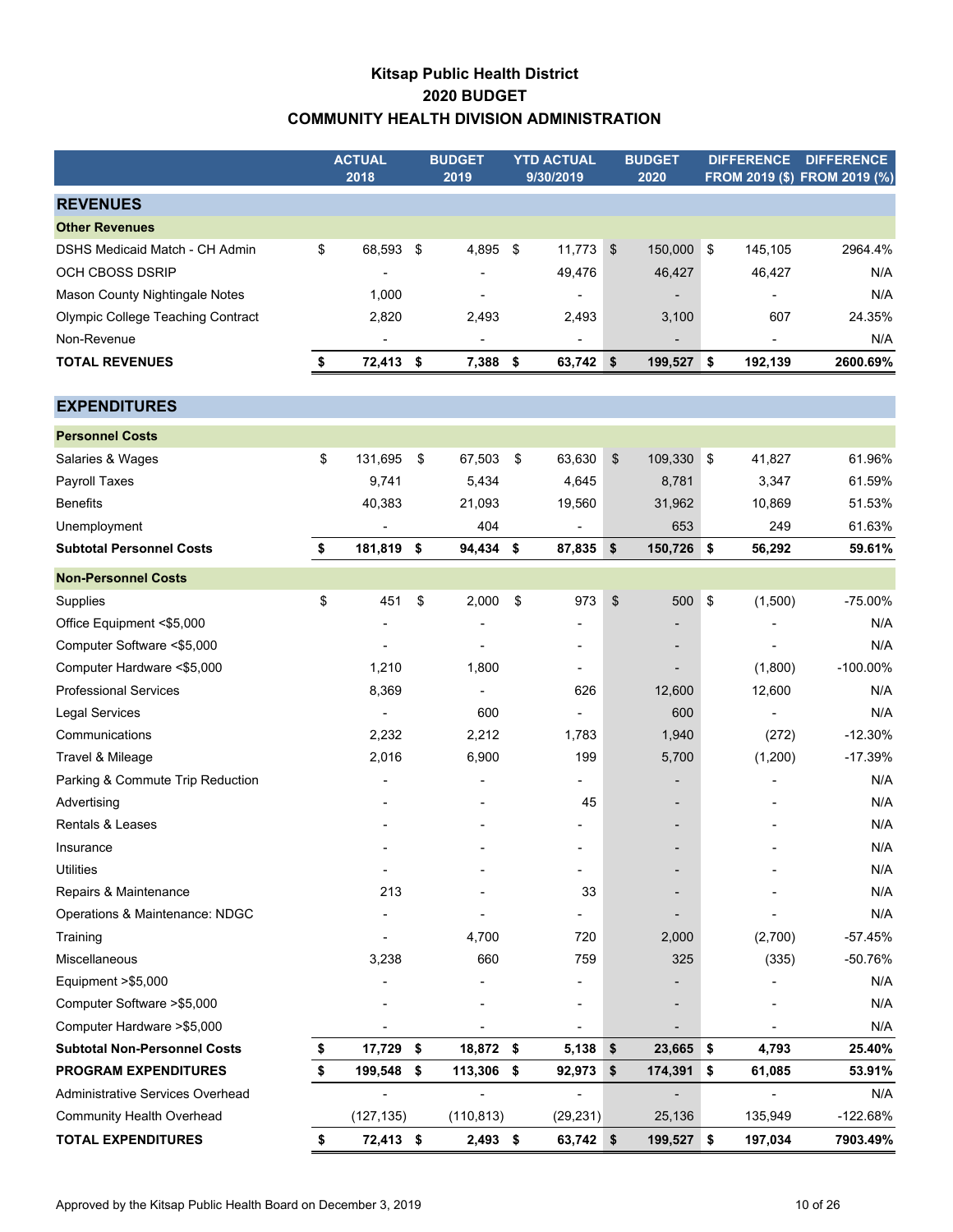#### **Kitsap Public Health District 2020 BUDGET ASSESSMENT AND EPIDEMIOLOGY PROGRAM**

|                                                      | <b>ACTUAL</b><br>2018    | <b>BUDGET</b><br>2019    | <b>YTD ACTUAL</b><br>9/30/2019 |              | <b>BUDGET</b><br>2020 | <b>DIFFERENCE</b> | <b>DIFFERENCE</b><br>FROM 2019 (\$) FROM 2019 (%) |
|------------------------------------------------------|--------------------------|--------------------------|--------------------------------|--------------|-----------------------|-------------------|---------------------------------------------------|
| <b>REVENUES</b>                                      |                          |                          |                                |              |                       |                   |                                                   |
| <b>Clallam County Assessment Work</b>                | \$<br>5,026              | \$<br>34,770             | \$<br>374                      | $\mathbb{S}$ | 30,900                | \$<br>(3,870)     | $-11.13%$                                         |
| Jefferson County Health Department                   | 16,774                   | 14.400                   | 376                            |              | 12,360                | (2,040)           | $-14.17%$                                         |
| <b>KCR Kitsap Interagency Coordinating Council</b>   | 4,617                    | 6,000                    | 8,187                          |              | 5,150                 | (850)             | $-14.17%$                                         |
| <b>Olympic Community Action Programs</b>             | 13,661                   |                          |                                |              |                       |                   | N/A                                               |
| Kitsap Mental Health Services                        | 129                      | 3.000                    | 3,227                          |              | 20,000                | 17.000            | 566.67%                                           |
| <b>OCH EPI Support</b>                               | 108,257                  | 140,000                  | 86,757                         |              | 120,000               | (20,000)          | $-14.29%$                                         |
| <b>KCF Kitsap Strong Initiative</b>                  | 52,036                   | 37,000                   | 42,984                         |              | 40,000                | 3,000             | 8.11%                                             |
| Jefferson County CHA CHIP                            |                          |                          | 23,081                         |              |                       |                   | N/A                                               |
| Jefferson County Assessment                          | $\overline{\phantom{a}}$ | $\overline{\phantom{a}}$ | 3,117                          |              |                       |                   | N/A                                               |
| <b>Clallam County Assessment Work</b>                |                          |                          | 9,388                          |              |                       |                   | N/A                                               |
| <b>OESD Behavioral Health Counseling Enhancement</b> | 8,932                    | 10,988                   | 6,869                          |              | 15,446                | 4,458             | 40.57%                                            |
| <b>OCH Oral Health</b>                               |                          |                          |                                |              | 35,000                | 35,000            | N/A                                               |
| 1/10 of 1%: Assessment                               | 34,139                   | 40,000                   | 21,228                         |              | 41,200                | 1,200             | 3.00%                                             |
| CHI Franciscan Community Health                      | 23,138                   | $\overline{\phantom{a}}$ | $\overline{\phantom{a}}$       |              |                       |                   | N/A                                               |
| New Unassigned Revenue                               | $\overline{\phantom{a}}$ | 30,000                   |                                |              | 3,000                 | (27,000)          | $-90.00%$                                         |
| <b>DIRECT PROGRAM REVENUES</b>                       | \$<br>266,709            | \$<br>316,158            | \$<br>205,588                  | \$           | 323,056               | \$<br>6,898       | 2.18%                                             |
| <b>Government Contributions</b>                      | 274,801                  | 293,750                  | 196,840                        |              | 416,355               | 122,605           | 41.74%                                            |
| <b>TOTAL REVENUES</b>                                | 541,510                  | \$<br>609,908            | \$<br>402,428                  | \$           | 739,411               | \$<br>129,503     | 21.23%                                            |

#### **EXPENDITURES**

| <b>Personnel Costs</b>              |               |               |              |                |               |               |           |
|-------------------------------------|---------------|---------------|--------------|----------------|---------------|---------------|-----------|
| Salaries & Wages                    | \$<br>251,826 | \$<br>291,945 | \$           | 188,263        | \$<br>332,403 | \$<br>40,458  | 13.86%    |
| Payroll Taxes                       | 18,919        | 23,724        |              | 14,233         | 27,052        | 3,328         | 14.03%    |
| <b>Benefits</b>                     | 71,270        | 74,365        |              | 54,809         | 111,330       | 36,965        | 49.71%    |
| Unemployment                        | Ĭ.            | 1,750         |              |                | 1,994         | 244           | 13.94%    |
| <b>Subtotal Personnel Costs</b>     | \$<br>342,015 | \$<br>391,784 | \$           | 257,305        | \$<br>472,779 | \$<br>80,995  | 20.67%    |
| <b>Non-Personnel Costs</b>          |               |               |              |                |               |               |           |
| Supplies                            | \$<br>385     | \$<br>600     | \$           | 595            | \$<br>600     | \$            | 0.00%     |
| Office Equipment <\$5,000           |               |               |              |                |               |               | N/A       |
| Computer Software <\$5,000          | 1,740         |               |              | 649            |               |               | N/A       |
| Computer Hardware <\$5,000          | 1,290         | 3,200         |              | 4,226          | 1,600         | (1,600)       | $-50.00%$ |
| <b>Professional Services</b>        |               |               |              | -              |               |               | N/A       |
| <b>Legal Services</b>               |               |               |              | 568            |               |               | N/A       |
| Communications                      | 2,705         | 2,772         |              | 1,947          | 3,700         | 928           | 33.48%    |
| Travel & Mileage                    | 2,533         | 3,600         |              | 2,000          | 3,600         |               | 0.00%     |
| Parking & Commute Trip Reduction    | 5,180         | 5,508         |              | 4,256          | 5,796         | 288           | 5.23%     |
| Advertising                         |               |               |              | 45             |               |               | N/A       |
| <b>Rentals &amp; Leases</b>         |               |               |              |                |               |               | N/A       |
| Insurance                           |               |               |              | $\overline{a}$ |               |               | N/A       |
| <b>Utilities</b>                    |               |               |              |                |               |               | N/A       |
| Repairs & Maintenance               | 5,681         | 1,100         |              | $\overline{a}$ | 1,100         |               | 0.00%     |
| Operations & Maintenance: NDGC      | 18,638        | 19,269        |              | 13,942         | 24,246        | 4,977         | 25.83%    |
| Training                            |               | 8,000         |              | 840            | 8,000         |               | 0.00%     |
| Miscellaneous                       | 6,946         | 350           |              | 27             | 350           |               | 0.00%     |
| Equipment >\$5,000                  |               |               |              |                |               |               | N/A       |
| Computer Software >\$5,000          |               |               |              |                |               |               | N/A       |
| Computer Hardware > \$5,000         |               |               |              |                |               |               | N/A       |
| <b>Subtotal Non-Personnel Costs</b> | \$<br>45,098  | \$<br>44,399  | \$           | 29,095         | \$<br>48,992  | \$<br>4,593   | 10.34%    |
| <b>PROGRAM EXPENDITURES</b>         | \$<br>387,113 | \$<br>436,183 | \$           | 286,400        | \$<br>521,771 | \$<br>85,588  | 19.62%    |
| Administrative Services Overhead    | 154,397       | 173,725       |              | 112,132        | 221,920       | 48,195        | 27.74%    |
| <b>Community Health Overhead</b>    |               |               |              | 3,896          | (4,280)       | (4,280)       | N/A       |
| <b>TOTAL EXPENDITURES</b>           | \$<br>541,510 | \$<br>609,908 | $\mathbf{s}$ | 402,428        | \$<br>739,411 | \$<br>129,503 | 21.23%    |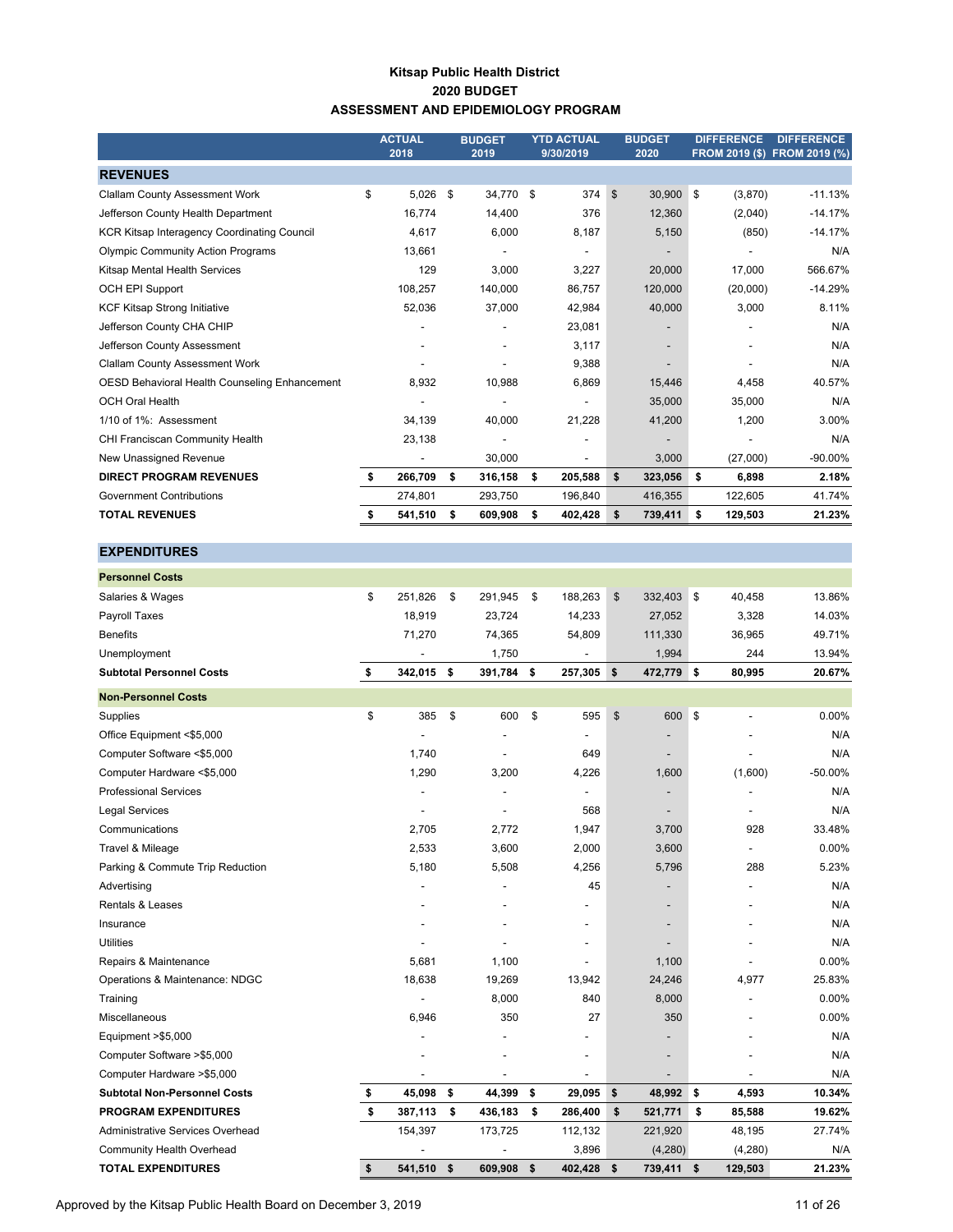### **Kitsap Public Health District 2020 BUDGET HEALTHY COMMUNITIES - ROLL-UP**

|                                  |    | <b>ACTUAL</b><br>2018 |      | <b>BUDGET</b><br>2019    | <b>YTD ACTUAL</b><br>9/30/2019 | <b>BUDGET</b><br>2020 |                             | <b>DIFFERENCE</b> | <b>DIFFERENCE</b><br>FROM 2019 (\$) FROM 2019 (%) |
|----------------------------------|----|-----------------------|------|--------------------------|--------------------------------|-----------------------|-----------------------------|-------------------|---------------------------------------------------|
| <b>REVENUES</b>                  |    |                       |      |                          |                                |                       |                             |                   |                                                   |
| <b>DIRECT PROGRAM REVENUES</b>   | \$ | 1,521,759             | \$   | 1,223,490                | \$<br>874,540                  | \$<br>1,083,369       | \$                          | (140, 121)        | $-11.45%$                                         |
| <b>Government Contributions</b>  |    | 965,138               |      | 1,166,232                | 676,679                        | 851,834               |                             | (314, 398)        | -26.96%                                           |
| Draw from (Increase) Reserves    |    |                       |      |                          |                                |                       |                             |                   | N/A                                               |
| <b>TOTAL REVENUES</b>            |    | 2,486,897             | \$   | 2,389,722 \$             | 1,551,219                      | \$<br>1,935,203       | \$                          | (454, 519)        | $-19.02%$                                         |
|                                  |    |                       |      |                          |                                |                       |                             |                   |                                                   |
| <b>EXPENDITURES</b>              |    |                       |      |                          |                                |                       |                             |                   |                                                   |
| <b>Personnel Costs</b>           |    |                       |      |                          |                                |                       |                             |                   |                                                   |
| Salaries & Wages                 | \$ | 958,414 \$            |      | 979,156 \$               | 621,708                        | \$<br>793,197 \$      |                             | (185, 959)        | $-18.99%$                                         |
| Payroll Taxes                    |    | 71,634                |      | 79,511                   | 45,997                         | 64,698                |                             | (14, 813)         | $-18.63%$                                         |
| <b>Benefits</b>                  |    | 259,116               |      | 256,143                  | 181,559                        | 228,315               |                             | (27, 828)         | $-10.86%$                                         |
| Unemployment                     |    |                       |      | 5,825                    | $\blacksquare$                 | 4,721                 |                             | (1, 104)          | $-18.95%$                                         |
| <b>Subtotal Personnel Costs</b>  | \$ | 1,289,164 \$          |      | 1,320,635 \$             | 849,264                        | \$<br>1,090,931       | \$                          | (229, 704)        | $-17.39%$                                         |
| <b>Non-Personnel Costs</b>       |    |                       |      |                          |                                |                       |                             |                   |                                                   |
| Supplies                         | \$ | 8,497                 | \$   | 6,000                    | \$<br>6,646                    | \$<br>4,800           | $\boldsymbol{\hat{\theta}}$ | (1,200)           | -20.00%                                           |
| Office Equipment <\$5,000        |    |                       |      |                          |                                |                       |                             |                   | N/A                                               |
| Computer Software <\$5,000       |    | 192                   |      |                          | 95                             |                       |                             |                   | N/A                                               |
| Computer Hardware <\$5,000       |    | 13,445                |      | 2,000                    | 3,437                          | 1,600                 |                             | (400)             | $-20.00%$                                         |
| <b>Professional Services</b>     |    | 402,728               |      | 291,660                  | 215,944                        | 222,000               |                             | (69, 660)         | -23.88%                                           |
| <b>Legal Services</b>            |    | 387                   |      |                          | 374                            |                       |                             |                   | N/A                                               |
| Communications                   |    | 9,701                 |      | 11,488                   | 7,290                          | 9,583                 |                             | (1,905)           | $-16.58%$                                         |
| Travel & Mileage                 |    | 15,673                |      | 20,000                   | 8,591                          | 15,250                |                             | (4,750)           | $-23.75%$                                         |
| Parking & Commute Trip Reduction |    | 4,298                 |      | 4,320                    | 2,689                          | 3,576                 |                             | (744)             | $-17.22%$                                         |
| Advertising                      |    | 3,000                 |      | $\overline{\phantom{0}}$ | 3,191                          |                       |                             |                   | N/A                                               |
| Rentals & Leases                 |    | 516                   |      |                          | 120                            |                       |                             |                   | N/A                                               |
| Insurance                        |    |                       |      |                          |                                |                       |                             |                   | N/A                                               |
| <b>Utilities</b>                 |    |                       |      |                          | $\overline{\phantom{a}}$       |                       |                             |                   | N/A                                               |
| Repairs & Maintenance            |    | 13,288                |      | 13,580                   | 12,930                         | 13,200                |                             | (380)             | $-2.80%$                                          |
| Operations & Maintenance: NDGC   |    | 63,901                |      | 64,953                   | 43,849                         | 55,948                |                             | (9,005)           | $-13.86%$                                         |
| Training                         |    |                       |      | 9,000                    | 5,621                          | 5,500                 |                             | (3,500)           | -38.89%                                           |
| Miscellaneous                    |    | 9,889                 |      | 2,100                    | 8,216                          | 10,600                |                             | 8,500             | 404.76%                                           |
| Equipment >\$5,000               |    |                       |      |                          |                                |                       |                             |                   | N/A                                               |
| Computer Software >\$5,000       |    |                       |      |                          |                                |                       |                             |                   | N/A                                               |
| Computer Hardware > \$5,000      |    |                       |      |                          |                                |                       |                             |                   | N/A                                               |
| <b>Subtotal NON-LABOR COSTS</b>  | S  | 545,515               | - \$ | 425,101                  | \$<br>318,993                  | \$<br>342,057         | \$                          | (83, 044)         | $-19.54%$                                         |
| <b>PROGRAM EXPENDITURES</b>      | \$ | 1,834,679             | -\$  | 1,745,736                | \$<br>1,168,257                | \$<br>1,432,988       | \$                          | (312, 748)        | $-17.91%$                                         |
| Administrative Services Overhead |    | 581,971               |      | 585,691                  | 370,104                        | 512,100               |                             | (73, 591)         | $-12.56%$                                         |
| <b>Community Health Overhead</b> |    | 70,247                |      | 58,295                   | 12,858                         | (9,885)               |                             | (68, 180)         | -116.96%                                          |
| <b>TOTAL EXPENDITURES</b>        | \$ | 2,486,897 \$          |      | 2,389,722 \$             | 1,551,219                      | \$<br>1,935,203 \$    |                             | (454, 519)        | $-19.02%$                                         |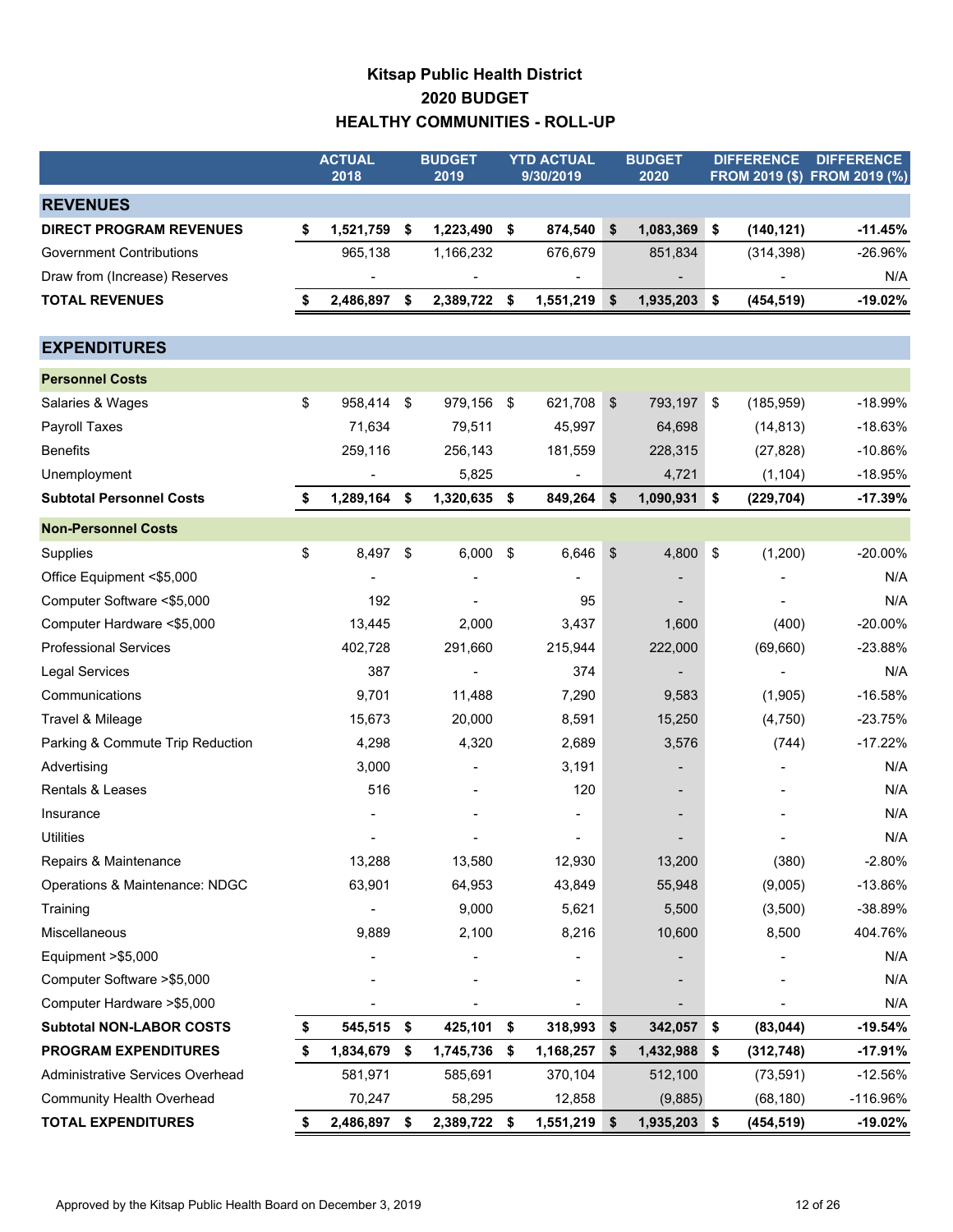### **Kitsap Public Health District 2020 BUDGET CHRONIC DISEASE PREVENTION PROGRAM**

|                                              | <b>ACTUAL</b><br>2018    | <b>BUDGET</b><br>2019 | <b>YTD ACTUAL</b><br>9/30/2019 | <b>BUDGET</b><br>2020    | <b>DIFFERENCE</b><br><b>FROM 2019 (\$)</b> | <b>DIFFERENCE</b><br><b>FROM 2019 (%</b> |
|----------------------------------------------|--------------------------|-----------------------|--------------------------------|--------------------------|--------------------------------------------|------------------------------------------|
| <b>REVENUES</b>                              |                          |                       |                                |                          |                                            |                                          |
| DOH ConCon USDA Snap-Ed Fini                 | \$<br>60,798             | \$<br>82,110          | \$<br>44,198                   | \$<br>10,500             | \$<br>(71, 610)                            | $-87.21%$                                |
| DOH Healthy Communities Lead (1422)          | 320,115                  | $\blacksquare$        | $\overline{\phantom{a}}$       | $\overline{\phantom{a}}$ |                                            | N/A                                      |
| DOH Youth Tobacco 7 Vapor Product Prevention | 30,946                   | 68,978                | 51,536                         | 55,305                   | (13, 673)                                  | $-19.82%$                                |
| DOH CC LSPAN                                 | $\overline{\phantom{a}}$ | ٠                     | 20,959                         | 60,000                   | 60,000                                     | N/A                                      |
| DOH PHBG Tobacco Prevention                  | 37,560                   | 40,000                | 37,778                         | $\overline{\phantom{a}}$ | (40,000)                                   | $-100.00\%$                              |
| DOH Tobacco Prevention                       | 19,471                   | 33,333                | $\overline{\phantom{a}}$       | 24,482                   | (8, 851)                                   | $-26.55%$                                |
| DOH Marijuana & Tobacco Education Provision  | 239,998                  | 226,260               | 198,317                        | 253,459                  | 27,199                                     | 12.02%                                   |
| DOH ConCon Snap-Ed IAR                       | 101,334                  | 83,000                | 48,535                         | 83,000                   |                                            | $0.00\%$                                 |
| CDP Other                                    | 12                       | $\blacksquare$        | $\blacksquare$                 | $\overline{\phantom{0}}$ |                                            | N/A                                      |
| New Unassigned Revenue                       | ۰                        | 10,000                | $\blacksquare$                 | $\overline{\phantom{a}}$ | (10,000)                                   | $-100.00\%$                              |
| <b>DIRECT PROGRAM REVENUES</b>               | 810,234                  | \$<br>543,681         | \$<br>401,323                  | \$<br>486,746            | \$<br>(56, 935)                            | $-10.47%$                                |
| <b>Government Contributions</b>              | 97,893                   | 291,087               | 239,991                        | 318,090                  | 27,003                                     | 9.28%                                    |
| <b>TOTAL REVENUES</b>                        | 908,127                  | \$<br>834,768         | \$<br>641,314                  | \$<br>804,836            | \$<br>(29, 932)                            | $-3.59%$                                 |

#### **EXPENDITURES**

| <b>Personnel Costs</b>                  |                  |               |                              |                  |                 |            |
|-----------------------------------------|------------------|---------------|------------------------------|------------------|-----------------|------------|
| Salaries & Wages                        | \$<br>274,218    | \$<br>299,878 | \$<br>215,672                | \$<br>303,292    | \$<br>3,414     | 1.14%      |
| <b>Payroll Taxes</b>                    | 20,344           | 24,376        | 15,631                       | 24,915           | 539             | 2.21%      |
| <b>Benefits</b>                         | 71,541           | 77,186        | 68,569                       | 90,753           | 13,567          | 17.58%     |
| Unemployment                            | ä,               | 1,793         | $\overline{a}$               | 1,816            | 23              | 1.28%      |
| <b>Subtotal Personnel Costs</b>         | \$<br>366,103    | \$<br>403,233 | \$<br>299,872                | \$<br>420,776 \$ | 17,543          | 4.35%      |
| <b>Non-Personnel Costs</b>              |                  |               |                              |                  |                 |            |
| Supplies                                | \$<br>3,806      | \$<br>1,000   | \$<br>3,878                  | \$<br>1,000      | \$              | 0.00%      |
| Office Equipment <\$5,000               |                  |               |                              |                  |                 | N/A        |
| Computer Software <\$5,000              | 192              |               | 95                           |                  |                 | N/A        |
| Computer Hardware <\$5,000              | 2,587            | 2,000         | 3,339                        | 1,600            | (400)           | $-20.00%$  |
| <b>Professional Services</b>            | 321,200          | 200,950       | 172,257                      | 155,800          | (45, 150)       | $-22.47%$  |
| <b>Legal Services</b>                   |                  |               |                              |                  |                 | N/A        |
| Communications                          | 1,091            | 2,769         | 2,162                        | 3,600            | 831             | 30.01%     |
| Travel & Mileage                        | 2,062            | 4,000         | 1,728                        | 4,250            | 250             | 6.25%      |
| Parking & Commute Trip Reduction        | 269              | 288           | 237                          | 312              | 24              | 8.33%      |
| Advertising                             | 3,000            |               | 3,191                        |                  |                 | N/A        |
| <b>Rentals &amp; Leases</b>             | 516              |               | 120                          |                  |                 | N/A        |
| Insurance                               |                  |               |                              | $\blacksquare$   |                 | N/A        |
| <b>Utilities</b>                        |                  |               | $\qquad \qquad \blacksquare$ |                  |                 | N/A        |
| Repairs & Maintenance                   |                  |               | 236                          |                  |                 | N/A        |
| Operations & Maintenance: NDGC          | 18,828           | 19,832        | 15,499                       | 21,579           | 1,747           | 8.81%      |
| Training                                |                  | 4,000         | 2,481                        | 2,000            | (2,000)         | $-50.00%$  |
| Miscellaneous                           | 3,253            | 200           | 997                          | 200              |                 | N/A        |
| Equipment $> $5,000$                    |                  |               |                              |                  |                 | N/A        |
| Computer Software >\$5,000              |                  |               |                              |                  |                 | N/A        |
| Computer Hardware > \$5,000             |                  |               |                              |                  |                 | N/A        |
| <b>Subtotal Non-Personnel Costs</b>     | \$<br>356,804    | \$<br>235,039 | \$<br>206,220                | \$<br>190,341    | \$<br>(44, 698) | $-19.02%$  |
| <b>PROGRAM EXPENDITURES</b>             | \$<br>722,907 \$ | 638,272       | \$<br>506,092                | \$<br>611,117 \$ | (27, 155)       | $-4.25%$   |
| <b>Administrative Services Overhead</b> | 165,271          | 178,703       | 130,682                      | 197,535          | 18,832          | 10.54%     |
| <b>Community Health Overhead</b>        | 19,949           | 17,793        | 4,540                        | (3,816)          | (21, 609)       | $-121.45%$ |
| <b>TOTAL EXPENDITURES</b>               | \$<br>908,127    | \$<br>834,768 | \$<br>641,314 \$             | 804,836 \$       | (29, 932)       | $-3.59%$   |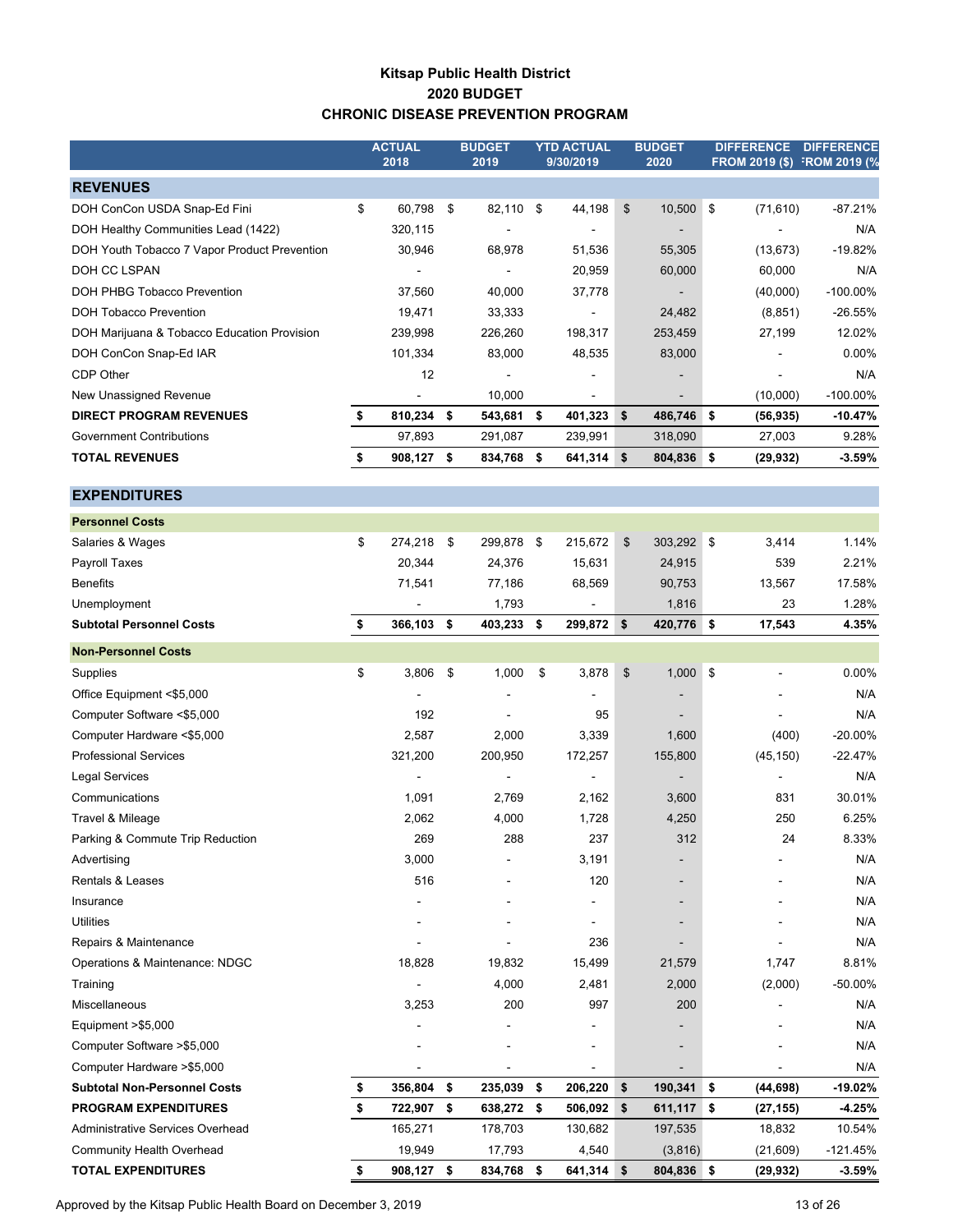#### **Kitsap Public Health District 2020 BUDGET PARENT CHILD HEALTH PROGRAM**

|                                              | <b>ACTUAL</b> |              | <b>BUDGET</b> |            | <b>YTD ACTUAL</b> |                | <b>BUDGET</b>            | <b>DIFFERENCE</b> |            | <b>DIFFERENCE</b>            |
|----------------------------------------------|---------------|--------------|---------------|------------|-------------------|----------------|--------------------------|-------------------|------------|------------------------------|
|                                              |               | 2018         |               | 2019       |                   | 9/30/2019      | 2020                     |                   |            | FROM 2019 (\$) FROM 2019 (%) |
| <b>REVENUES</b>                              |               |              |               |            |                   |                |                          |                   |            |                              |
| DOH Con Con MCGBG/MCH                        | \$            | 109,329 \$   |               | 79,927     | \$                | 103,938        | $\mathsf{\$}$<br>79,927  | S.                |            | 0.00%                        |
| <b>DSHS Medicaid Match - PCH</b>             |               | 56.795       |               | 41,046     |                   | 19,976         |                          |                   | (41,046)   | $-100.00\%$                  |
| DSHS Medicaid Match - Interpreter            |               | 13,295       |               |            |                   | ٠              | $\overline{\phantom{a}}$ |                   |            | N/A                          |
| <b>TCPI FFY17 TCI PTN Contracts</b>          |               | 73.117       |               |            |                   | $\blacksquare$ |                          |                   |            | N/A                          |
| CC DOH Lead Environments Children            |               |              |               |            |                   | 1,000          | 1,000                    |                   | 1,000      | N/A                          |
| OESD Head Start/Early Headstart Expansion    |               | 51,562       |               | 54,750     |                   | 40,677         | 54,750                   |                   |            | 0.00%                        |
| DSHS Title Nineteen MSS First Steps          |               | 50,875       |               | 60,000     |                   | 25,364         |                          |                   | (60,000)   | $-100.00\%$                  |
| DSHS Workfirst Children with Special Needs   |               | 2,825        |               | 2,000      |                   | 1,950          | 2,000                    |                   |            | 0.00%                        |
| PCH - TCPI Regional Care ConCon              |               | 26,143       |               |            |                   |                |                          |                   |            | N/A                          |
| Jefferson County - Nightingale Notes         |               | 1,513        |               | 1,650      |                   | 3,572          | 1,650                    |                   |            | 0.00%                        |
| Mason County - Nightingale Notes             |               |              |               | 1,000      |                   |                | 1,000                    |                   |            | 0.00%                        |
| <b>Child Care Centers</b>                    |               | 3.705        |               |            |                   | 285            |                          |                   |            | N/A                          |
| Other - PCH                                  |               | 5,903        |               |            |                   | ٠              |                          |                   |            | N/A                          |
| <b>KCR Head Start</b>                        |               |              |               | 2,500      |                   | $\blacksquare$ | 2,500                    |                   |            | 0.00%                        |
| Harrison Medical Center - New Parent Support |               | 16,457       |               |            |                   | 14,918         | 15,000                   |                   | 15,000     | N/A                          |
| Kitsap County 1/10th of 1% - PCH             |               | 31,573       |               |            |                   | 3,678          |                          |                   |            | N/A                          |
| <b>PCH Donations</b>                         |               | 2,500        |               |            |                   |                |                          |                   |            | N/A                          |
| <b>New Contracts</b>                         |               |              |               |            |                   | $\blacksquare$ | $\overline{a}$           |                   |            | N/A                          |
| <b>DIRECT PROGRAM REVENUES</b>               | \$            | 445,592 \$   |               | 242,873 \$ |                   | 215,358        | \$<br>157,827            | -S                | (85,046)   | $-35.02%$                    |
| <b>Government Contributions</b>              |               | 584.470      |               | 710,482    |                   | 171,085        | 289,605                  |                   | (420, 877) | $-59.24%$                    |
| <b>TOTAL REVENUES</b>                        |               | 1,030,062 \$ |               | 953,355 \$ |                   | 386,443        | \$<br>447,432 \$         |                   | (505, 923) | $-53.07%$                    |

#### Salaries & Wages \$ 462,882 \$ 437,638 \$ 178,213 \$ 204,356 \$ (233,282) -53.30% Payroll Taxes 34,695 35,477 13,107 16,592 (18,885) -53.23% Benefits 128,177 114,378 49,798 58,908 (55,470) -48.50% Unemployment 1992 - 1,216 (1,386) -53.27% **Subtotal Personnel Costs \$ 625,754 \$ 590,095 \$ 241,118 \$ 281,072 \$ (309,023) -52.37%** Supplies \$ 2,930 \$ 3,000 \$ 1,119 \$ 1,800 \$ (1,200) -40.00% Office Equipment <\$5,000 - - - - N/A - Computer Software <\$5,000 - - - - N/A - Computer Hardware <\$5,000 0 10,245 - 98 - 98 - 10 - N/A Professional Services and the control of the control of the control of the control of the control of the control of the control of the control of the control of the control of the control of the control of the control of t Legal Services 97 - 374 - N/A - Communications 7,390 5,779 4,523 2,762 (3,017) -52.21% Travel & Mileage 62.50% 8,093 8,000 1,927 3,000 5,000 1,5250% Parking & Commute Trip Reduction  $3,345$  1,440 618 - (1,440) -100.00% Advertising and the state of the state of the state of the state of the state of the state of the state of the state of the state of the state of the state of the state of the state of the state of the state of the state o Rentals & Leases - - - - N/A - Insurance and the set of the set of the set of the set of the set of the set of the set of the set of the set o Utilities - - - - N/A - Repairs & Maintenance 11,00% 11,788 11,287 10,803 11,400 113 1.00% Operations & Maintenance: NDGC 31,115 29,023 12,347 14,415 (14,608) -50.33% Training - 4,000 1,905 1,500 (2,500) -62.50% Miscellaneous 5,324 900 732 900 - 0.00% Equipment >\$5,000 N/A Computer Software >\$5,000 - - - - N/A - Computer Hardware >\$5,000 - - - - N/A - **Subtotal Non-Personnel Costs \$ 87,724 \$ 75,429 \$ 36,596 \$ 36,977 \$ (38,452) -50.98% PROGRAM EXPENDITURES \$ 713,478 \$ 665,524 \$ 277,714 \$ 318,049 \$ (347,475) -52.21%** Administrative Services Overhead 282,486 261,780 105,078 131,927 (129,853) -49.60% Community Health Overhead 34,098 26,051 3,651 (2,544) (28,595) -109.77% **TOTAL EXPENDITURES \$ 1,030,062 \$ 953,355 \$ 386,443 \$ 447,432 \$ (505,923) -53.07% Non-Personnel Costs Personnel Costs**

**EXPENDITURES**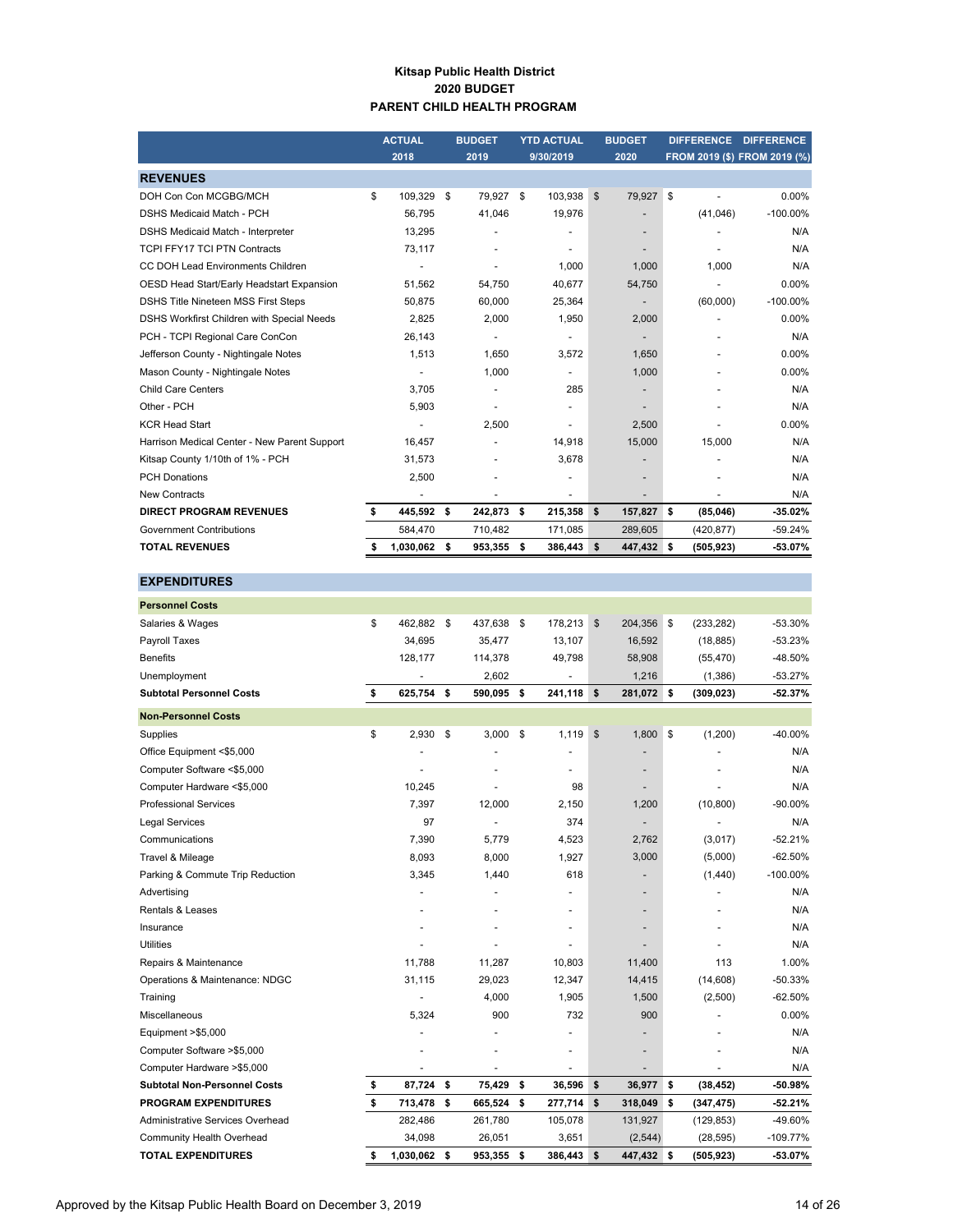### **Kitsap Public Health District 2020 BUDGET NURSE FAMILY PARTNERSHIP PROGRAM**

|                                              | <b>ACTUAL</b>            |    | <b>BUDGET</b>            |    | <b>YTD ACTUAL</b> |    | <b>BUDGET</b> | <b>DIFFERENCE</b> |           | <b>DIFFERENCE</b>            |
|----------------------------------------------|--------------------------|----|--------------------------|----|-------------------|----|---------------|-------------------|-----------|------------------------------|
|                                              | 2018                     |    | 2019                     |    | 9/30/2019         |    | 2020          |                   |           | FROM 2019 (\$) FROM 2019 (%) |
| <b>REVENUES</b>                              |                          |    |                          |    |                   |    |               |                   |           |                              |
| Jefferson County Public Health - ThrivexFive | \$<br>89,822             | \$ | 192,157                  | \$ | 128,388           | \$ | 192,157       | \$                | Ĭ.        | 0.00%                        |
| CC DOH MCHBG NFP                             | 73,910                   |    | 79,927                   |    |                   |    | 79,927        |                   |           | 0.00%                        |
| KCF NFP Healthy Start Kitsap Fund            | 659                      |    | 2,000                    |    |                   |    | 2,000         |                   |           | 0.00%                        |
| Kitsap County 1/10th of 1% - NFP             | 101,054                  |    | 127,828                  |    | 116,208           |    | 153,712       |                   | 25,884    | 20.25%                       |
| <b>DSHS Medicaid Match</b>                   |                          |    | 23,724                   |    | 10,428            |    |               |                   | (23, 724) | $-100.00\%$                  |
| Other - NFP                                  | 488                      |    |                          |    | 2,835             |    |               |                   |           | N/A                          |
| New Unassigned Revenue                       | $\overline{\phantom{a}}$ |    | 11,300                   |    |                   |    | 11,000        |                   | (300)     | $-2.65%$                     |
| <b>DIRECT PROGRAM REVENUES</b>               | \$<br>265,933 \$         |    | 436,936                  | \$ | 257,859           | \$ | 438,796 \$    |                   | 1,860     | 0.43%                        |
| <b>Government Contributions</b>              | 282,775                  |    | 164,663                  |    | 265,603           |    | 244,139       |                   | 79,476    | 48.27%                       |
| <b>TOTAL REVENUES</b>                        | \$<br>548,708 \$         |    | 601,599                  | \$ | 523,462 \$        |    | 682,935       | \$                | 81,336    | 13.52%                       |
| <b>EXPENDITURES</b>                          |                          |    |                          |    |                   |    |               |                   |           |                              |
| <b>Personnel Costs</b>                       |                          |    |                          |    |                   |    |               |                   |           |                              |
| Salaries & Wages                             | \$<br>221,314            | \$ | 241,640                  | \$ | 227,823           | \$ | 285,549       | \$                | 43,909    | 18.17%                       |
| Payroll Taxes                                | 16,595                   |    | 19,658                   |    | 17,259            |    | 23,191        |                   | 3,533     | 17.97%                       |
| <b>Benefits</b>                              | 59,398                   |    | 64,579                   |    | 63,192            |    | 78,654        |                   | 14,075    | 21.80%                       |
| Unemployment                                 |                          |    | 1,430                    |    |                   |    | 1,689         |                   | 259       | 18.11%                       |
| <b>Subtotal Personnel Costs</b>              | \$<br>297,307            | \$ | 327,307                  | \$ | $308,274$ \$      |    | 389,083       | \$                | 61,776    | 18.87%                       |
| <b>Non-Personnel Costs</b>                   |                          |    |                          |    |                   |    |               |                   |           |                              |
| Supplies                                     | \$<br>1,761              | \$ | 2,000                    | \$ | 1,649             | \$ | 2,000         | \$                |           | 0.00%                        |
| Office Equipment <\$5,000                    |                          |    |                          |    |                   |    |               |                   |           | N/A                          |
| Computer Software <\$5,000                   |                          |    |                          |    |                   |    |               |                   |           | N/A                          |
| Computer Hardware <\$5,000                   | 613                      |    |                          |    |                   |    |               |                   |           | N/A                          |
| <b>Professional Services</b>                 | 74,131                   |    | 78,710                   |    | 41,537            |    | 65,000        |                   | (13, 710) | $-17.42%$                    |
| <b>Legal Services</b>                        | 290                      |    |                          |    |                   |    |               |                   |           | N/A                          |
| Communications                               | 1,220                    |    | 2,940                    |    | 605               |    | 3,221         |                   | 281       | 9.56%                        |
| Travel & Mileage                             | 5,518                    |    | 8,000                    |    | 4,936             |    | 8,000         |                   |           | 0.00%                        |
| Parking & Commute Trip Reduction             | 684                      |    | 2,592                    |    | 1,834             |    | 3,264         |                   | 672       | 25.93%                       |
| Advertising                                  | $\overline{\phantom{a}}$ |    | $\overline{\phantom{a}}$ |    |                   |    |               |                   | ٠         | N/A                          |
| Rentals & Leases                             |                          |    |                          |    |                   |    |               |                   |           | N/A                          |
| Insurance                                    |                          |    |                          |    |                   |    |               |                   |           | N/A                          |
| <b>Utilities</b>                             |                          |    |                          |    |                   |    |               |                   |           | N/A                          |
| Repairs & Maintenance                        | 1,500                    |    | 2,293                    |    | 1,891             |    | 1,800         |                   | (493)     | $-21.50%$                    |
| Operations & Maintenance: NDGC               | 13,958                   |    | 16,098                   |    | 16,003            |    | 19,954        |                   | 3,856     | 23.95%                       |
| Training                                     |                          |    | 1,000                    |    | 1,235             |    | 2,000         |                   | 1,000     | 100.00%                      |
| Miscellaneous                                | 1,312                    |    | 1,000                    |    | 6,487             |    | 9,500         |                   | 8,500     | 850.00%                      |
| Equipment >\$5,000                           |                          |    |                          |    |                   |    |               |                   |           | N/A                          |
| Computer Software >\$5,000                   |                          |    |                          |    |                   |    |               |                   |           | N/A                          |
| Computer Hardware > \$5,000                  |                          |    | ٠                        |    |                   |    |               |                   |           | N/A                          |
| <b>Subtotal Non-Personnel Costs</b>          | \$<br>100,987            | \$ | 114,633                  | \$ | 76,177            | \$ | 114,739       | \$                | 106       | 0.09%                        |
| PROGRAM EXPENDITURES                         | \$<br>398,294 \$         |    | 441,940                  | \$ | 384,451           | \$ | 503,822 \$    |                   | 61,882    | 14.00%                       |
| Administrative Services Overhead             | 134,214                  |    | 145,208                  |    | 134,344           |    | 182,638       |                   | 37,430    | 25.78%                       |
| <b>Community Health Overhead</b>             | 16,200                   |    | 14,451                   |    | 4,667             |    | (3, 525)      |                   | (17, 976) | -124.39%                     |
| <b>TOTAL EXPENDITURES</b>                    | \$<br>548,708 \$         |    | 601,599                  | \$ | 523,462 \$        |    | 682,935 \$    |                   | 81,336    | 13.52%                       |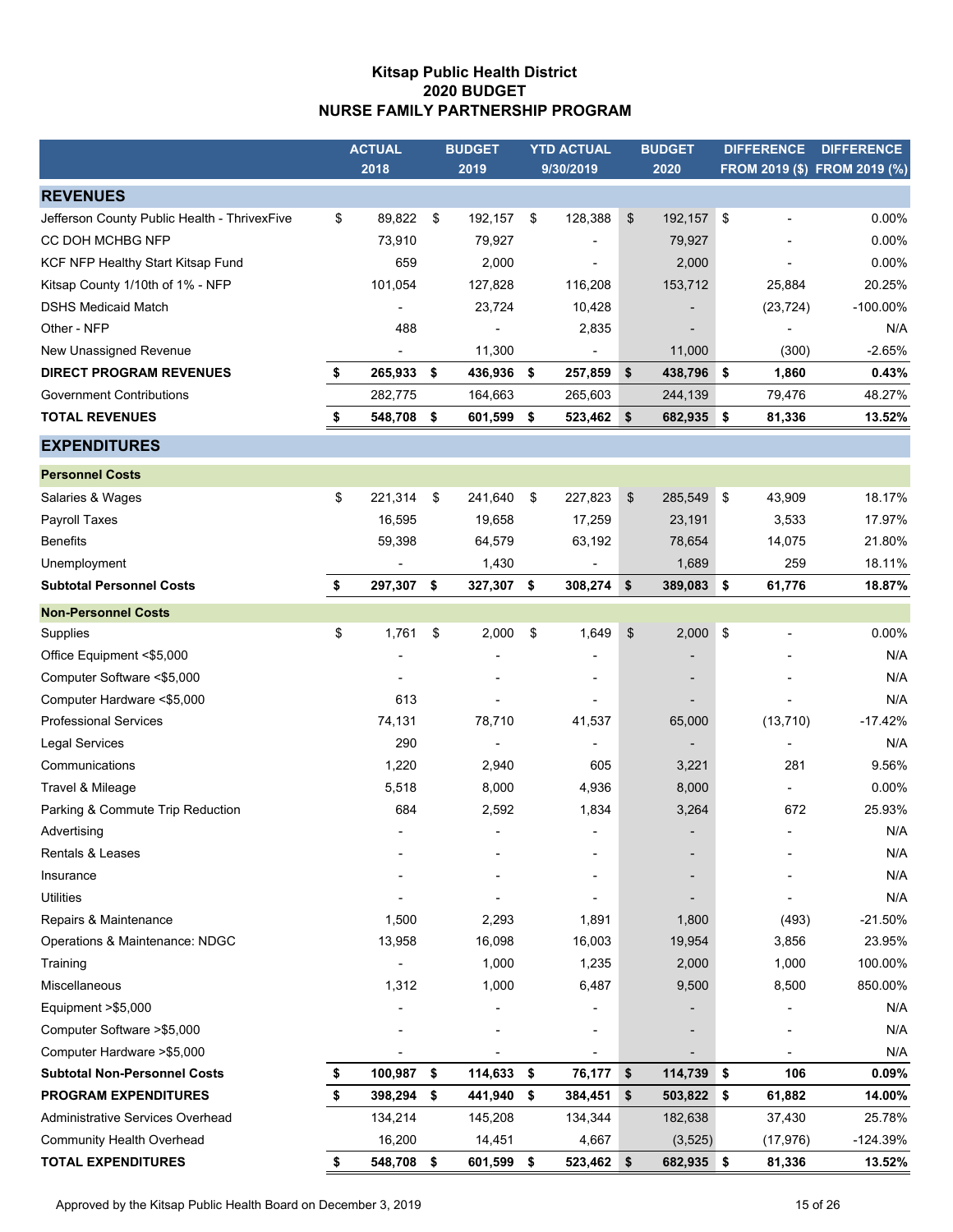### **Kitsap Public Health District 2020 BUDGET CLINICAL SERVICES - ROLL-UP**

|                                  | <b>ACTUAL</b>      | <b>BUDGET</b><br>2019 |                | <b>YTD ACTUAL</b><br>9/30/2019 |              |               | <b>BUDGET</b>  | <b>DIFFERENCE</b><br>FROM 2019 (\$) FROM 2019 (%) |            | <b>DIFFERENCE</b> |
|----------------------------------|--------------------|-----------------------|----------------|--------------------------------|--------------|---------------|----------------|---------------------------------------------------|------------|-------------------|
|                                  | 2018               |                       |                |                                |              |               | 2020           |                                                   |            |                   |
| <b>REVENUES</b>                  |                    |                       |                |                                |              |               |                |                                                   |            |                   |
| <b>DIRECT PROGRAM REVENUES</b>   | \$<br>1,185,282    | -\$                   | $1,151,587$ \$ |                                | 833,336      | \$            | 1,171,250 \$   |                                                   | 19,663     | 1.71%             |
| <b>Government Contributions</b>  | 720,920            |                       | 1,108,971      |                                | 686,467      |               | 950,659        |                                                   | (158, 312) | $-14.28%$         |
| Draw from (Increase) Reserves    | (15, 913)          |                       | (29, 131)      |                                | (24, 291)    |               | 36,370         |                                                   | 65,501     | $-224.85%$        |
| <b>TOTAL REVENUES</b>            | \$<br>1,890,289 \$ |                       | 2,231,427 \$   |                                | 1,495,512 \$ |               | 2,158,279 \$   |                                                   | (73, 148)  | $-3.28%$          |
| <b>EXPENDITURES</b>              |                    |                       |                |                                |              |               |                |                                                   |            |                   |
| <b>Personnel Costs</b>           |                    |                       |                |                                |              |               |                |                                                   |            |                   |
| Salaries & Wages                 | \$<br>756,910      | \$                    | 895,220        | $\mathbf{\hat{s}}$             | 629,648      | $\frac{1}{2}$ | 873,536 \$     |                                                   | (21, 684)  | $-2.42%$          |
| <b>Payroll Taxes</b>             | 55,427             |                       | 73,027         |                                | 47,230       |               | 71,194         |                                                   | (1,833)    | $-2.51%$          |
| <b>Benefits</b>                  | 231,672            |                       | 295,510        |                                | 169,639      |               | 255,064        |                                                   | (40, 446)  | -13.69%           |
| Unemployment                     |                    |                       | 5,327          |                                |              |               | 5,197          |                                                   | (130)      | $-2.44%$          |
| <b>Subtotal Personnel Costs</b>  | \$<br>1,044,009    | -\$                   | 1,269,084 \$   |                                | 846,517      | \$            | 1,204,991 \$   |                                                   | (64, 093)  | $-5.05%$          |
| <b>Non-Personnel Costs</b>       |                    |                       |                |                                |              |               |                |                                                   |            |                   |
| Supplies                         | \$<br>79,098       | \$                    | 83,300         | -\$                            | 71,779       | $\,$          | 114,772 \$     |                                                   | 31,472     | 37.78%            |
| Office Equipment <\$5,000        |                    |                       |                |                                |              |               |                |                                                   |            | N/A               |
| Computer Software <\$5,000       |                    |                       |                |                                | 71           |               |                |                                                   |            | N/A               |
| Computer Hardware <\$5,000       | 6,724              |                       | 14,261         |                                | 5,655        |               |                |                                                   | (14, 261)  | $-100.00\%$       |
| <b>Professional Services</b>     | 94,320             |                       | 124,900        |                                | 79,300       |               | 120,200        |                                                   | (4,700)    | $-3.76%$          |
| <b>Legal Services</b>            | ٠                  |                       | 500            |                                | 52           |               |                |                                                   | (500)      | $-100.00\%$       |
| Communications                   | 11,322             |                       | 9,833          |                                | 9,391        |               | 13,056         |                                                   | 3,223      | 32.78%            |
| Travel & Mileage                 | 7,492              |                       | 10,150         |                                | 17,824       |               | 14,400         |                                                   | 4,250      | 41.87%            |
| Parking & Commute Trip Reduction | 966                |                       | 1,464          |                                | 1,090        |               | 1,440          |                                                   | (24)       | $-1.64%$          |
| Advertising                      | 1,783              |                       |                |                                | 45           |               |                |                                                   |            | N/A               |
| Rentals & Leases                 | 14,763             |                       | 28,300         |                                | 34,167       |               | 56,550         |                                                   | 28,250     | 99.82%            |
| Insurance                        |                    |                       |                |                                |              |               |                |                                                   |            | N/A               |
| <b>Utilities</b>                 |                    |                       |                |                                |              |               |                |                                                   |            | N/A               |
| Repairs & Maintenance            | 5,970              |                       | 6,740          |                                | 4,818        |               | 7,700          |                                                   | 960        | 14.24%            |
| Operations & Maintenance: NDGC   | 55,050             |                       | 58,574         |                                | 44,889       |               | 61,796         |                                                   | 3,222      | 5.50%             |
| Training                         |                    |                       | 42,600         |                                | 6,840        |               | 7,700          |                                                   | (34,900)   | -81.92%           |
| Miscellaneous                    | 40,604             |                       | 1,100          |                                | 1,438        |               | 1,100          |                                                   |            | 0.00%             |
| Equipment >\$5,000               |                    |                       |                |                                |              |               |                |                                                   |            | N/A               |
| Computer Software > \$5,000      |                    |                       |                |                                |              |               |                |                                                   |            | N/A               |
| Computer Hardware >\$5,000       |                    |                       |                |                                |              |               |                |                                                   |            | N/A               |
| <b>Subtotal NON-LABOR COSTS</b>  | 318,092            | \$                    | 381,722 \$     |                                | 277,359      | \$            | 398,714 \$     |                                                   | 16,992     | 4.45%             |
| <b>PROGRAM EXPENDITURES</b>      | \$<br>1,362,101    | \$                    | 1,650,806 \$   |                                | 1,123,876    | \$            | $1,603,705$ \$ |                                                   | (47, 101)  | $-2.85%$          |
| Administrative Services Overhead | 471,300            |                       | 528,103        |                                | 359,159      |               | 565,545        |                                                   | 37,442     | 7.09%             |
| <b>Community Health Overhead</b> | 56,888             |                       | 52,518         |                                | 12,477       |               | (10, 971)      |                                                   | (63, 489)  | -120.89%          |
| Clinic Overhead                  |                    |                       |                |                                |              |               |                |                                                   |            | N/A               |
| <b>TOTAL EXPENDITURES</b>        | 1,890,289          | \$                    | 2,231,427 \$   |                                | 1,495,512 \$ |               | 2,158,279 \$   |                                                   | (73, 148)  | $-3.28%$          |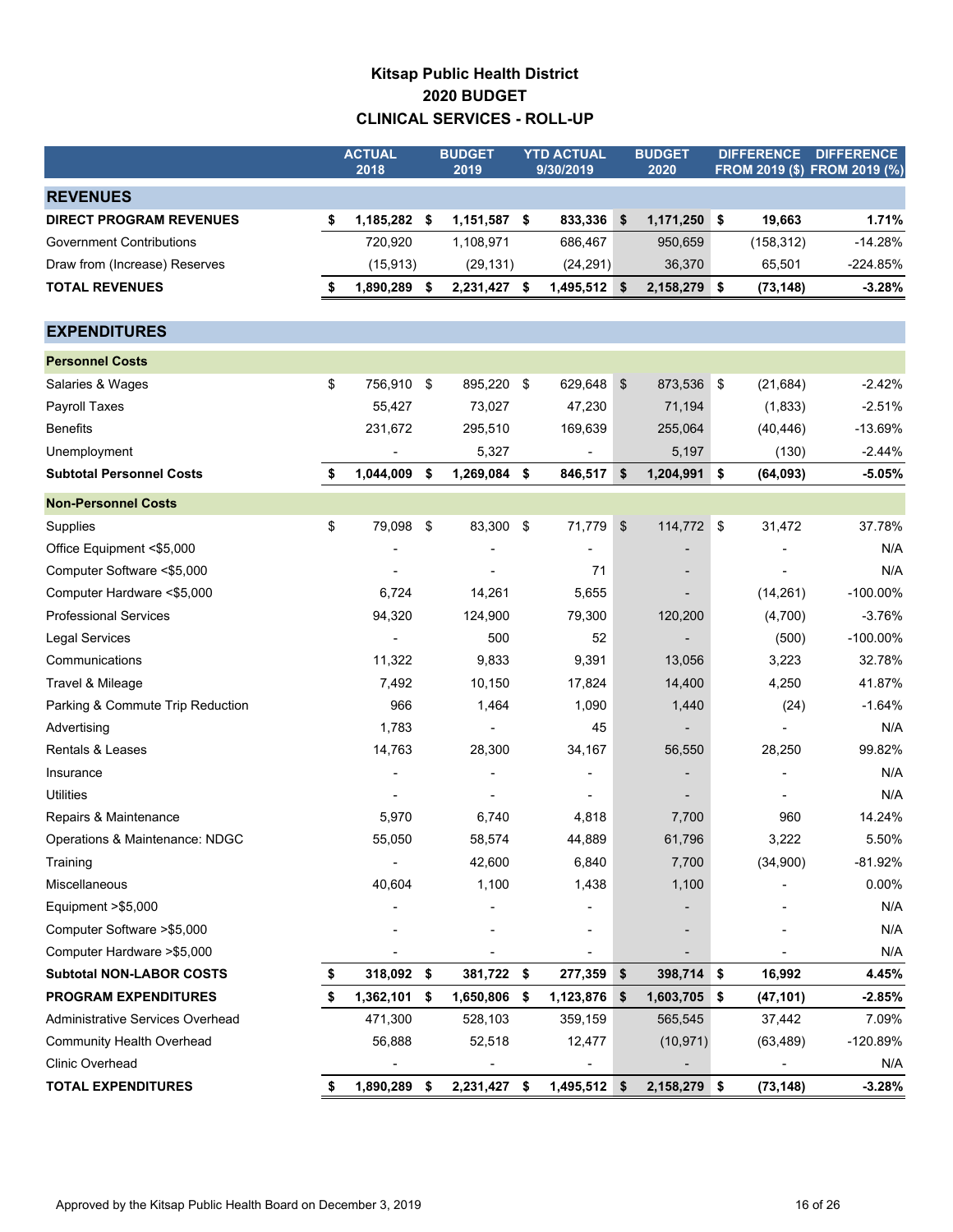#### **Kitsap Public Health District 2020 BUDGET COMMUNICABLE DISEASE PROGRAM**

|                                               | <b>ACTUAL</b><br>2018    |    | <b>BUDGET</b><br>2019    |    | <b>YTD ACTUAL</b><br>9/30/2019 | <b>BUDGET</b><br>2020    |    | <b>DIFFERENCE</b><br><b>FROM 2019 (\$)</b> | <b>DIFFERENCE</b><br>FROM 2019 (%) |
|-----------------------------------------------|--------------------------|----|--------------------------|----|--------------------------------|--------------------------|----|--------------------------------------------|------------------------------------|
| <b>REVENUES</b>                               |                          |    |                          |    |                                |                          |    |                                            |                                    |
| DOH Con Con AFIX Immunization                 | \$<br>19,969             | \$ | 27,500                   | \$ | 22,685                         | \$<br>27,500             | \$ |                                            | 0.00%                              |
| DOH Con Con FA317 Immunization FED            | 10,772                   |    |                          |    | $\blacksquare$                 |                          |    |                                            | N/A                                |
| DOH Con Con VFC Immunization FED              | 7,324                    |    | $\blacksquare$           |    |                                |                          |    |                                            | N/A                                |
| DOH Con Con PPHF Ops Peri Hep B               | 49                       |    |                          |    | 830                            | 2,500                    |    | 2,500                                      | N/A                                |
| <b>DSHS Medicaid Match</b>                    | 34,726                   |    | 9,038                    |    | 3,972                          |                          |    | (9,038)                                    | $-100.00\%$                        |
| <b>Foundational Public Health Services</b>    | 73,673                   |    |                          |    | 73,673                         | 147,000                  |    | 147,000                                    | N/A                                |
| DSHS Title Nineteen - CD                      | 2,252                    |    | 3,500                    |    | 889                            | 1,500                    |    | (2,000)                                    | $-57.14%$                          |
| DOH Con Con Increase Imm Rates                |                          |    |                          |    | 16,134                         | 16,000                   |    | 16,000                                     | N/A                                |
| Fees - CD                                     | 13,083                   |    | 10,000                   |    | 13,967                         | 15,000                   |    | 5,000                                      | 50.00%                             |
| Fees - CD Insurance                           | 19,431                   |    | 15,000                   |    | 14,691                         | $\overline{\phantom{a}}$ |    | (15,000)                                   | $-100.00\%$                        |
| Other - CD                                    | $\overline{\phantom{0}}$ |    |                          |    | $\overline{\phantom{a}}$       | $\overline{\phantom{a}}$ |    |                                            | N/A                                |
| New Unassigned Revenue                        |                          |    | 16,000                   |    | $\overline{\phantom{a}}$       |                          |    | (16,000)                                   | $-100.00\%$                        |
| <b>DIRECT PROGRAM REVENUES</b>                | 181,279                  | \$ | 81,038                   | S  | 146,841                        | \$<br>209,500            | \$ | 128,462                                    | 158.52%                            |
| <b>Government Contributions</b>               | 445,698                  |    | 138,495                  |    | 82,801                         | 774,311                  |    | 635,816                                    | 459.09%                            |
| Draw from (Increase) in FPHS Designated Funds | $\overline{\phantom{a}}$ |    | $\overline{\phantom{a}}$ |    | $\overline{\phantom{a}}$       | $\overline{\phantom{a}}$ |    |                                            | N/A                                |
| <b>TOTAL REVENUES</b>                         | 626,977                  | s  | 219,533                  | s  | 229,642                        | \$<br>983,811            | s  | 764,278                                    | 348.14%                            |

#### **EXPENDITURES**

| <b>Personnel Costs</b>              |                  |                |               |                  |               |             |
|-------------------------------------|------------------|----------------|---------------|------------------|---------------|-------------|
| Salaries & Wages                    | \$<br>272,662 \$ | 91,200         | \$<br>94,408  | \$<br>458,193    | \$<br>366,993 | 402.40%     |
| Payroll Taxes                       | 20,120           | 7,153          | 6,973         | 37,159           | 30,006        | 419.49%     |
| <b>Benefits</b>                     | 77,590           | 26,198         | 29,151        | 125,732          | 99,534        | 379.93%     |
| Unemployment                        |                  | 518            |               | 2,709            | 2,191         | 422.97%     |
| <b>Subtotal Personnel Costs</b>     | \$<br>370,372 \$ | 125,069        | \$<br>130,532 | \$<br>623,793 \$ | 498,724       | 398.76%     |
| <b>Non-Personnel Costs</b>          |                  |                |               |                  |               |             |
| Supplies                            | \$<br>27,932     | \$<br>12,000   | \$<br>21,148  | \$<br>30,000     | \$<br>18,000  | 150.00%     |
| Office Equipment <\$5,000           |                  |                |               |                  |               | N/A         |
| Computer Software <\$5,000          |                  | ٠              | 71            |                  | ÷,            | N/A         |
| Computer Hardware <\$5,000          | 1,694            | 4,094          |               |                  | (4,094)       | $-100.00\%$ |
| <b>Professional Services</b>        | 9,749            | $\blacksquare$ | 1,034         | 1,000            | 1,000         | N/A         |
| <b>Legal Services</b>               |                  |                |               |                  |               | N/A         |
| Communications                      | 4,135            | 346            | 1,221         | 4,820            | 4,474         | 1293.06%    |
| Travel & Mileage                    | 241              | 500            | 2,261         | 500              |               | 0.00%       |
| Parking & Commute Trip Reduction    | 221              |                | 6             |                  |               | N/A         |
| Advertising                         |                  |                |               |                  |               | N/A         |
| Rentals & Leases                    |                  |                |               |                  |               | N/A         |
| Insurance                           |                  |                |               |                  |               | N/A         |
| <b>Utilities</b>                    |                  |                |               |                  |               | N/A         |
| Repairs & Maintenance               | 2,996            | 500            |               | 1,580            | 1,080         | 216.00%     |
| Operations & Maintenance: NDGC      | 18,623           | 6,151          | 7,127         | 31,990           | 25,839        | 420.08%     |
| Training                            |                  |                | 717           | 2,500            | 2,500         | N/A         |
| Miscellaneous                       | 3,634            | 600            | 160           | 600              |               | 0.00%       |
| Equipment >\$5,000                  |                  |                |               |                  |               | N/A         |
| Computer Software >\$5,000          |                  |                |               |                  |               | N/A         |
| Computer Hardware >\$5,000          |                  |                |               |                  |               | N/A         |
| <b>Subtotal Non-Personnel Costs</b> | \$<br>69,225     | \$<br>24,191   | \$<br>33,745  | \$<br>72,990     | \$<br>48,799  | 201.72%     |
| <b>PROGRAM EXPENDITURES</b>         | \$<br>439,597    | \$<br>149,260  | \$<br>164,277 | \$<br>696,783    | \$<br>547,523 | 366.83%     |
| Administrative Services Overhead    | 167,198          | 55,421         | 56,885        | 292,734          | 237,313       | 428.20%     |
| <b>Community Health Overhead</b>    | 20,182           | 5,523          | 1,976         | (5,706)          | (11, 229)     | $-203.31%$  |
| <b>Clinic Overhead</b>              |                  | 9,329          | 6,504         |                  | (9,329)       | $-100.00\%$ |
| <b>TOTAL EXPENDITURES</b>           | \$<br>626,977    | \$<br>219,533  | \$<br>229,642 | \$<br>983,811    | \$<br>764,278 | 348.14%     |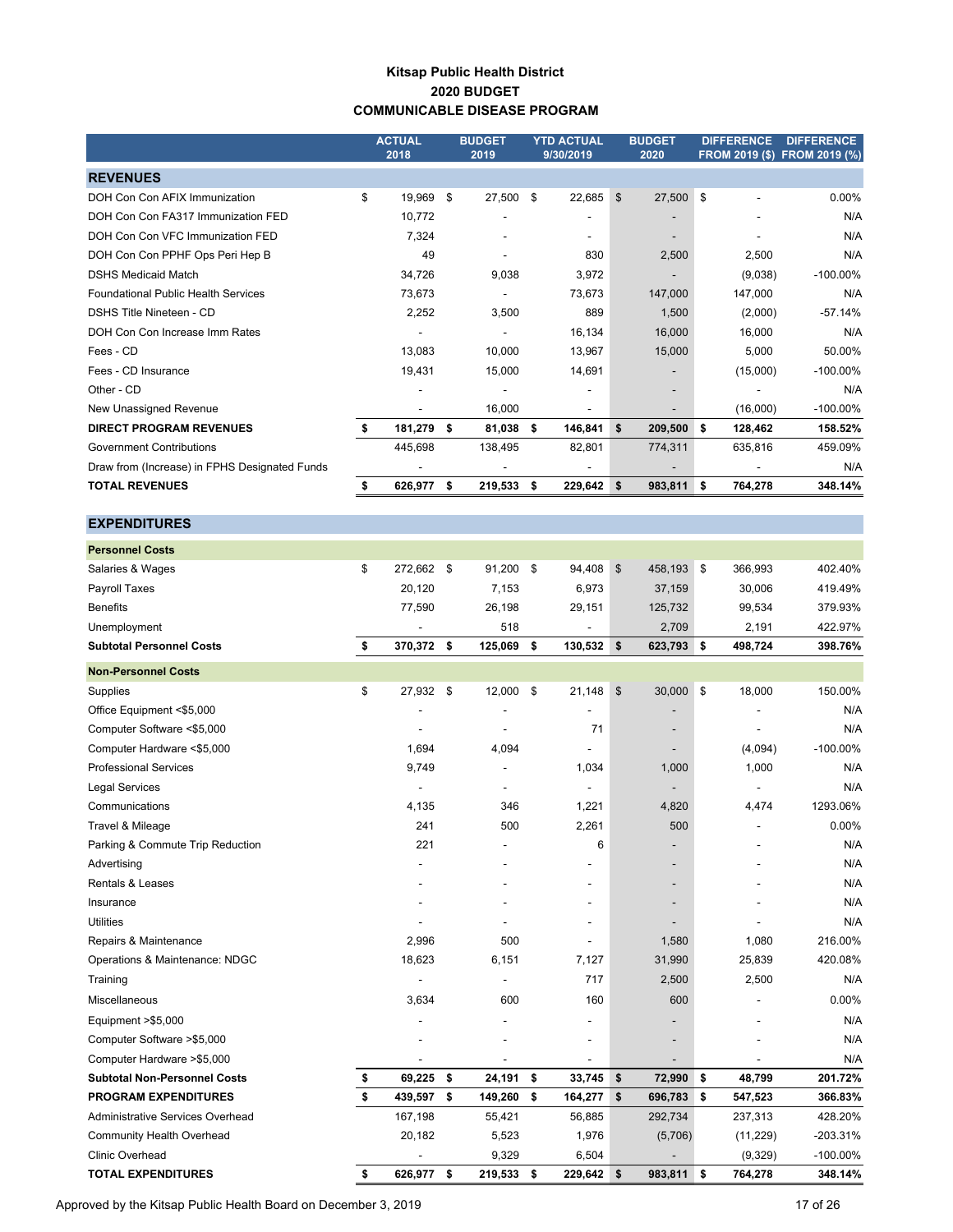### **Kitsap Public Health District 2020 BUDGET SYRINGE EXCHANGE PROGRAM (Previously Sexually Transmitted Infections)**

|                                               | <b>ACTUAL</b> |                          | <b>BUDGET - RT</b> |                              | <b>YTD ACTUAL</b> | <b>BUDGET</b>    | <b>DIFFERENCE</b>        | <b>DIFFERENCE</b>           |
|-----------------------------------------------|---------------|--------------------------|--------------------|------------------------------|-------------------|------------------|--------------------------|-----------------------------|
|                                               |               | 2018                     |                    | 2019                         | 9/30/2019         | 2020             |                          | FROM 2019(\$) FROM 2019 (%) |
| <b>REVENUES</b>                               |               |                          |                    |                              |                   |                  |                          |                             |
| DOH ConCon HIV Prevention - State             | \$            | 43,330                   | \$                 | 40,000                       | \$<br>26,550      | \$<br>40,000     | \$                       | $0.00\%$                    |
| <b>DSHS Medicaid Match</b>                    |               |                          |                    | 23,272                       | 10,229            |                  | (23, 272)                | $-100.00\%$                 |
| <b>Foundational Public Health Services</b>    |               | 73,673                   |                    |                              |                   |                  |                          | N/A                         |
| KC Solid Waste Tipping Fees (Needle Exchange) |               | 85,000                   |                    | 40,000                       | 40,000            | 85,000           | (4, 250)                 | $-4.76%$                    |
| New Unassigned Revenue                        |               |                          |                    |                              |                   | 45,000           | 45,000                   | N/A                         |
| <b>DIRECT PROGRAM REVENUES</b>                | \$            | 202,003 \$               |                    | 103,272 \$                   | 76,779            | \$<br>170,000    | \$<br>17,478             | 11.46%                      |
| <b>Government Contributions</b>               |               | 131,752                  |                    | 298,549                      | 229,076           | 67,606           | (385, 563)               | $-85.08%$                   |
| Draw from (Increase) in FPHS Designated Funds |               |                          |                    |                              | -                 |                  |                          | N/A                         |
| <b>TOTAL REVENUES</b>                         | \$            | 333,755                  | \$                 | 401,821                      | \$<br>305,855     | \$<br>237,606    | \$<br>(368, 085)         | -60.77%                     |
| <b>EXPENDITURES</b>                           |               |                          |                    |                              |                   |                  |                          |                             |
| <b>Personnel Costs</b>                        |               |                          |                    |                              |                   |                  |                          |                             |
| Salaries & Wages                              | \$            | 106,314                  | \$                 | 120,444                      | \$<br>108,901     | \$<br>41,089     | \$<br>(169, 651)         | $-80.50%$                   |
| Payroll Taxes                                 |               | 7,943                    |                    | 9,890                        | 8,184             | 3,350            | (13, 914)                | $-80.60%$                   |
| <b>Benefits</b>                               |               | 29,125                   |                    | 33,962                       | 26,871            | 14,401           | (51, 795)                | $-78.24%$                   |
| Unemployment                                  |               |                          |                    | 719                          |                   | 246              | (1,012)                  | $-80.45%$                   |
| <b>Subtotal Personnel Costs</b>               | \$            | 143,382                  | \$                 | 165,015                      | \$<br>143,956     | \$<br>59,086     | \$<br>(236, 372)         | $-80.00%$                   |
| <b>Non-Personnel Costs</b>                    |               |                          |                    |                              |                   |                  |                          |                             |
| Supplies                                      | \$            | 30,308                   | \$                 | 45,000                       | \$<br>30,406      | \$<br>65,000     | \$<br>20,000             | 44.44%                      |
| Office Equipment <\$5,000                     |               |                          |                    |                              |                   |                  |                          | N/A                         |
| Computer Software <\$5,000                    |               |                          |                    |                              | $\overline{a}$    |                  | $\overline{\phantom{a}}$ | N/A                         |
| Computer Hardware <\$5,000                    |               | 605                      |                    | 600                          | ä,                |                  | (600)                    | $-100.00\%$                 |
| <b>Professional Services</b>                  |               | 75,833                   |                    | 78,600                       | 46,372            | 82,200           | 3,600                    | 4.58%                       |
| <b>Legal Services</b>                         |               | $\overline{\phantom{a}}$ |                    |                              |                   | $\blacksquare$   | $\blacksquare$           | N/A                         |
| Communications                                |               | 841                      |                    | 1,172                        | 1,160             | 360              | (812)                    | $-69.28%$                   |
| Travel & Mileage                              |               | 210                      |                    | 200                          | 212               | 200              |                          | $0.00\%$                    |
| Parking & Commute Trip Reduction              |               | 44                       |                    |                              |                   |                  |                          | N/A                         |
| Advertising                                   |               |                          |                    |                              |                   |                  |                          | N/A                         |
| <b>Rentals &amp; Leases</b>                   |               |                          |                    |                              |                   |                  |                          | N/A                         |
| Insurance                                     |               |                          |                    |                              |                   |                  |                          | N/A                         |
| Utilities                                     |               | $\overline{\phantom{0}}$ |                    | $\qquad \qquad \blacksquare$ | -                 |                  | $\overline{a}$           | N/A                         |
| Repairs & Maintenance                         |               | 2,185                    |                    | 4,380                        | 2,998             |                  | (4,380)                  | $-100.00\%$                 |
| Operations & Maintenance: NDGC                |               | 7,726                    |                    | 8,763                        | 8,119             | 3,030            | (11,501)                 | $-79.15%$                   |
| Training                                      |               |                          |                    |                              | 544               | 500              | 500                      | N/A                         |
| Miscellaneous                                 |               | 81                       |                    |                              |                   |                  |                          | N/A                         |
| Equipment >\$5,000                            |               |                          |                    |                              |                   |                  |                          | N/A                         |
| Computer Software > \$5,000                   |               |                          |                    |                              |                   |                  |                          | N/A                         |
| Computer Hardware >\$5,000                    |               |                          |                    |                              |                   |                  |                          | N/A                         |
| <b>Subtotal Non-Personnel Costs</b>           |               | 117,833                  | \$                 | 138,715                      | \$<br>89,811      | \$<br>151,290    | \$<br>6,807              | 4.71%                       |
| <b>PROGRAM EXPENDITURES</b>                   | \$            | 261,215                  | \$                 | 303,730                      | \$<br>233,767     | \$<br>210,376    | \$<br>(229, 565)         | $-52.18%$                   |
| Administrative Services Overhead              |               | 64,727                   |                    | 71,623                       | 62,735            | 27,757           | (102, 983)               | $-78.77%$                   |
| <b>Community Health Overhead</b>              |               | 7,813                    |                    | 9,654                        | 2,179             | (527)            | (13, 507)                | $-104.06%$                  |
| Clinic Overhead                               |               |                          |                    | 16,814                       | 7,174             |                  | (22,030)                 | $-100.00\%$                 |
| <b>TOTAL EXPENDITURES</b>                     | \$            | 333,755 \$               |                    | 401,821 \$                   | 305,855           | \$<br>237,606 \$ | (368, 085)               | $-60.77%$                   |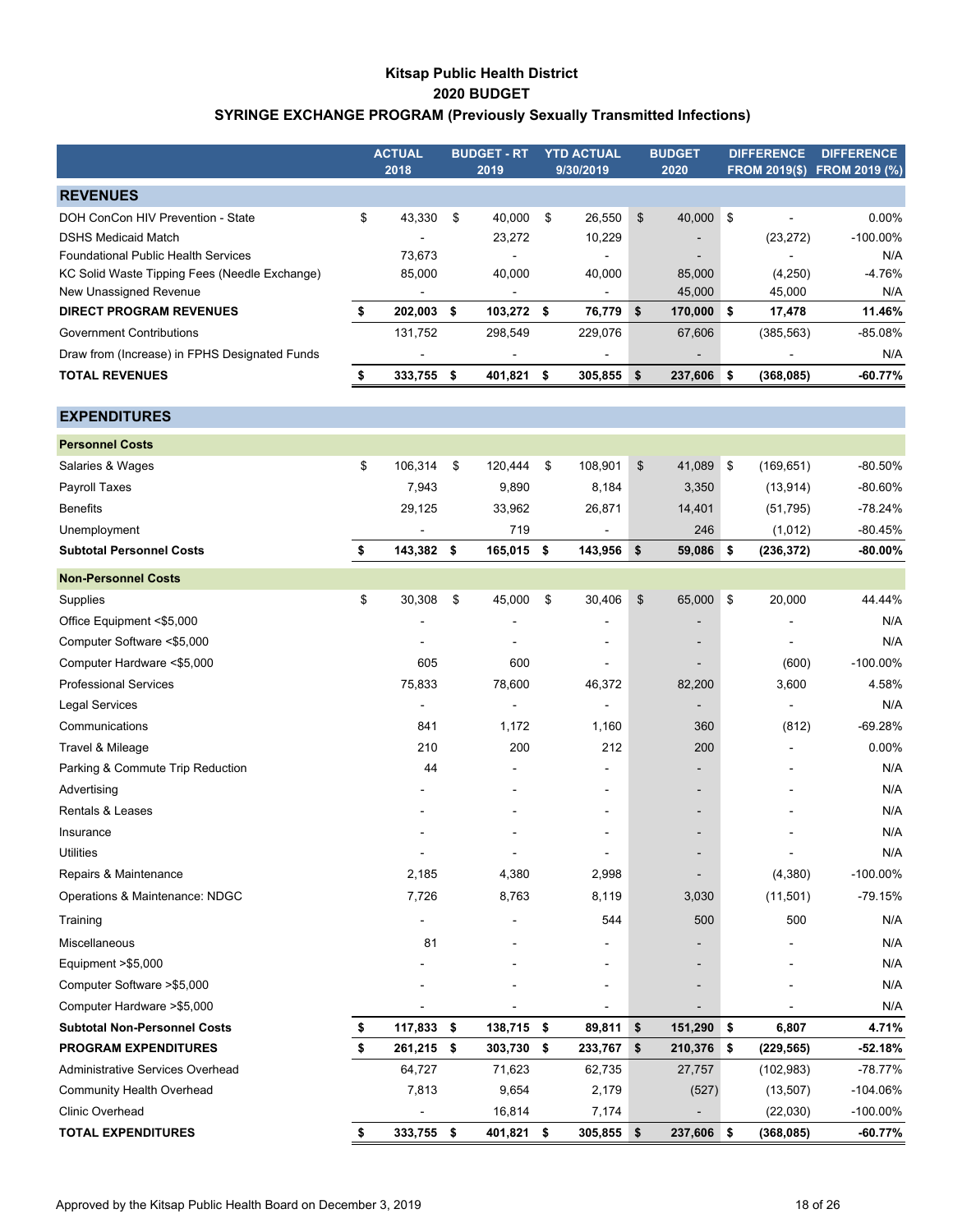### **Kitsap Public Health District 2020 BUDGET TUBERCULOSIS PROGRAM**

|                                             | <b>ACTUAL</b><br>2018 | <b>BUDGET</b><br>2019           | <b>YTD ACTUAL</b><br>9/30/2019 | <b>BUDGET</b><br>2020 | <b>DIFFERENCE</b> | <b>DIFFERENCE</b><br>FROM 2019 (\$) FROM 2019 (%) |
|---------------------------------------------|-----------------------|---------------------------------|--------------------------------|-----------------------|-------------------|---------------------------------------------------|
| <b>REVENUES</b>                             |                       |                                 |                                |                       |                   |                                                   |
| <b>DSHS Medicaid Match - TB</b>             | \$<br>4,141           | \$<br>2,636                     | \$<br>÷,                       | \$<br>$\overline{a}$  | \$<br>(2,636)     | $-100.00\%$                                       |
| <b>DSHS Title Nineteen - TB</b>             | 98                    | 250                             | 31                             | 250                   |                   | 0.00%                                             |
| Kitsap County Tuberculosis Intergovermental | 99,868                | 99,868                          | 75,000                         | 99,868                | $\blacksquare$    | 0.00%                                             |
| Fees - TB                                   | 13,482                | 12,000                          | 11,832                         | 15,000                | 3,000             | 25.00%                                            |
| Fees - TB Insurance                         | 2,561                 | 3,000                           | 1,404                          |                       | (3,000)           | $-100.00\%$                                       |
| Other - TB                                  |                       |                                 |                                |                       | $\blacksquare$    | N/A                                               |
| <b>DIRECT PROGRAM REVENUES</b>              | \$<br>120,150         | \$<br>117,754                   | \$<br>88,267                   | \$<br>115,118         | \$<br>(2,636)     | $-2.24%$                                          |
| <b>Government Contributions</b>             |                       | 2,323                           | $\overline{a}$                 |                       | (2, 323)          | $-100.00\%$                                       |
| Draw from (Increase) in TB Designated Funds | (15, 913)             | (29, 131)                       | (24, 291)                      | 36,370                | 65,501            | $-224.85%$                                        |
| <b>TOTAL REVENUES</b>                       | \$<br>104,237         | \$<br>90,946                    | \$<br>63,976 \$                | 151,488               | \$<br>60,542      | 66.57%                                            |
| <b>EXPENDITURES</b>                         |                       |                                 |                                |                       |                   |                                                   |
| <b>Personnel Costs</b>                      |                       |                                 |                                |                       |                   |                                                   |
| Salaries & Wages                            | \$<br>45,198          | \$<br>23,363                    | \$<br>29,255                   | \$<br>48,205          | \$<br>24,842      | 106.33%                                           |
| Payroll Taxes                               | 3,343                 | 1,924                           | 2,197                          | 3,948                 | 2,024             | 105.20%                                           |
| <b>Benefits</b>                             | 13,047                | 5,710                           | 7,600                          | 19,200                | 13,490            | 236.25%                                           |
| Unemployment                                |                       | 139                             |                                | 289                   | 150               | 107.91%                                           |
| <b>Subtotal Personnel Costs</b>             | \$<br>61,588          | \$<br>31,136                    | \$<br>39,052 \$                | 71,642 \$             | 40,506            | 130.09%                                           |
| <b>Non-Personnel Costs</b>                  |                       |                                 |                                |                       |                   |                                                   |
|                                             | \$<br>2,814           | \$<br>2,800                     | \$<br>158                      | 2,800                 | \$                | 0.00%                                             |
| Supplies<br>Office Equipment <\$5,000       |                       |                                 |                                | \$                    |                   | N/A                                               |
| Computer Software <\$5,000                  |                       | $\overline{\phantom{a}}$        |                                |                       |                   | N/A                                               |
| Computer Hardware <\$5,000                  | 121                   | 367                             |                                |                       | (367)             | $-100.00\%$                                       |
|                                             | 2,191                 |                                 |                                |                       | 300               | 0.82%                                             |
| <b>Professional Services</b>                | $\overline{a}$        | 36,700                          | 2,711                          | 37,000                | $\blacksquare$    | N/A                                               |
| <b>Legal Services</b><br>Communications     | 505                   | $\overline{\phantom{a}}$<br>720 | 166                            | 1,416                 | 696               | 96.67%                                            |
| Travel & Mileage                            | 82                    | 200                             | 188                            | 200                   |                   | 0.00%                                             |
| Parking & Commute Trip Reduction            |                       |                                 |                                |                       |                   | N/A                                               |
| Advertising                                 |                       |                                 |                                |                       |                   | N/A                                               |
| Rentals & Leases                            |                       |                                 |                                |                       |                   | N/A                                               |
| Insurance                                   |                       |                                 |                                |                       |                   | N/A                                               |
| <b>Utilities</b>                            |                       |                                 |                                |                       |                   | N/A                                               |
| Repairs & Maintenance                       | 789                   |                                 | 161                            | 1,080                 | 1,080             | N/A                                               |
| Operations & Maintenance: NDGC              | 3,020                 | 1,531                           | 1,909                          | 3,674                 | 2,143             | 139.97%                                           |
| Training                                    |                       |                                 | 75                             | 700                   | 700               | N/A                                               |
|                                             |                       |                                 |                                |                       |                   |                                                   |
| Miscellaneous                               | 1,968                 |                                 |                                |                       |                   | N/A                                               |
| Equipment >\$5,000                          |                       |                                 |                                |                       |                   | N/A                                               |
| Computer Software >\$5,000                  |                       |                                 |                                |                       |                   | N/A                                               |
| Computer Hardware >\$5,000                  |                       |                                 |                                |                       |                   | N/A                                               |
| <b>Subtotal Non-Personnel Costs</b>         | \$<br>11,490          | \$<br>42,318                    | \$<br>5,368                    | \$<br>46,870          | \$<br>4,552       | 10.76%                                            |
| <b>PROGRAM EXPENDITURES</b>                 | \$<br>73,078          | \$<br>73,454                    | \$<br>44,420                   | \$<br>118,512 \$      | 45,058            | 61.34%                                            |
| Administrative Services Overhead            | 27,803                | 13,795                          | 17,019                         | 33,624                | 19,829            | 143.74%                                           |

Community Health Overhead **3,356** 1,374 591 (648) (2,022) -147.16% Clinic Overhead 2,323 1,946 1,946 (2,323) 100.00% **TOTAL EXPENDITURES \$ 104,237 \$ 90,946 \$ 63,976 \$ 151,488 \$ 60,542 66.57%**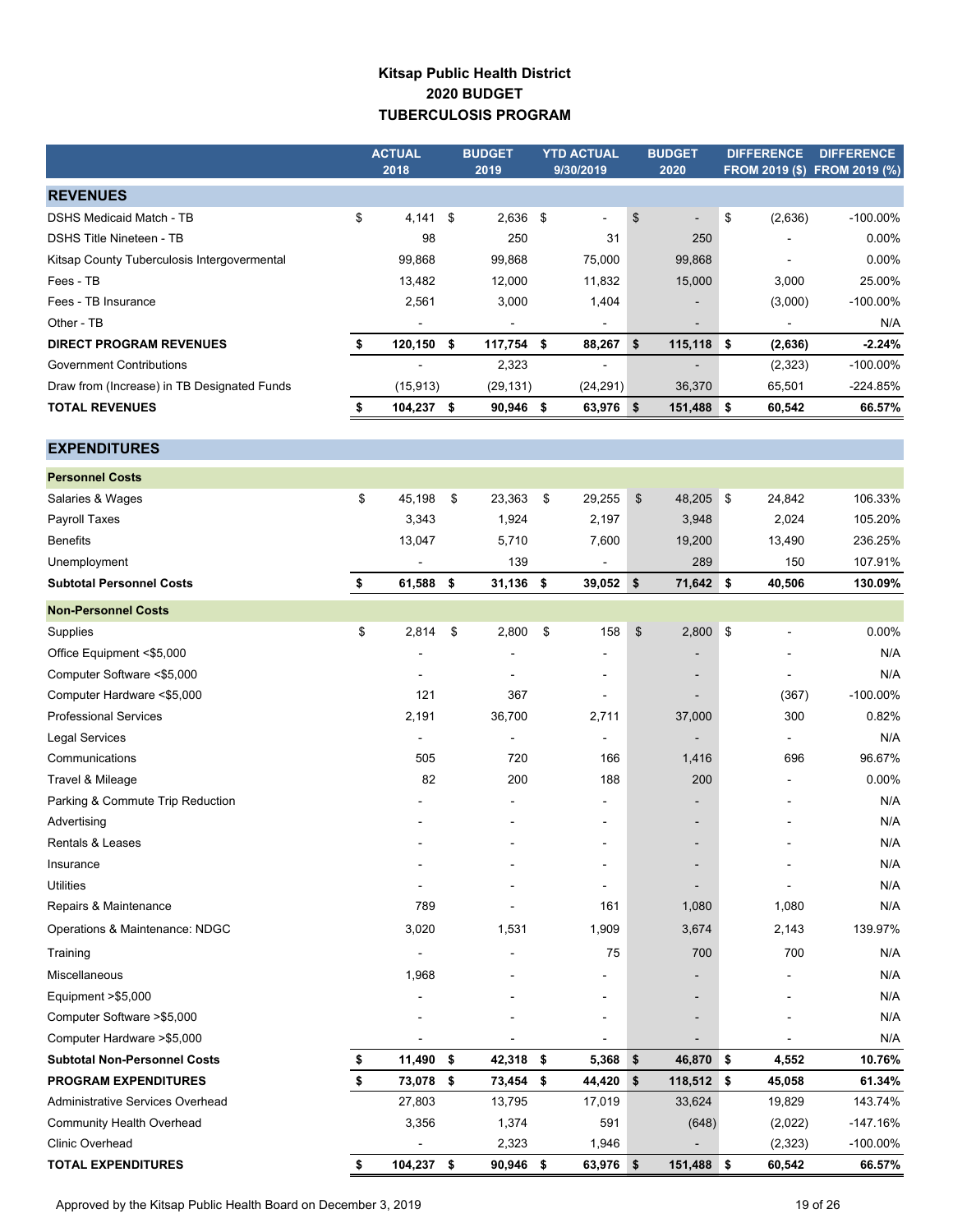#### **Kitsap Public Health District 2020 BUDGET HIV/AIDS PROGRAM**

|                                                | <b>ACTUAL</b><br>2018 |      | <b>BUDGET</b><br>2019 |    | <b>YTD ACTUAL</b><br>9/30/2019 |                | <b>BUDGET</b><br>2020    |          | <b>DIFFERENCE</b> | <b>DIFFERENCE</b>            |
|------------------------------------------------|-----------------------|------|-----------------------|----|--------------------------------|----------------|--------------------------|----------|-------------------|------------------------------|
|                                                |                       |      |                       |    |                                |                |                          |          |                   | FROM 2019 (\$) FROM 2019 (%) |
| <b>REVENUES</b>                                |                       |      |                       |    |                                |                |                          |          |                   |                              |
| DOH Con Con HOPWA                              | \$<br>3,282           | - \$ |                       | \$ | 31.693                         | $\mathfrak{S}$ | 50,000                   | <b>S</b> | 50,000            | N/A                          |
| DOH Con Con Client Services ADAP               | 512,802               |      | 450.000               |    | 283.022                        |                | 464,583                  |          | 14,583            | 3.24%                        |
| DOH Con Con RW HIV Peer Navigation             |                       |      |                       |    | 11,328                         |                | 41,749                   |          | 41,749            | N/A                          |
| DOH Con Con RW HIV Provider Capacity           | 28,082                |      |                       |    | 16,966                         |                |                          |          |                   | N/A                          |
| DOH Con Con RW Peer Nav Proviso                | 21,270                |      |                       |    | 13,745                         |                | $\overline{\phantom{a}}$ |          |                   | N/A                          |
| DOH Con Con HIV CS/End AIDS WA - CE            | 4,152                 |      |                       |    | 17,713                         |                |                          |          |                   | N/A                          |
| DOH Con Con Client Services Administration     |                       |      | 95.000                |    | 18,076                         |                | 60,000                   |          | (35,000)          | $-36.84%$                    |
| <b>DSHS Medicaid Match</b>                     | 3,887                 |      | 38,410                |    | 16,883                         |                |                          |          | (38, 410)         | $-100.00\%$                  |
| Pierce County Aids Foundation - HOPWA          | 5,004                 |      | 24,000                |    |                                |                |                          |          | (24,000)          | $-100.00\%$                  |
| UW Harborview HIV Clinic                       | 2,881                 |      | $\blacksquare$        |    | $\overline{\phantom{0}}$       |                |                          |          |                   | N/A                          |
| DSHS Title Nineteen AIDS Case Management       | 19,805                |      | 60,000                |    | 33,373                         |                | 60,000                   |          |                   | 0.00%                        |
| AIDS Counseling & Testing                      | 295                   |      | 500                   |    | 47                             |                | 300                      |          | (200)             | $-40.00%$                    |
| DOH CC Jefferson County Microgrant             |                       |      |                       |    | 11,797                         |                |                          |          |                   | N/A                          |
| New Unassigned Revenue                         |                       |      | 77.000                |    | ۰                              |                |                          |          | (77,000)          | $-100.00\%$                  |
| <b>DIRECT PROGRAM REVENUES</b>                 | 601,460               | - \$ | 744,910 \$            |    | 454,643 \$                     |                | 676,632 \$               |          | (68, 278)         | $-9.17%$                     |
| <b>Government Contributions</b>                | 157,636               |      | 218,612               |    | 193,099                        |                | 108,742                  |          | (109, 870)        | $-50.26%$                    |
| Draw from (Increase) HIV/AIDS Designated Funds |                       |      |                       |    |                                |                |                          |          |                   | N/A                          |
| <b>TOTAL REVENUES</b>                          | 759,096               |      | 963,522               | s  | 647,742                        | \$             | 785,374                  | S.       | (178, 148)        | $-18.49%$                    |

| <b>EXPENDITURES</b>                 |                          |    |         |                              |                |            |          |            |             |
|-------------------------------------|--------------------------|----|---------|------------------------------|----------------|------------|----------|------------|-------------|
| <b>Personnel Costs</b>              |                          |    |         |                              |                |            |          |            |             |
| Salaries & Wages                    | \$<br>306,146            | \$ | 367,618 | \$<br>274,099                | $\mathfrak{S}$ | 326,049    | ∣\$      | (41, 569)  | $-11.31%$   |
| Payroll Taxes                       | 22,061                   |    | 30,141  | 20,674                       |                | 26,737     |          | (3,404)    | $-11.29%$   |
| <b>Benefits</b>                     | 103,675                  |    | 133,838 | 71,773                       |                | 95,731     |          | (38, 107)  | $-28.47%$   |
| Unemployment                        | $\overline{\phantom{a}}$ |    | 2,201   | $\qquad \qquad \blacksquare$ |                | 1,953      |          | (248)      | $-11.27%$   |
| <b>Subtotal Personnel Costs</b>     | \$<br>431,882            | \$ | 533,798 | \$<br>366,546                | \$             | 450,470    | <b>S</b> | (83, 328)  | $-15.61%$   |
| <b>Non-Personnel Costs</b>          |                          |    |         |                              |                |            |          |            |             |
| Supplies                            | \$<br>18,044             | \$ | 22,000  | \$<br>19,537                 | \$             | 16,972     | <b>S</b> | (5,028)    | $-22.85%$   |
| Office Equipment <\$5,000           |                          |    |         |                              |                |            |          |            | N/A         |
| Computer Software <\$5,000          | $\overline{\phantom{a}}$ |    | ٠       | ٠                            |                |            |          | ÷          | N/A         |
| Computer Hardware <\$5,000          | 4,304                    |    | 5,400   | 4,524                        |                |            |          | (5,400)    | $-100.00\%$ |
| Professional Services*              | 160                      |    |         | 11,797                       |                |            |          |            | N/A         |
| Legal Services                      | $\blacksquare$           |    | 500     | 52                           |                |            |          | (500)      | $-100.00\%$ |
| Communications                      | 5,133                    |    | 4,135   | 4,708                        |                | 6,460      |          | 2,325      | 56.23%      |
| Travel & Mileage                    | 6,789                    |    | 8,500   | 14,971                       |                | 13,500     |          | 5,000      | 58.82%      |
| Parking & Commute Trip Reduction    | 701                      |    | 1,464   | 928                          |                | 1,440      |          | (24)       | $-1.64%$    |
| Advertising                         |                          |    |         | 45                           |                |            |          |            | N/A         |
| Rentals & Leases                    | 14,763                   |    | 28,300  | 34,167                       |                | 56,550     |          | 28,250     | 99.82%      |
| Insurance                           |                          |    |         |                              |                |            |          |            | N/A         |
| <b>Utilities</b>                    |                          |    |         |                              |                |            |          |            | N/A         |
| Repairs & Maintenance               |                          |    |         |                              |                | 5,040      |          | 5,040      | N/A         |
| Operations & Maintenance: NDGC      | 23,900                   |    | 26,254  | 20,793                       |                | 23,102     |          | (3, 152)   | $-12.01%$   |
| Training                            |                          |    | 32,500  | 4,137                        |                | 4,000      |          | (28, 500)  | -87.69%     |
| Miscellaneous                       | 34,921                   |    | 500     | 249                          |                | 500        |          |            | 0.00%       |
| Equipment >\$5,000                  |                          |    | ÷       |                              |                |            |          |            | N/A         |
| Computer Software >\$5,000          |                          |    |         |                              |                |            |          |            | N/A         |
| Computer Hardware >\$5,000          |                          |    |         |                              |                |            |          |            | N/A         |
| <b>Subtotal Non-Personnel Costs</b> | \$<br>108,715            | \$ | 129,553 | \$<br>115,908                | \$             | 127,564    | ∣\$      | (1,989)    | $-1.54%$    |
| <b>PROGRAM EXPENDITURES</b>         | \$<br>540,597            | s. | 663,351 | \$<br>482,454                | \$             | 578,034    | <b>S</b> | (85, 317)  | $-12.86%$   |
| Administrative Services Overhead    | 194,966                  |    | 236,756 | 159,738                      |                | 211,430    |          | (25, 326)  | $-10.70%$   |
| <b>Community Health Overhead</b>    | 23,533                   |    | 23,566  | 5,550                        |                | (4,090)    |          | (27, 656)  | $-117.36%$  |
| Clinic Overhead                     |                          |    | 39,849  |                              |                |            |          | (39, 849)  | $-100.00\%$ |
| <b>TOTAL EXPENDITURES</b>           | \$<br>759,096            | \$ | 963,522 | \$<br>647,742 \$             |                | 785,374 \$ |          | (178, 148) | $-18.49%$   |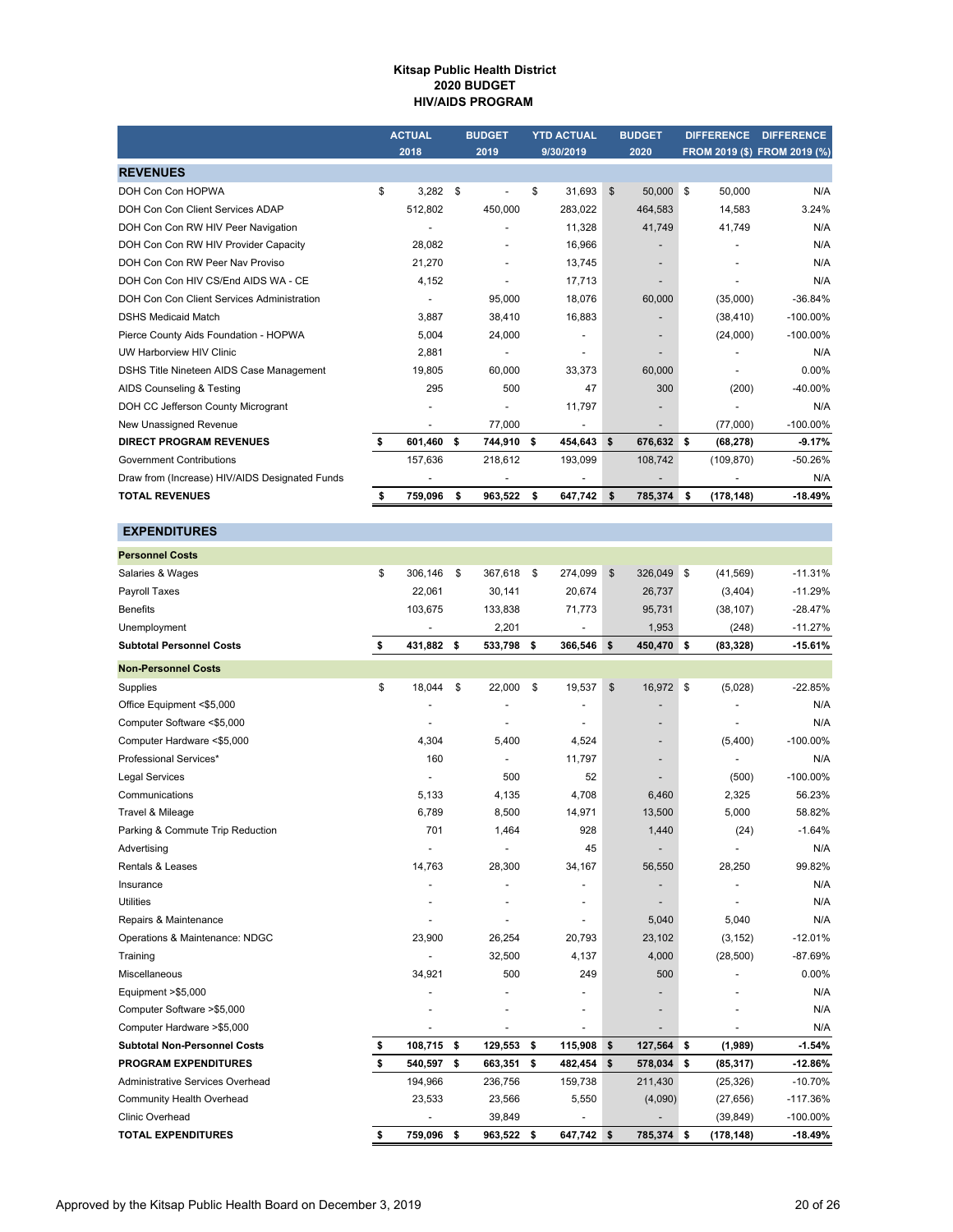### **Kitsap Public Health District 2020 BUDGET ENVIRONMENTAL HEALTH DIVISION - SUMMARY**

|                                     |    | <b>ACTUAL</b><br>2018 | <b>BUDGET</b><br>2019 |     | <b>YTD ACTUAL</b><br>9/30/2019 | <b>BUDGET</b><br>2020 | <b>DIFFERENCE</b><br>FROM 2019 (\$) FROM 2019 (%) |           | <b>DIFFERENCE</b> |
|-------------------------------------|----|-----------------------|-----------------------|-----|--------------------------------|-----------------------|---------------------------------------------------|-----------|-------------------|
| <b>REVENUES</b>                     |    |                       |                       |     |                                |                       |                                                   |           |                   |
| <b>DIRECT PROGRAM REVENUES</b>      | \$ | 5,888,873             | \$<br>6,675,581       | -\$ | 4,960,689                      | \$<br>6,758,875 \$    |                                                   | 83,294    | 1.25%             |
| <b>Government Contributions</b>     |    | 216,612               | 18,840                |     | 66,431                         | 316,509               |                                                   | 297,669   | 1579.98%          |
| Draw from (Increase) Reserves       |    | (302, 803)            | (176, 445)            |     | (657, 566)                     | (85, 629)             |                                                   | 90,816    | $-51.47%$         |
| <b>TOTAL REVENUES</b>               | S  | 5,802,682             | \$<br>6,517,976 \$    |     | 4,369,554 \$                   | 6,989,755 \$          |                                                   | 471,779   | 7.24%             |
|                                     |    |                       |                       |     |                                |                       |                                                   |           |                   |
| <b>EXPENDITURES</b>                 |    |                       |                       |     |                                |                       |                                                   |           |                   |
| <b>Personnel Costs</b>              |    |                       |                       |     |                                |                       |                                                   |           |                   |
| Salaries & Wages                    | \$ | 2,666,379             | \$<br>2,859,128 \$    |     | 2,052,667                      | \$<br>3,062,409 \$    |                                                   | 203,281   | 7.11%             |
| Payroll Taxes                       |    | 199,754               | 233,074               |     | 154,022                        | 249,240               |                                                   | 16,166    | 6.94%             |
| <b>Benefits</b>                     |    | 791,370               | 864,373               |     | 595,222                        | 909,061               |                                                   | 44,688    | 5.17%             |
| Unemployment                        |    |                       | 17,016                |     |                                | 18,297                |                                                   | 1,281     | 7.53%             |
| <b>Subtotal Personnel Costs</b>     | S  | 3,657,503             | \$<br>3,973,591 \$    |     | 2,801,911                      | \$<br>4,239,007 \$    |                                                   | 265,416   | 6.68%             |
| <b>Non-Personnel Costs</b>          |    |                       |                       |     |                                |                       |                                                   |           |                   |
| Supplies                            | \$ | 31,757                | \$<br>42,882 \$       |     | 24,253                         | \$<br>34,914 \$       |                                                   | (7,968)   | $-18.58%$         |
| Office Equipment <\$5,000           |    | 1,657                 | 5,700                 |     |                                | 1,700                 |                                                   | (4,000)   | $-70.18%$         |
| Computer Software <\$5,000          |    | 475                   |                       |     | 5,326                          | 3,000                 |                                                   | 3,000     | N/A               |
| Computer Hardware <\$5,000          |    | 64,330                | 36,703                |     | 6,731                          | 9,980                 |                                                   | (26, 723) | $-72.81%$         |
| <b>Professional Services</b>        |    | 123,804               | 96,144                |     | 61,230                         | 79,834                |                                                   | (16, 310) | $-16.96%$         |
| <b>Legal Services</b>               |    | 9,997                 | 18,700                |     | 11,493                         | 19,211                |                                                   | 511       | 2.73%             |
| Communications                      |    | 31,841                | 30,256                |     | 25,121                         | 30,024                |                                                   | (232)     | $-0.77%$          |
| Travel & Mileage                    |    | 47,508                | 54,189                |     | 33,458                         | 53,044                |                                                   | (1, 145)  | $-2.11%$          |
| Parking & Commute Trip Reduction    |    | 8,552                 | 10,152                |     | 7,426                          | 10,044                |                                                   | (108)     | $-1.06%$          |
| Advertising                         |    | 1,685                 | 5,500                 |     |                                | 5,000                 |                                                   | (500)     | $-9.09%$          |
| Rentals & Leases                    |    | 6,334                 | 4,960                 |     | 2,557                          | 4,960                 |                                                   |           | 0.00%             |
| Insurance                           |    |                       | 1,676                 |     |                                | 1,676                 |                                                   |           | 0.00%             |
| <b>Utilities</b>                    |    | 115                   |                       |     | $\overline{a}$                 |                       |                                                   |           | N/A               |
| Repairs & Maintenance               |    | 16,995                | 28,418                |     | 8,885                          | 29,458                |                                                   | 1,040     | 3.66%             |
| Operations & Maintenance: NDGC      |    | 184,606               | 188,799               |     | 143,742                        | 213,953               |                                                   | 25,154    | 13.32%            |
| Training                            |    |                       | 24,410                |     | 13,747                         | 25,460                |                                                   | 1,050     | 4.30%             |
| Miscellaneous                       |    | 67,393                | 263,854               |     | 55,486                         | 270,250               |                                                   | 6,396     | 2.42%             |
| Equipment >\$5,000                  |    | 7,406                 | 30,000                |     | 27,079                         |                       |                                                   | (30,000)  | -100.00%          |
| Computer Software > \$5,000         |    |                       |                       |     |                                |                       |                                                   |           | N/A               |
| Computer Hardware >\$5,000          |    |                       |                       |     |                                |                       |                                                   |           | N/A               |
| <b>Subtotal Non-Personnel Costs</b> |    | 604,455 \$            | 842,343 \$            |     | 426,534 \$                     | 792,508 \$            |                                                   | (49, 835) | $-5.92%$          |
| <b>PROGRAM EXPENDITURES</b>         |    | 4,261,958             | \$<br>4,815,934 \$    |     | 3,228,445 \$                   | $5,031,515$ \$        |                                                   | 215,581   | 4.48%             |
| Administrative Services Overhead    |    | 1,292,268             | 1,563,667             |     | 951,509                        | 1,882,301             |                                                   | 318,634   | 20.38%            |
| Environmental Health Overhead       |    | 248,456               | 138,375               |     | 189,600                        | 75,939                |                                                   | (62, 436) | -45.12%           |
| <b>TOTAL EXPENDITURES</b>           |    | 5,802,682 \$          | 6,517,976 \$          |     | 4,369,554 \$                   | 6,989,755 \$          |                                                   | 471,779   | 7.24%             |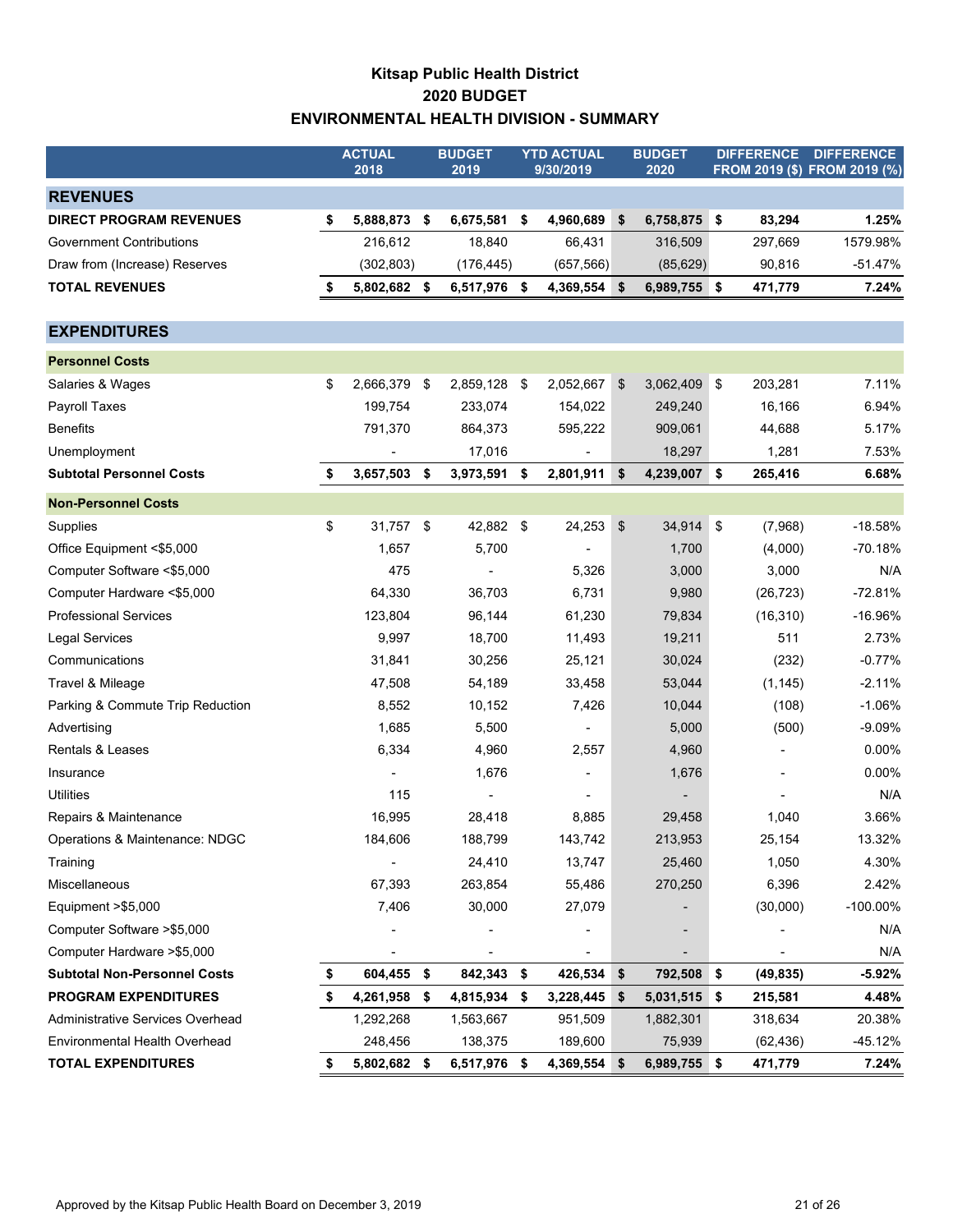### **Kitsap Public Health District 2020 BUDGET ENVIRONMENTAL HEALTH DIVISION ADMINISTRATION**

|                                     | <b>ACTUAL</b><br>2018 | <b>BUDGET</b><br>2019          |                              | <b>YTD ACTUAL</b><br>9/30/2019 | <b>BUDGET</b><br>2020 |    | <b>DIFFERENCE</b> | <b>DIFFERENCE</b><br>FROM 2019 (\$) FROM 2019 (%) |
|-------------------------------------|-----------------------|--------------------------------|------------------------------|--------------------------------|-----------------------|----|-------------------|---------------------------------------------------|
| <b>REVENUES</b>                     |                       |                                |                              |                                |                       |    |                   |                                                   |
| N/A - None                          | \$<br>$\blacksquare$  | \$<br>$\overline{\phantom{a}}$ | \$                           | $\frac{1}{2}$                  | \$                    | \$ |                   | N/A                                               |
| <b>TOTAL REVENUES</b>               | \$<br>$\blacksquare$  | \$<br>$\blacksquare$           | \$                           | $\blacksquare$                 | \$                    | \$ | $\blacksquare$    | N/A                                               |
|                                     |                       |                                |                              |                                |                       |    |                   |                                                   |
| <b>EXPENDITURES</b>                 |                       |                                |                              |                                |                       |    |                   |                                                   |
| <b>Personnel Costs</b>              |                       |                                |                              |                                |                       |    |                   |                                                   |
| Salaries & Wages                    | \$<br>183,998         | \$<br>99,549                   | \$                           | 136,483                        | \$<br>47,332 \$       |    | (52, 217)         | $-52.45%$                                         |
| Payroll Taxes                       | 13,854                | 7,982                          |                              | 10,186                         | 3,800                 |    | (4, 182)          | $-52.39%$                                         |
| <b>Benefits</b>                     | 46,679                | 23,000                         |                              | 36,779                         | 15,643                |    | (7, 357)          | $-31.99%$                                         |
| Unemployment                        |                       | 594                            |                              |                                | 284                   |    | (310)             | $-52.19%$                                         |
| <b>Subtotal Personnel Costs</b>     | \$<br>244,531 \$      | 131,125                        | \$                           | 183,448                        | \$<br>67,059          | \$ | (64,066)          | $-48.86%$                                         |
| <b>Non-Personnel Costs</b>          |                       |                                |                              |                                |                       |    |                   |                                                   |
| Supplies                            | \$<br>348             | \$<br>600                      | $\boldsymbol{\hat{\varphi}}$ | 538                            | \$<br>600             | \$ |                   | 0.00%                                             |
| Office Equipment <\$5,000           |                       |                                |                              |                                |                       |    |                   | N/A                                               |
| Computer Software <\$5,000          |                       |                                |                              |                                |                       |    |                   | N/A                                               |
| Computer Hardware <\$5,000          |                       | 1,225                          |                              |                                | 2,800                 |    | 1,575             | 128.57%                                           |
| <b>Professional Services</b>        |                       |                                |                              |                                |                       |    |                   | N/A                                               |
| <b>Legal Services</b>               |                       | 600                            |                              | 1,571                          | 600                   |    |                   | 0.00%                                             |
| Communications                      | 1,367                 | 1,505                          |                              | 1,295                          | 1,560                 |    | 55                | 3.65%                                             |
| Travel & Mileage                    | 733                   | 600                            |                              | 849                            | 600                   |    |                   | 0.00%                                             |
| Parking & Commute Trip Reduction    |                       |                                |                              |                                |                       |    |                   | N/A                                               |
| Advertising                         | 12                    |                                |                              |                                |                       |    |                   | N/A                                               |
| Rentals & Leases                    |                       |                                |                              |                                |                       |    |                   | N/A                                               |
| Insurance                           |                       |                                |                              |                                |                       |    |                   | N/A                                               |
| Utilities                           |                       |                                |                              |                                |                       |    |                   | N/A                                               |
| Repairs & Maintenance               |                       | 360                            |                              |                                | 360                   |    |                   | 0.00%                                             |
| Operations & Maintenance: NDGC      |                       |                                |                              |                                |                       |    |                   | N/A                                               |
| Training                            | $\blacksquare$        | 1,200                          |                              | 699                            | 1,200                 |    |                   | $0.00\%$                                          |
| Miscellaneous                       | 1,465                 | 1,160                          |                              | 1,200                          | 1,160                 |    |                   | 0.00%                                             |
| Equipment >\$5,000                  |                       |                                |                              |                                |                       |    |                   | N/A                                               |
| Computer Software > \$5,000         |                       |                                |                              |                                |                       |    |                   | N/A                                               |
| Computer Hardware > \$5,000         |                       |                                |                              |                                |                       |    |                   | N/A                                               |
| <b>Subtotal Non-Personnel Costs</b> | \$<br>$3,925$ \$      | 7,250 \$                       |                              | 6,152                          | \$<br>8,880           | \$ | 1,630             | 22.48%                                            |
| <b>PROGRAM EXPENDITURES</b>         | \$<br>248,456 \$      | 138,375 \$                     |                              | 189,600                        | \$<br>75,939          | \$ | (62, 436)         | -45.12%                                           |
| Environmental Health Overhead       | (248, 456)            | (138, 375)                     |                              | (189, 600)                     | (75, 939)             |    | 62,436            | -45.12%                                           |
| <b>TOTAL EXPENDITURES</b>           |                       | \$                             | \$                           |                                | \$                    | \$ |                   | N/A                                               |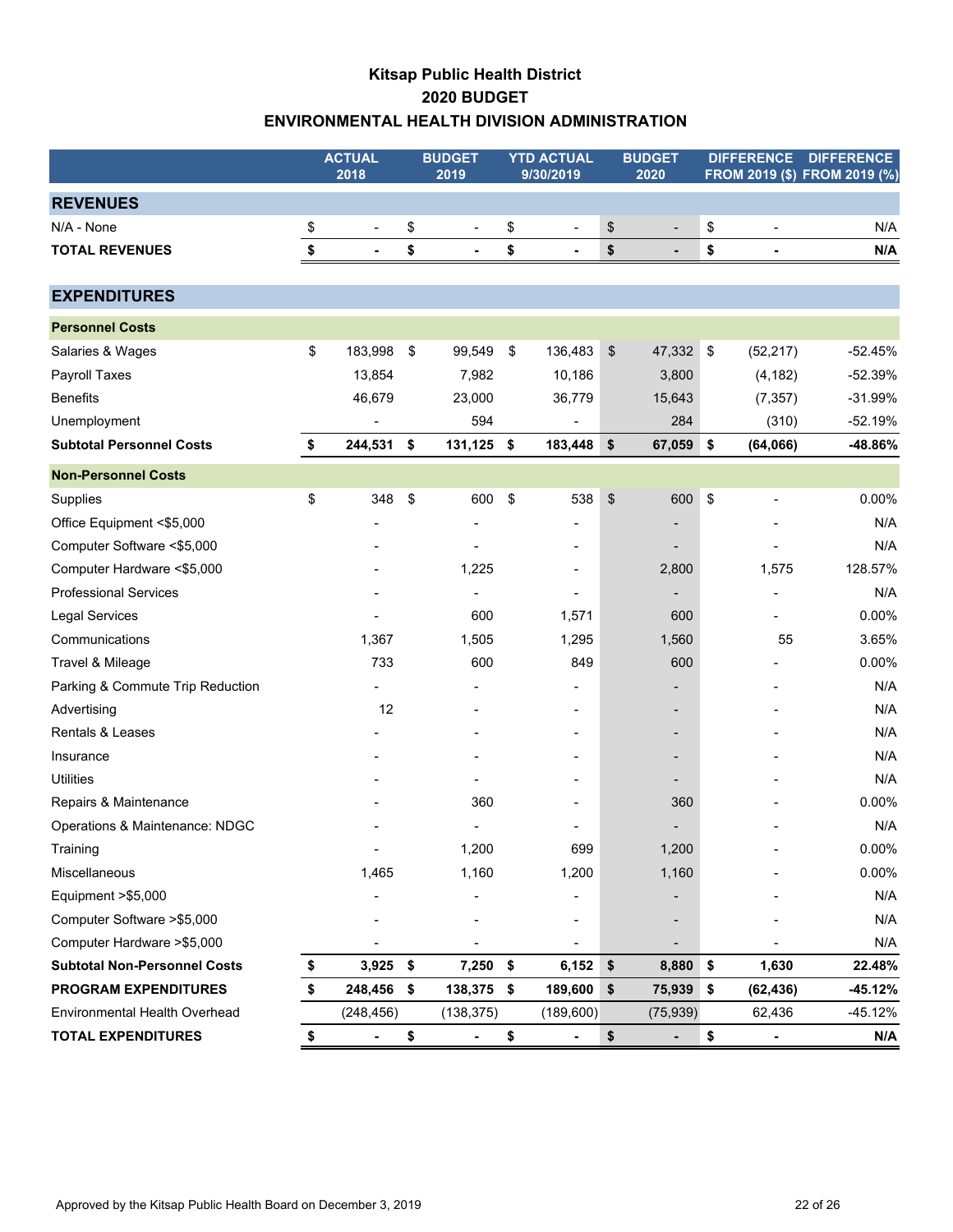#### **Kitsap Public Health District 2020 BUDGET SOLID & HAZARDOUS WASTE PROGRAM**

|                                           | <b>ACTUAL</b><br>2018 |    | <b>BUDGET</b><br>2019    |    | <b>YTD ACTUAL</b><br>9/30/2019 |    | <b>BUDGET</b><br>2020    |    | <b>DIFFERENCE</b><br><b>FROM 2019 (\$)</b> | <b>DIFFERENCE</b><br>FROM 2019 (%) |
|-------------------------------------------|-----------------------|----|--------------------------|----|--------------------------------|----|--------------------------|----|--------------------------------------------|------------------------------------|
| <b>REVENUES</b>                           |                       |    |                          |    |                                |    |                          |    |                                            |                                    |
| \$<br>DOE LSWFA Grant                     | 148,782               | \$ | 50,000                   | \$ | 63,596                         | \$ | 71,300                   | \$ | 21,300                                     | 42.60%                             |
| DOE Local Source Control Grant (LSC)      | 169,014               |    | 220,000                  |    | 136,574                        |    | 200,000                  |    | (20,000)                                   | $-9.09%$                           |
| DOH Lead Environments for Children        | 1,473                 |    | $\overline{\phantom{a}}$ |    | 500                            |    | $\overline{\phantom{a}}$ |    |                                            | N/A                                |
| DOE Site Hazard Assessment Grant          | ٠                     |    |                          |    | $\overline{\phantom{a}}$       |    | $\overline{\phantom{a}}$ |    |                                            | N/A                                |
| Secure Medicine Return - Clallam          | 3,215                 |    |                          |    | 1,077                          |    |                          |    |                                            | N/A                                |
| Secure Medicine Return Fee                | 10,972                |    | 7,250                    |    | 7,250                          |    | 7,402                    |    | 152                                        | 2.10%                              |
| Kitsap County Solid Waste Tipping Fees    | 654,443               |    | 866,898                  |    | 663,799                        |    | 900,000                  |    | 33,102                                     | 3.82%                              |
| Permits                                   | 42,834                |    | 68,000                   |    | 44,188                         |    | 41,433                   |    | (26, 567)                                  | $-39.07%$                          |
| <b>Plan Reviews</b>                       |                       |    | 1,200                    |    | $\overline{\phantom{0}}$       |    | $\overline{\phantom{a}}$ |    | (1,200)                                    | $-100.00\%$                        |
| <b>School Plan Reviews</b>                | ٠                     |    | $\overline{\phantom{a}}$ |    | 5,220                          |    | 3,000                    |    | 3,000                                      | N/A                                |
| New Unassigned Revenue (Drug Lab Fees)    |                       |    | 6,000                    |    |                                |    |                          |    | (6,000)                                    | $-100.00\%$                        |
| <b>Surplus Sales</b>                      |                       |    |                          |    | 3,290                          |    |                          |    |                                            | N/A                                |
| Other                                     | 7,417                 |    |                          |    | 6,488                          |    |                          |    |                                            | N/A                                |
| <b>DIRECT PROGRAM REVENUES</b>            | 1,038,150             | s  | 1,219,348                | s  | 931,982                        | \$ | 1,223,135                | \$ | 3,787                                      | 0.31%                              |
| <b>Government Contributions</b>           |                       |    |                          |    | $\overline{\phantom{0}}$       |    |                          |    |                                            | N/A                                |
| Draw from (Increase) SHW Designated Funds | (179, 444)            |    | (114, 639)               |    | (226, 205)                     |    | (104, 175)               |    | 10,464                                     | $-9.13%$                           |
| <b>TOTAL REVENUES</b>                     | 858,706               | 5  | 1,104,709                | s  | 705,777                        | \$ | 1,118,960 \$             |    | 14,251                                     | 1.29%                              |

**EXPENDITURES**

| <b>Personnel Costs</b>              |                  |                 |                          |            |            |            |                          |             |
|-------------------------------------|------------------|-----------------|--------------------------|------------|------------|------------|--------------------------|-------------|
| Salaries & Wages                    | \$<br>387,820    | \$<br>483,655   | \$<br>305,735            | \$         | 494,001    | \$         | 10,346                   | 2.14%       |
| Payroll Taxes                       | 29,397           | 39,382          | 23,174                   |            | 40,188     |            | 806                      | 2.05%       |
| <b>Benefits</b>                     | 102,227          | 139,963         | 82,244                   |            | 152,968    |            | 13,005                   | 9.29%       |
| Unemployment                        |                  | 2,895           |                          |            | 2,957      |            | 62                       | 2.14%       |
| <b>Subtotal Personnel Costs</b>     | \$<br>519,444 \$ | 665,895 \$      | 411,153                  | $\sqrt{3}$ | 690,114 \$ |            | 24,219                   | 3.64%       |
| <b>Non-Personnel Costs</b>          |                  |                 |                          |            |            |            |                          |             |
| Supplies                            | \$<br>6,417      | \$<br>7,000     | \$<br>7,403              | \$         | 7,000      | $\sqrt{3}$ | $\overline{\phantom{a}}$ | $0.00\%$    |
| Office Equipment <\$5,000           |                  | 4,000           |                          |            |            |            | (4,000)                  | -100.00%    |
| Computer Software <\$5,000          |                  |                 |                          |            | -          |            |                          | N/A         |
| Computer Hardware <\$5,000          | 5,414            | 2,511           | 1,131                    |            | 1,200      |            | (1, 311)                 | $-52.21%$   |
| <b>Professional Services</b>        |                  | 5,000           | 313                      |            | 5,000      |            |                          | 0.00%       |
| <b>Legal Services</b>               | 448              | 4,000           | 6,485                    |            | 4,000      |            |                          | 0.00%       |
| Communications                      | 5,357            | 6,465           | 4,227                    |            | 6,664      |            | 199                      | 3.08%       |
| Travel & Mileage                    | 2,677            | 3,000           | 3,107                    |            | 5,400      |            | 2,400                    | 80.00%      |
| Parking & Commute Trip Reduction    | 1,862            | 2,928           | 1,983                    |            | 3,000      |            | 72                       | 2.46%       |
| Advertising                         | 1,595            | 5,000           |                          |            | 5,000      |            |                          | 0.00%       |
| <b>Rentals &amp; Leases</b>         |                  |                 | $\overline{\phantom{a}}$ |            | -          |            |                          | N/A         |
| Insurance                           |                  | 600             |                          |            | 600        |            |                          | 0.00%       |
| <b>Utilities</b>                    |                  |                 |                          |            | -          |            |                          | N/A         |
| Repairs & Maintenance               | 3,008            | 1,000           | 1,835                    |            | 2,040      |            | 1,040                    | 104.00%     |
| Operations & Maintenance: NDGC      | 27,653           | 32,751          | 21,945                   |            | 35,391     |            | 2,640                    | 8.06%       |
| Training                            |                  | 7,200           | 3,311                    |            | 9,000      |            | 1,800                    | 25.00%      |
| Miscellaneous                       | 12,523           | 8,000           | 6,856                    |            | 8,000      |            | $\overline{\phantom{a}}$ | 0.00%       |
| Equipment >\$5,000                  |                  | 30,000          | 27,079                   |            |            |            | (30,000)                 | $-100.00\%$ |
| Computer Software >\$5,000          |                  |                 |                          |            | -          |            |                          | N/A         |
| Computer Hardware >\$5,000          |                  |                 |                          |            |            |            |                          | N/A         |
| <b>Subtotal Non-Personnel Costs</b> | \$<br>66,954     | \$<br>119,455   | \$<br>85,675             | \$         | 92,295     | \$         | (27, 160)                | $-22.74%$   |
| <b>PROGRAM EXPENDITURES</b>         | \$<br>586,398    | \$<br>785,350   | \$<br>496,828            | \$         | 782,409    | \$         | (2,941)                  | $-0.37%$    |
| Administrative Services Overhead    | 234,494          | 295,354         | 179,178                  |            | 323,991    |            | 28,637                   | 9.70%       |
| Environmental Health Overhead       | 37,814           | 24,005          | 29,771                   |            | 12,560     |            | (11, 445)                | -47.68%     |
| <b>TOTAL EXPENDITURES</b>           | \$<br>858,706    | \$<br>1,104,709 | \$<br>705,777            | \$         | 1,118,960  | \$         | 14,251                   | 1.29%       |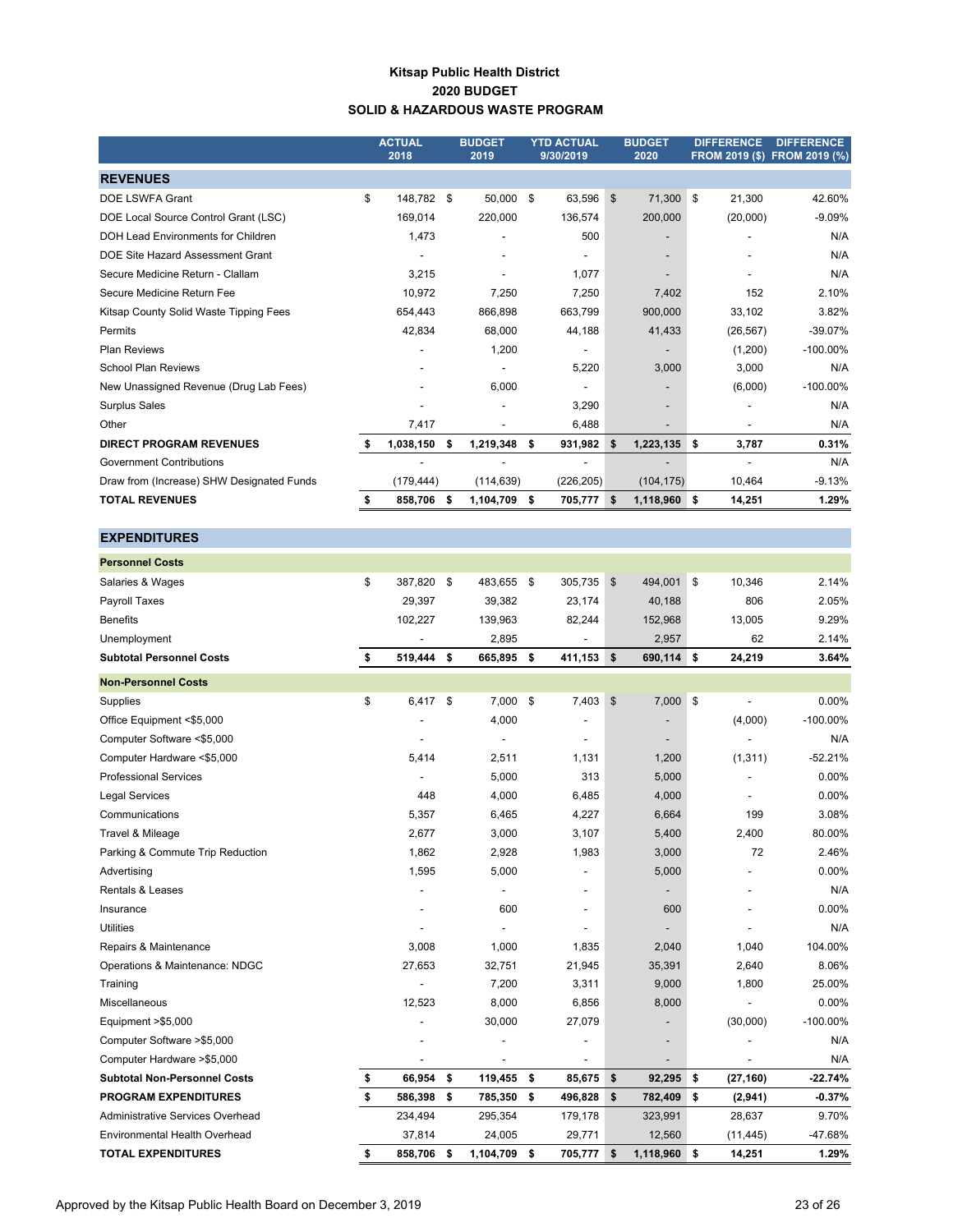#### **KITSAP PUBLIC HEALTH DISTRICT 2020 BUDGET DRINKING WATER & ONSITE SEPTIC SYSTEMS**

|                                             | <b>ACTUAL</b><br>2018 | <b>BUDGET</b><br>2019 | <b>YTD ACTUAL</b><br>9/30/2019 |    | <b>BUDGET</b><br>2020 |    | <b>DIFFERENCE</b> | <b>DIFFERENCE</b><br>FROM 2019 (\$) FROM 2019 (%) |
|---------------------------------------------|-----------------------|-----------------------|--------------------------------|----|-----------------------|----|-------------------|---------------------------------------------------|
| <b>REVENUES</b>                             |                       |                       |                                |    |                       |    |                   |                                                   |
| <b>DOE Well Construction</b>                | \$                    | \$                    | \$<br>÷.                       | \$ | 25,185 \$             |    | 25,185            | N/A                                               |
| CC Group B Water Systems                    |                       |                       |                                |    | 10,000                |    | 10,000            | N/A                                               |
| DOH ConCon - PS OSS LMP                     | 62,644                | 30,000                | 8,988                          |    |                       |    | (30,000)          | $-100.00\%$                                       |
| <b>Installer Certifications</b>             | 28,430                | 11,660                | 32,545                         |    | 32,325                |    | 20,665            | 177.23%                                           |
| Septic Tank Pumper Certifications           |                       | 3,960                 |                                |    |                       |    | (3,960)           | $-100.00\%$                                       |
| <b>O&amp;M Certifications</b>               |                       | 8,580                 |                                |    |                       |    | (8,580)           | $-100.00\%$                                       |
| Delinquent Certification Renewals           |                       | 870                   |                                |    |                       |    | (870)             | $-100.00\%$                                       |
| Sewage Permits                              | 455,236               | 502,750               | 366,927                        |    | 445,393               |    | (57, 357)         | $-11.41%$                                         |
| PUD Well Construction                       |                       |                       |                                |    | 10,000                |    | 10,000            | N/A                                               |
| DOH CC DW Group A - SS                      |                       |                       | ٠                              |    | 14,500                |    | 14,500            | N/A                                               |
| DOH CC DW Group A - TA                      |                       |                       | ٠                              |    | 1,600                 |    | 1,600             | N/A                                               |
| <b>Group B Operating Permits</b>            |                       |                       |                                |    | 24,000                |    | 24,000            | N/A                                               |
| <b>Building Clearances</b>                  | 106,657               | 118,140               | 92,540                         |    | 139,171               |    | 21,031            | 17.80%                                            |
| Property Conveyance Reports                 | 568.782               | 649.140               | 446.255                        |    | 780,414               |    | 131.274           | 20.22%                                            |
| Operations & Maintenance Annual Report Fees | 489,220               | 501,000               | 434,710                        |    | 599,690               |    | 98,690            | 19.70%                                            |
| <b>Building Site Application Waivers</b>    | 30,464                | 26,100                | 22,185                         |    | 4,000                 |    | (22, 100)         | $-84.67%$                                         |
| <b>Building Site Applications</b>           | 377,530               | 446,899               | 316,093                        |    | 583,738               |    | 136,839           | 30.62%                                            |
| Land Use                                    | 20,911                | 27,865                | 15,015                         |    | 16,850                |    | (11, 015)         | $-39.53%$                                         |
| Other - OSS                                 | 343                   | 2,674                 | 246                            |    | 337                   |    | (2, 337)          | $-87.40%$                                         |
| <b>Water Samples</b>                        | 192                   |                       |                                |    |                       |    |                   | N/A                                               |
| WT Plan Reviews/New Water Systems           |                       |                       |                                |    | 2,030                 |    | 2,030             | N/A                                               |
| Well Site Inspections                       |                       |                       |                                |    | 13,110                |    | 13,110            | N/A                                               |
| <b>WT Sanitary Surveys</b>                  |                       |                       |                                |    | 26,825                |    | 26,825            | N/A                                               |
| DW Well Decommissionings                    |                       |                       |                                |    | 19,260                |    | 19,260            | N/A                                               |
| DIRECT PROGRAM REVENUES                     | \$<br>2,140,409       | \$<br>2,329,638       | \$<br>1,735,504                | \$ | 2,748,428             | \$ | 418,790           | 17.98%                                            |
| <b>Government Contributions</b>             |                       |                       | ÷.                             |    |                       |    | ä,                | N/A                                               |
| Draw from (Increase) OSS Designated Funds   | (109, 772)            | (145, 345)            | (441, 846)                     |    | 18,546                |    | 163,891           | $-112.76%$                                        |
| <b>TOTAL REVENUES</b>                       | \$<br>2,030,637       | \$<br>2,184,293       | \$<br>1,293,658                | \$ | 2,766,974 \$          |    | 582,681           | 26.68%                                            |

| <b>EXPENDITURES</b>                 |                 |      |           |               |               |              |    |           |           |
|-------------------------------------|-----------------|------|-----------|---------------|---------------|--------------|----|-----------|-----------|
| <b>Personnel Costs</b>              |                 |      |           |               |               |              |    |           |           |
| Salaries & Wages                    | \$<br>854,294   | \$   | 963,924   | \$<br>568,304 | $\mathsf{\$}$ | 1,230,843    | \$ | 266,919   | 27.69%    |
| Payroll Taxes                       | 63,574          |      | 78,779    | 42,498        |               | 100,432      |    | 21,653    | 27.49%    |
| <b>Benefits</b>                     | 276,903         |      | 298,221   | 171,350       |               | 373,268      |    | 75,047    | 25.16%    |
| Unemployment                        |                 |      | 5,744     |               |               | 7,339        |    | 1,595     | 27.77%    |
| <b>Subtotal Personnel Costs</b>     | \$<br>1,194,771 | - \$ | 1,346,668 | \$<br>782,152 | \$            | 1,711,882 \$ |    | 365,214   | 27.12%    |
| <b>Non-Personnel Costs</b>          |                 |      |           |               |               |              |    |           |           |
| Supplies                            | \$<br>7,032 \$  |      | 6,720     | \$<br>5,600   | $\sqrt{2}$    | 10,221       | \$ | 3,501     | 52.10%    |
| Office Equipment                    |                 |      |           |               |               |              |    |           | N/A       |
| <b>Computer Software</b>            | 475             |      |           | 4,413         |               | 3,000        |    | 3,000     | N/A       |
| Computer Hardware                   | 36,914          |      | 26,146    | 2,262         |               | 4,400        |    | (21, 746) | $-83.17%$ |
| <b>Professional Services</b>        | 14,923          |      | 6,744     | 508           |               | 17,134       |    | 10,390    | 154.06%   |
| <b>Legal Services</b>               | 3,089           |      | 3,600     | 1,801         |               | 7,811        |    | 4,211     | 116.97%   |
| Communications                      | 8,889           |      | 6,576     | 7,367         |               | 7,200        |    | 624       | 9.49%     |
| Travel & Mileage                    | 22,149          |      | 21,403    | 13,346        |               | 22,115       |    | 712       | 3.33%     |
| Parking & Commute Trip Reduction    | 1,995           |      | 2,304     | 1,493         |               | 2,304        |    |           | 0.00%     |
| Advertising                         | 50              |      |           |               |               |              |    |           | N/A       |
| Rentals & Leases                    |                 |      |           |               |               |              |    |           | N/A       |
| Insurance                           |                 |      |           | ٠             |               | ٠            |    |           | N/A       |
| <b>Utilities</b>                    |                 |      |           |               |               |              |    |           | N/A       |
| Repairs & Maintenance               | 8.803           |      | 19.858    | 3.739         |               | 19.858       |    |           | 0.00%     |
| Operations & Maintenance: NDGC      | 69,999          |      | 66,234    | 45,592        |               | 87,792       |    | 21,558    | 32.55%    |
| Training                            |                 |      | 5.760     | 2,174         |               | 5,760        |    |           | 0.00%     |
| Miscellaneous                       | 31,512          |      | 26,534    | 25,719        |               | 32,861       |    | 6,327     | 23.84%    |
| Equipment                           | 3,703           |      |           |               |               |              |    |           | N/A       |
| Computer Software                   |                 |      | ٠         | ä,            |               |              |    | ÷         | N/A       |
| <b>Computer Hardware</b>            |                 |      |           |               |               |              |    |           | N/A       |
| <b>Subtotal Non-Personnel Costs</b> | \$<br>209,533   | \$   | 191,879   | \$<br>114,014 | \$            | 220,456      | \$ | 28,577    | 14.89%    |
| <b>PROGRAM EXPENDITURES</b>         | \$<br>1,404,304 | \$   | 1,538,547 | \$<br>896,166 | \$            | 1,932,338    | s  | 393,791   | 25.59%    |
| Administrative Services Overhead    | 539,357         |      | 597,200   | 340,857       |               | 803,475      |    | 206,275   | 34.54%    |
| Environmental Health Overhead       | 86.976          |      | 48.546    | 56.635        |               | 31.161       |    | (17, 385) | $-35.81%$ |

**TOTAL EXPENDITURES 2,030,637 \$ 2,184,293 \$ 1,293,658 \$ 2,766,974 \$ 582,681 \$ 26.68%**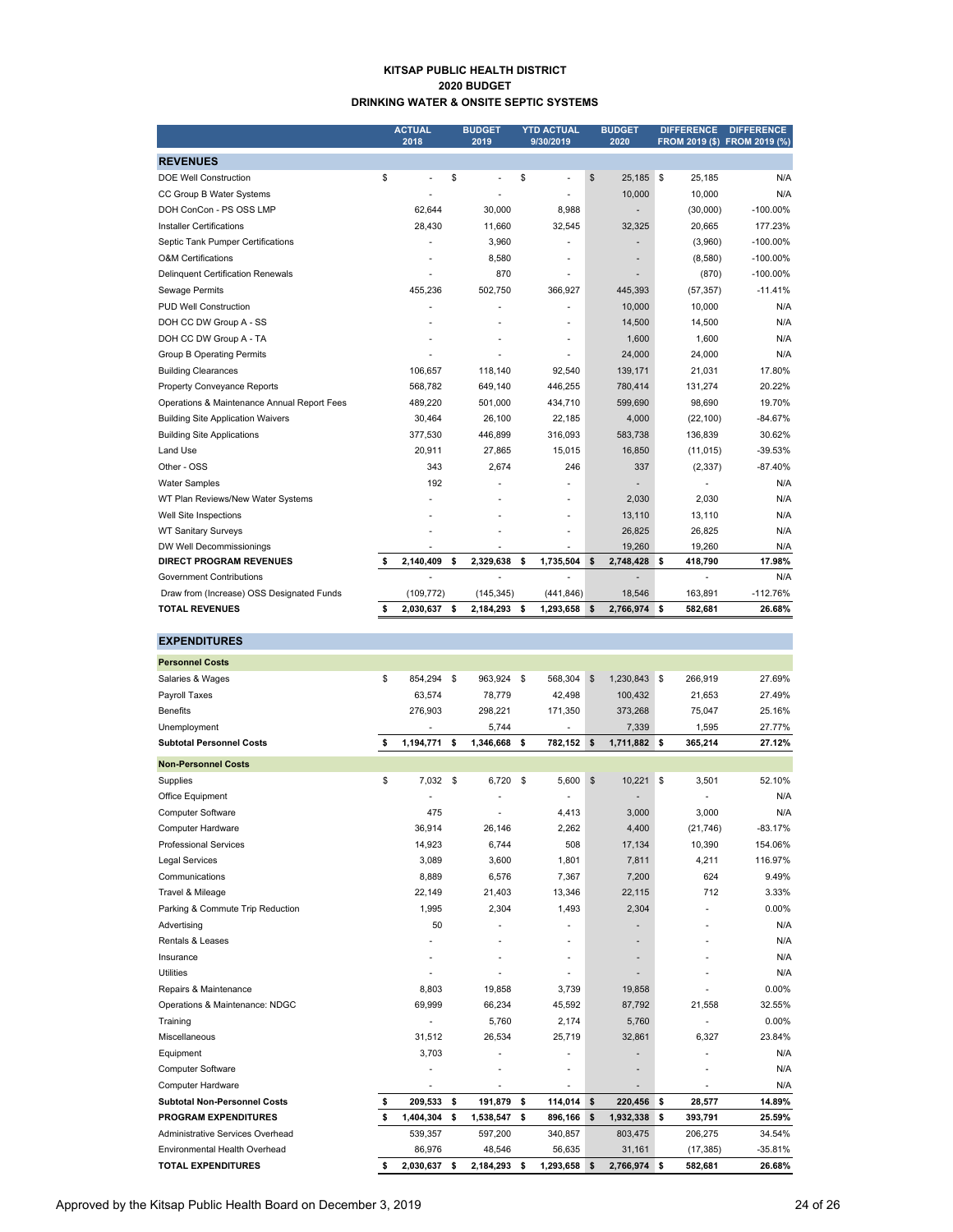#### **Kitsap Public Health District 2020 BUDGET FOOD & LIVING ENVIRONMENT PROGRAM**

|                                         | <b>ACTUAL</b><br>2018 | <b>BUDGET</b><br>2019 |    | <b>YTD ACTUAL</b><br>9/30/2019 | <b>BUDGET</b><br>2020              | <b>DIFFERENCE</b> | <b>DIFFERENCE</b><br>FROM 2019 (\$) FROM 2019 (%) |
|-----------------------------------------|-----------------------|-----------------------|----|--------------------------------|------------------------------------|-------------------|---------------------------------------------------|
| <b>REVENUES</b>                         |                       |                       |    |                                |                                    |                   |                                                   |
| DOH Con Con Beach IAR                   | \$<br>199             | \$<br>٠               | \$ |                                | \$<br>$\qquad \qquad \blacksquare$ | \$                | N/A                                               |
| DOH Con Con Shellfish                   | 55                    |                       |    | ٠                              | $\overline{\phantom{a}}$           |                   | N/A                                               |
| USDA Summer Food Program OSPI           | 1,820                 |                       |    |                                | 1,740                              | 1,740             | N/A                                               |
| Clean Water Kitsap - Food & LE          | 1,214                 |                       |    | ٠                              |                                    |                   | N/A                                               |
| Clean Water Kitsap - Beach / RSF        | 11,985                |                       |    |                                |                                    |                   | N/A                                               |
| Clean Water Kitsap - LMP                | 912                   |                       |    |                                |                                    |                   | N/A                                               |
| <b>Establishments</b>                   | 629.908               | 702,000               |    | 690,590                        | 689,175                            | (12, 825)         | $-1.83%$                                          |
| <b>Food Handler Permits</b>             | 10,525                | 11,850                |    | 8,950                          | 11,235                             | (615)             | $-5.19%$                                          |
| Food Handler Permits - TPCHD            | 82.627                | 85.517                |    | 63,493                         | 85,000                             | (517)             | $-0.60%$                                          |
| <b>Temporary Permits</b>                | 39,249                | 38,100                |    | 35,995                         | 37,952                             | (148)             | $-0.39%$                                          |
| Camps                                   | 3,120                 | 3,480                 |    | 3,480                          | 3,560                              | 80                | 2.30%                                             |
| Pools/Spas                              | 71,263                | 79,000                |    | 80,690                         | 84,194                             | 5,194             | 6.57%                                             |
| <b>LE Reinspections</b>                 | 147                   | 390                   |    |                                |                                    | (390)             | $-100.00\%$                                       |
| <b>LE School Plan Review</b>            | 8,358                 |                       |    |                                |                                    |                   | N/A                                               |
| Other - Food & Living Environment       | 260                   |                       |    | 220                            |                                    |                   | N/A                                               |
| <b>Food Establishment Reinspections</b> | 1,081                 | 47,000                |    | 37,120                         | 21,793                             | (25, 207)         | $-53.63%$                                         |
| Port Gamble S'Klallam Tribe             |                       |                       |    |                                |                                    |                   | N/A                                               |
| Plan Reviews - Food & LE                | 47,125                | 33,060                |    | 37,288                         | 47,453                             | 14,393            | 43.54%                                            |
| <b>DIRECT PROGRAM REVENUES</b>          | \$<br>909,848         | \$<br>1,000,397       | \$ | 957,826                        | \$<br>982,102 \$                   | (18, 295)         | $-1.83%$                                          |
| <b>Government Contributions</b>         | 159,660               | 85,596                |    | (127, 663)                     | 262,452                            | 176,856           | 206.62%                                           |
| <b>TOTAL REVENUES</b>                   | \$<br>1,069,508       | \$<br>1,085,993       | \$ | $830,163$ \$                   | 1,244,554                          | \$<br>158,561     | 14.60%                                            |

| <b>EXPENDITURES</b>                  |                  |                 |                  |                  |                |             |
|--------------------------------------|------------------|-----------------|------------------|------------------|----------------|-------------|
| <b>Personnel Costs</b>               |                  |                 |                  |                  |                |             |
| Salaries & Wages                     | \$<br>475,788    | \$<br>491,191   | \$<br>374,937    | \$<br>571,594    | \$<br>80,403   | 16.37%      |
| Payroll Taxes                        | 35,546           | 39,945          | 28,107           | 46,458           | 6,513          | 16.30%      |
| <b>Benefits</b>                      | 146,157          | 149,342         | 111,522          | 163,141          | 13,799         | 9.24%       |
| Unemployment                         |                  | 2,906           |                  | 3,420            | 514            | 17.69%      |
| <b>Subtotal Personnel Costs</b>      | \$<br>657,491    | \$<br>683,384   | \$<br>514,566 \$ | 784,613 \$       | 101,229        | 14.81%      |
| <b>Non-Personnel Costs</b>           |                  |                 |                  |                  |                |             |
| Supplies                             | \$<br>2,517      | \$<br>4,000     | \$<br>2,789      | \$<br>2,633      | \$<br>(1, 367) | -34.18%     |
| Office Equipment <\$5,000            |                  | 1,700           |                  | 1,700            |                | 0.00%       |
| Computer Software <\$5,000           |                  | $\overline{a}$  | $\overline{a}$   | $\overline{a}$   |                | N/A         |
| Computer Hardware <\$5,000           | 2,601            | 1,800           | 2,033            | 1,580            | (220)          | $-12.22%$   |
| <b>Professional Services</b>         | 125              | 200             | 83               | 200              |                | 0.00%       |
| <b>Legal Services</b>                | 1,899            | 2,000           | 1,071            | 2,000            |                | 0.00%       |
| Communications                       | 7,328            | 6,274           | 5,771            | 7,280            | 1,006          | 16.03%      |
| Travel & Mileage                     | 12,420           | 18,281          | 8,607            | 14,929           | (3, 352)       | $-18.34%$   |
| Parking & Commute Trip Reduction     | 1,388            | 1,440           | 1,367            | 1,440            |                | 0.00%       |
| Advertising                          |                  | 500             |                  |                  | (500)          | $-100.00\%$ |
| Rentals & Leases                     |                  |                 |                  |                  |                | N/A         |
| Insurance                            |                  |                 |                  |                  |                | N/A         |
| <b>Utilities</b>                     |                  |                 |                  |                  |                | N/A         |
| Repairs & Maintenance                | 1,158            |                 |                  |                  |                | N/A         |
| Operations & Maintenance: NDGC       | 32,554           | 33,609          | 27,307           | 40,238           | 6,629          | 19.72%      |
| Training                             |                  | 3,500           | 3,717            | 3,500            |                | 0.00%       |
| Miscellaneous                        | 5,350            | 1,850           | 1,348            | 1,919            | 69             | 3.73%       |
| Equipment >\$5,000                   |                  |                 |                  |                  |                | N/A         |
| Computer Software >\$5,000           |                  |                 |                  |                  |                | N/A         |
| Computer Hardware > \$5,000          |                  |                 |                  |                  |                | N/A         |
| <b>Subtotal Non-Personnel Costs</b>  | \$<br>67,340     | \$<br>75,154    | \$<br>54,093     | \$<br>77,419     | \$<br>2,265    | 3.01%       |
| <b>PROGRAM EXPENDITURES</b>          | \$<br>724,831 \$ | 758,538         | \$<br>568,659    | \$<br>862,032 \$ | 103,494        | 13.64%      |
| Administrative Services Overhead     | 296,813          | 302,823         | 224,245          | 368,241          | 65,418         | 21.60%      |
| <b>Environmental Health Overhead</b> | 47,864           | 24,632          | 37,259           | 14,281           | (10, 351)      | $-42.02%$   |
| <b>TOTAL EXPENDITURES</b>            | \$<br>1,069,508  | \$<br>1,085,993 | \$<br>830,163    | \$<br>1,244,554  | \$<br>158,561  | 14.60%      |